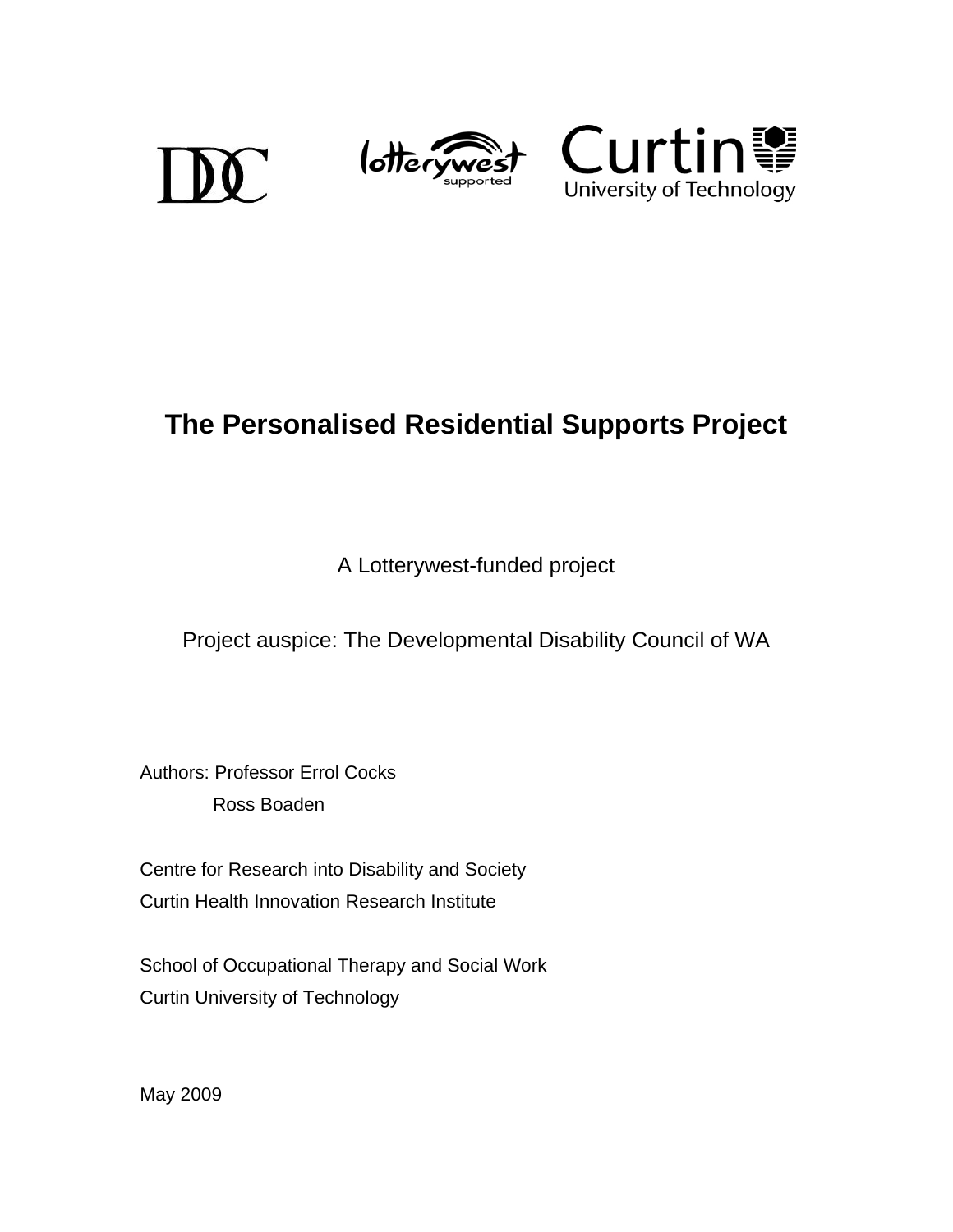### **TABLE OF CONTENTS**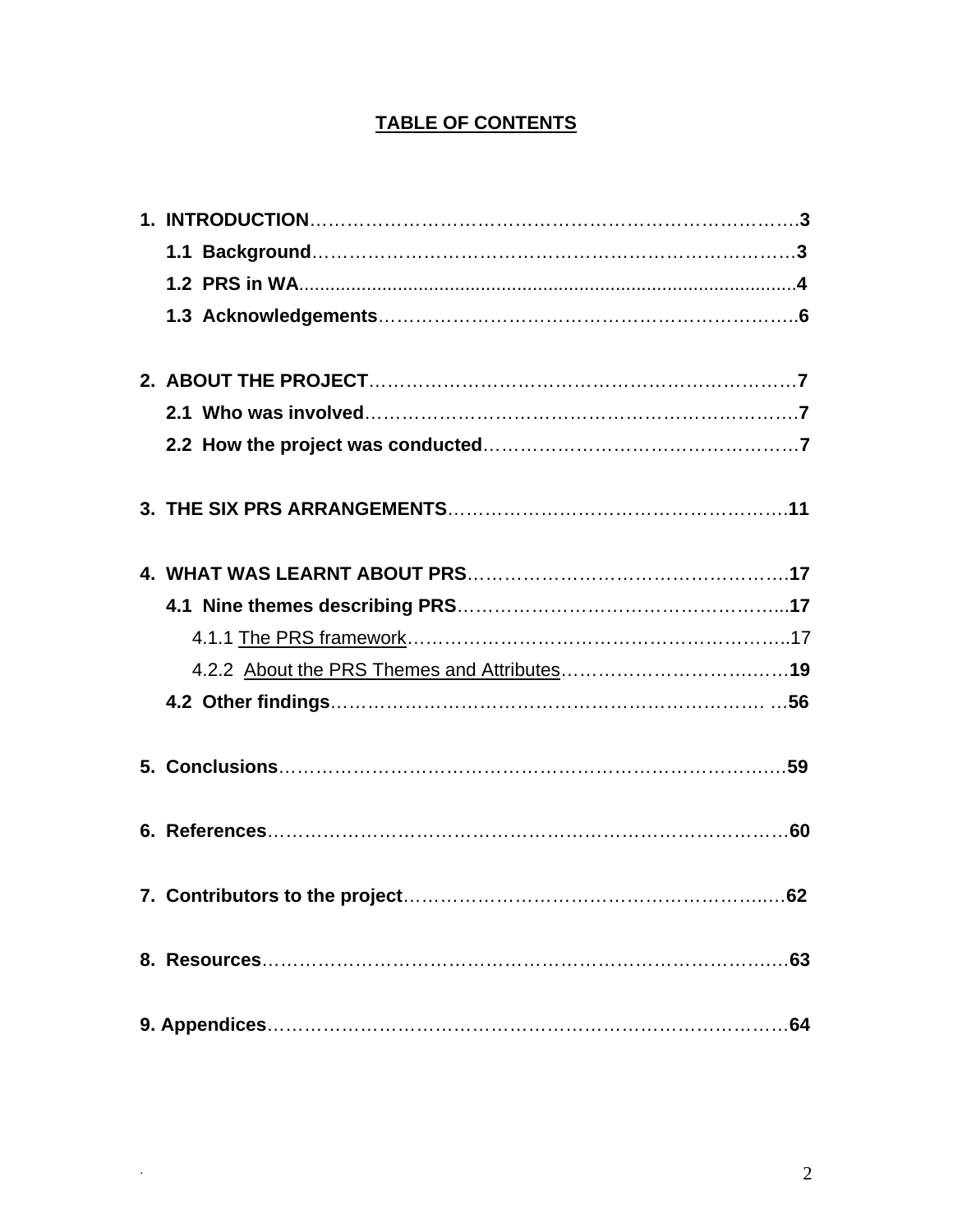#### **1. INTRODUCTION**

#### **1.1 Background**

The Personalised Residential Supports (PRS) project aimed to provide detailed information about the nature, purposes, and outcomes of personalised residential supports from the perspectives of key stakeholder groups, including people with a disability, family members, and service providers. By using a range of methods over an extended period of time, a set of key issues was identified and explored, including the defining characteristics of these approaches, barriers and facilitators, and perspectives on quality.

"Personalised residential supports" was coined as a term to refer to a range of individualised and personalised approaches to accommodation support for individual people with a disability, as distinct from the more traditional range of approaches in which people with a disability received accommodation support in groups. PRS approaches to accommodation support are relatively new and constitute an area of rapid development. There are many characteristics that make up PRS, most of which are associated with the central focus on the individual person and the project aimed to elucidate and elaborate these characteristics.

In the project proposal, PRS initially was conceived as having four key elements:

- 1. A high degree of individualisation, whereby supports are designed and arranged around the individual person with a disability that are based on clear aims for the person.
- 2. An emphasis on primary control over support arrangements being located in the hands of the person with a disability and/or the families, to the extent that this is feasible. This feature is frequently referred to as individual/family governance, or individual/family-directed service. A service agency may have an important, even central, role in service provision, however it does not exercise control to the exclusion of service users.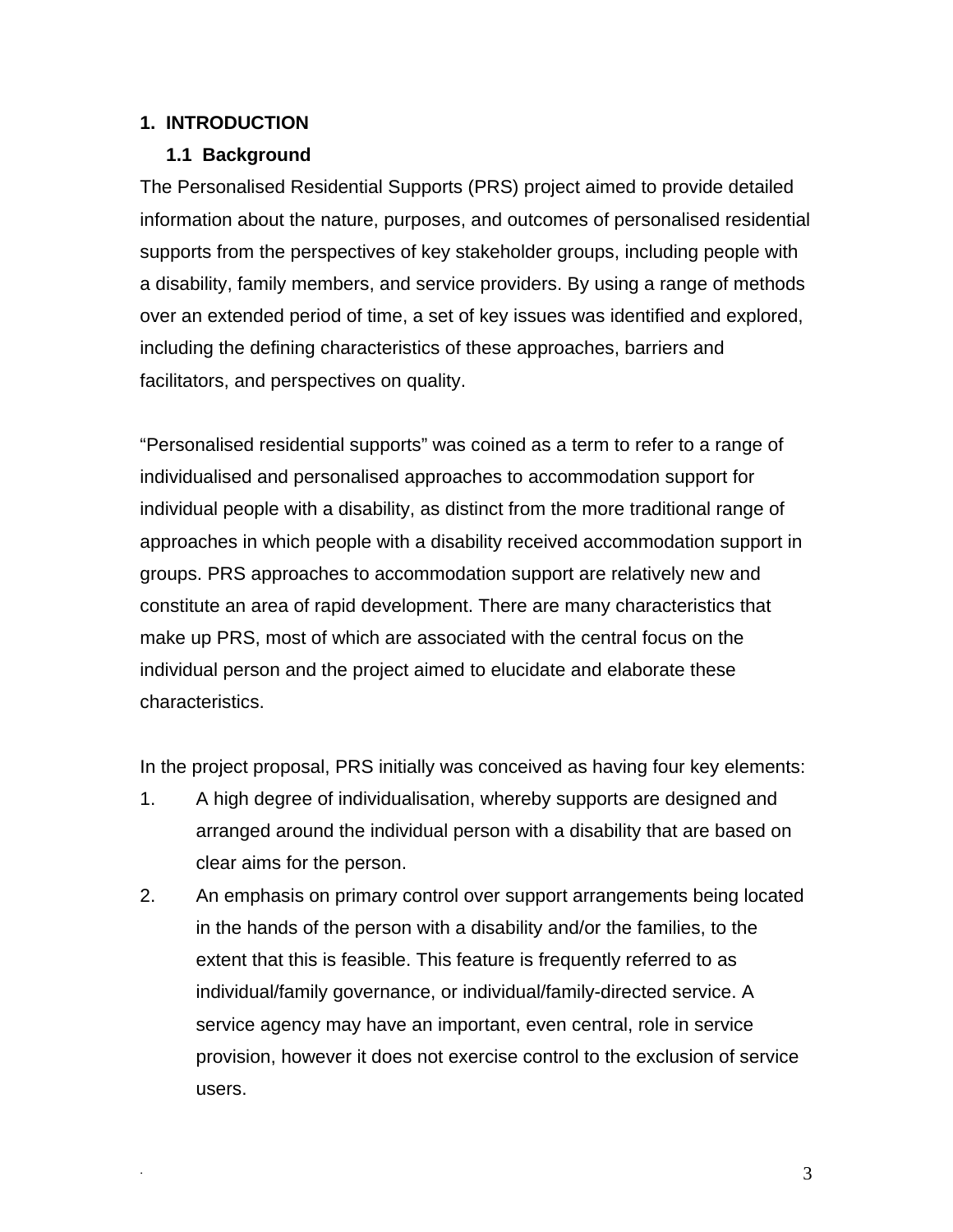- 3. An emphasis on the importance of informal relationships in the overall support arrangement.
- 4. Principles that reflect the theme of person-centredness underpin the service arrangement.

This framework served as a starting point for early discussions about PRS and for the several methods of enquiry used throughout the project. By the later stages of the project, a much fuller and clearer picture of PRS had emerged, as described later in the report.

The rationale for limiting the scope of the project to adults with a developmental disability was that people in this group form the largest users of accommodation support, and generally require the assistance of others to articulate their needs and to organize support. In contrast, people with a physical disability, for example, will generally be able to speak and act on their own behalf. It was envisaged however, that the outcomes of the project would be of value to all disability groups. Similarly, children with disabilities were not included in the project due to their differing needs which are generally addressed in the context of the family home.

#### **1.2 PRS in WA**

Personalised forms of accommodation support for individuals have gradually expanded throughout WA, and indeed elsewhere in the Western world, over the past 20 years. In more recent years, interest in this area has been high, as evidenced through increasing numbers of people with disabilities taking up such options. The *WA Disability Services Commission's* (DSC) Accommodation Blueprint Steering Committee report (DSC, 2003) highlighted the need for greater innovation in support options, and *ACROD's* Think Tank on Accommodation Support Services (Croft, 2006) identified examples of innovation across the range of accommodation models. Numerous guest speakers have been brought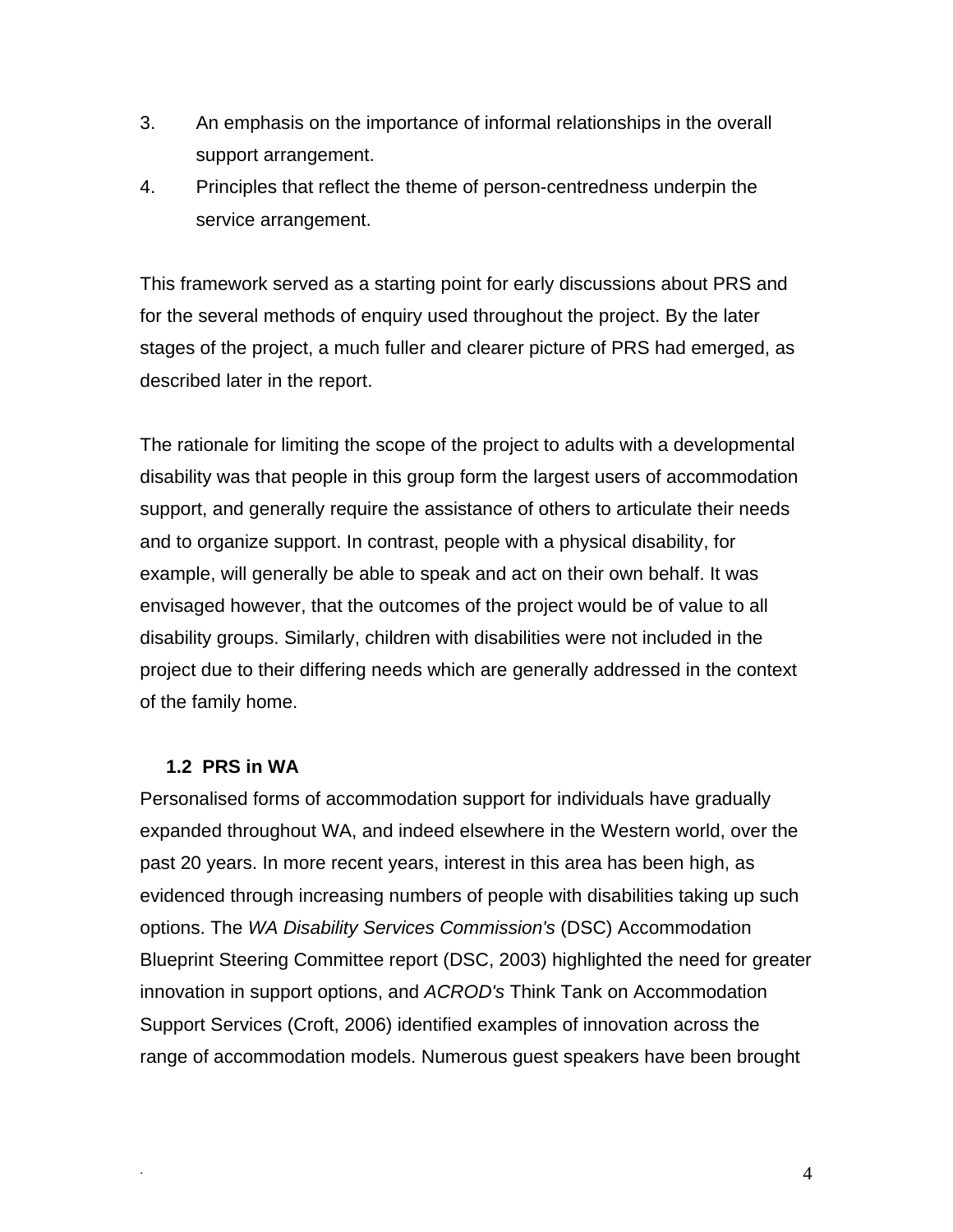to WA in recent years to address innovation in accommodation support, individual/family governance, empowerment, and person-centred planning.

There has been a clear trend in WA, as elsewhere, towards increased funding and numbers of people taking up individualised supported living arrangements. This has occurred in parallel with a decreasing emphasis on grouped or congregate models of supported accommodation, reflecting the broader and long-standing trend of deinstitutionalisation (DSC, 2004; Lakin & Stancliffe, 2007; Mansell, 2006).

Supported living arrangements containing at least some elements of PRS as described above that have developed in WA include:

- arrangements that are being adopted by a growing number of service providers;
- independent family-governed arrangements;
- family-governed arrangements that are facilitated by DSC Local Area Coordinators;
- family networks with varying degrees of formality that are not primarily focused on service governance; and,
- various 'one-off' arrangements that have developed around individuals and their families.

A range of current iniviatives are concerned, at least in part, with developing personalised forms of support. *Planned Individual Networks* (PIN), based on the Canadian PLAN model, facilitates networks of support around the individual with a disability for a variety of purposes, including long term wellbeing and security. The *Microboards* model, which has been established for many years in Canada, has recently been explored and examples are emerging in WA. In the *Microboards* approach, a group of interested people provide a structure (or board) of support around an individual with a disability. This may include formal aspects of service provision. The *Shared Management Model* enables service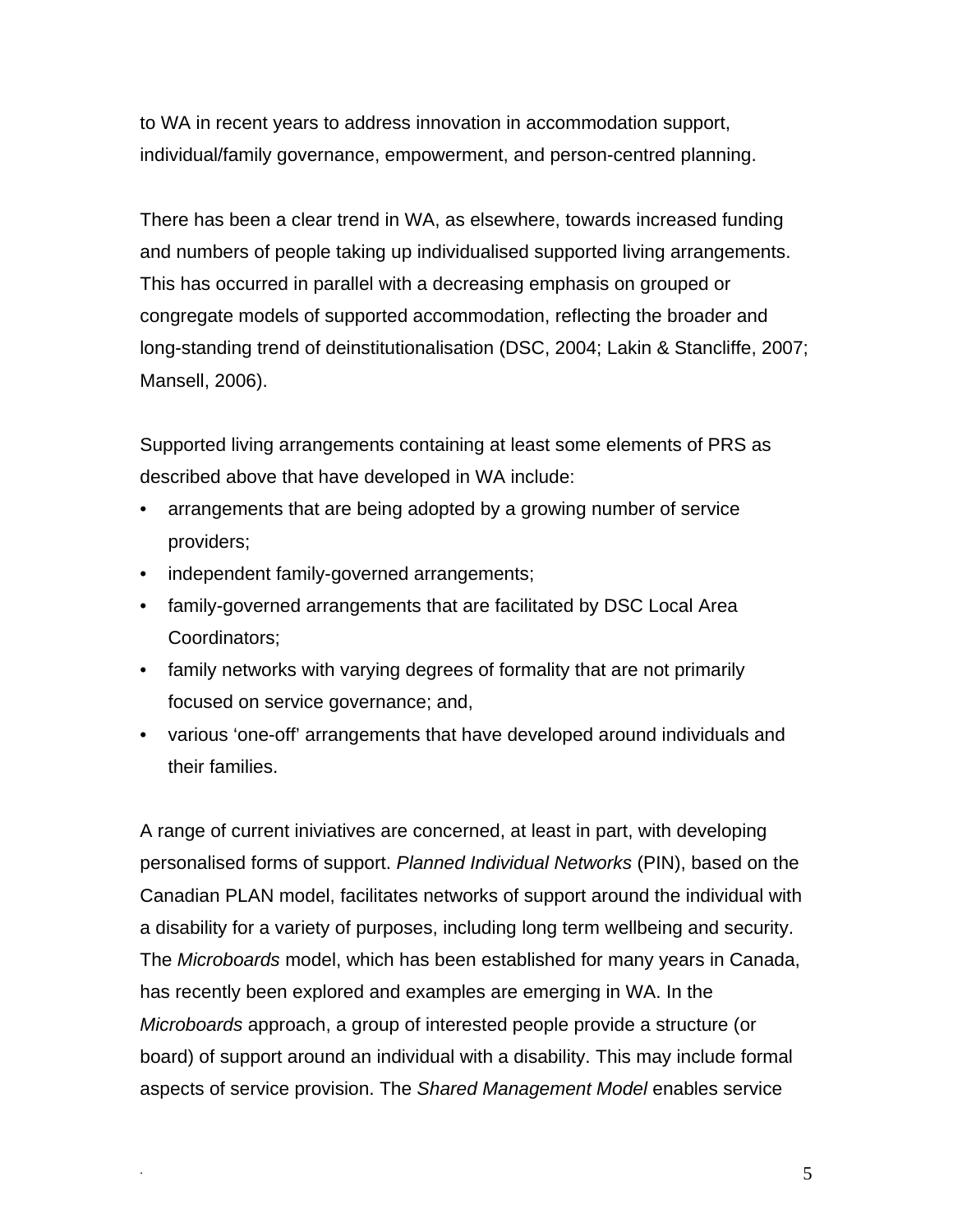providers and individuals and families to negotiate a form of partnership so that service provision can be shared in a manner that suits all parties. For example, a service provider may manage recruitment and employment of support staff.

This project is timely as many families and people with a disability are considering various options for supported living arrangements that reflect individual needs and preferences. The recent adoption of the Community Living Plan by the WA Disability Services Commission provides funding support to promote high quality and individualized supported living opportunities. The descriptive framework developed in this project will provide important information to aid decision making. In addition, the framework will provide a means of evaluating aspects of existing or planned supported living arrangements.

#### **1.3 Acknowledgement**

The project was made possible through funding and support from Lotterywest.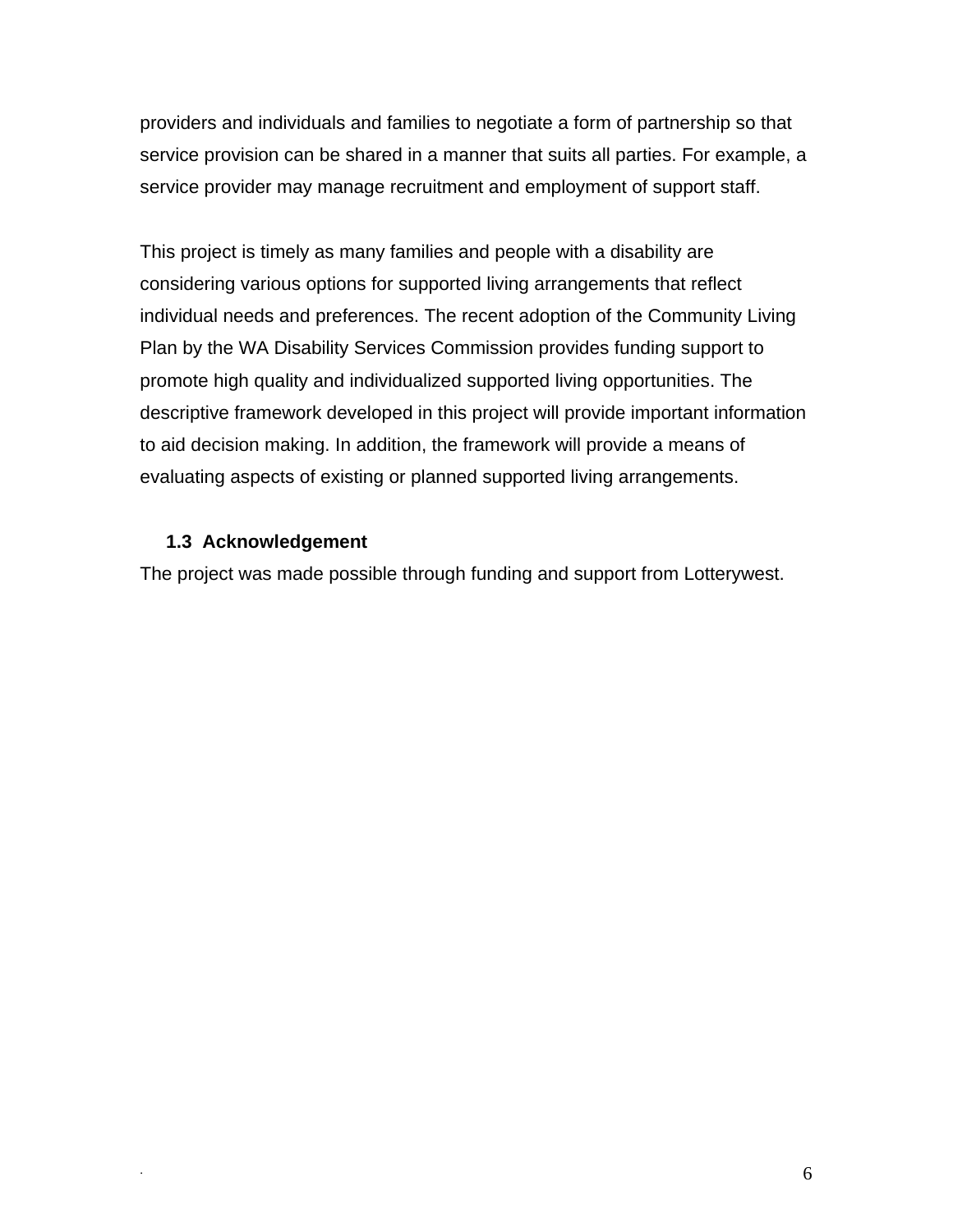### **2. ABOUT THE PROJECT**

#### **2.1 Who was involved**

The auspice for the project was the *Developmental Disability Council of WA* (DDC WA), with the support of a Consortium of people with wide-ranging knowledge and experience. The Consortium provided advice and support to the work of *Curtin University's Centre for Research into Disability and Society* (CRDS), in the *School of Occupational Therapy and Social Work* which was engaged to conduct the project.

The people involved were:

- Sue Harris (Consortium Chairperson), Executive Officer, *DDC WA*.
- Heather Cassey (Consortium member), parent and Disability Officer with the *City of Gosnells*.
- Leah Ciancio (Consortium member), researcher involved in supported living for people with disabilities.
- Deirdre Croft (Consortium member), parent, researcher, and journalist.
- Monique Williamson (Consortium member), Policy Manager with *NDS WA*.
- Eddie Bartnik, Director, Metropolitan Services Coordination with the *Disability Services Commission*, who attended several Consortium meetings as Manager of the Community Living Plan.
- Professor Errol Cocks (Project Director), CRDS, *Curtin University*.
- Ross Boaden (Project Officer), CRDS, *Curtin University*.
- Lauren McKernan (Honours student), CRDS, *Curtin University*.

### **2.2 How the project was conducted**

The project involved a wide-ranging review of PRS. It was conducted over a two and a half year period. Multiple methods were used in order to gather data from a group of key stakeholders and then to analyse that information in order to identify the elements of a framework that described PRS.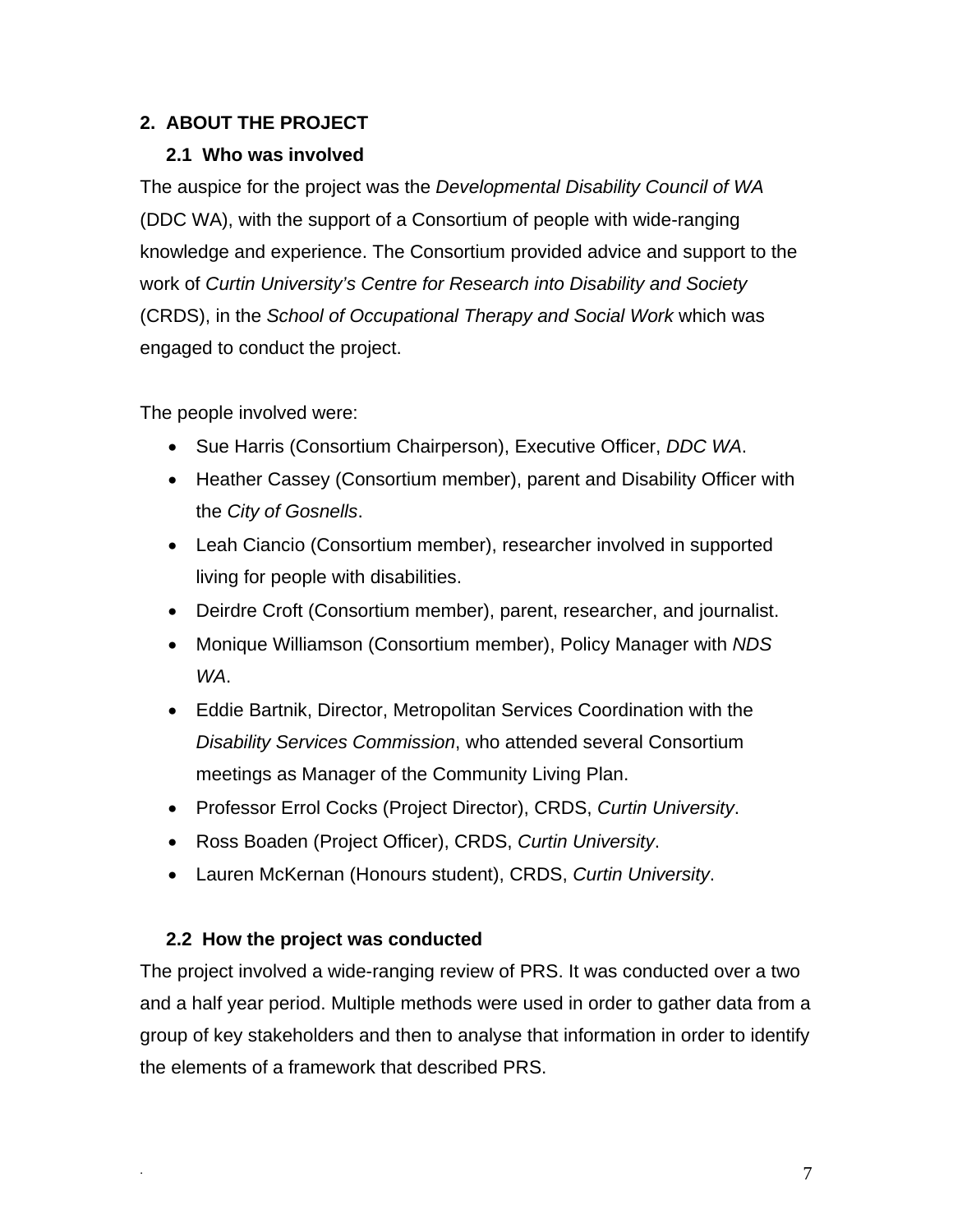#### **Data Collection**

Four methods of data collection were used.

1. Literature review. A wide-ranging review of empirical and descriptive literature was conducted. The review of empirical literature entailed a systematic approach to seek evidence of outcomes associated with PRS (Appendix A). A total of 784 journal article titles were reviewed. These were narrowed down to a collection of five papers that met specific criteria for selection that addressed the topic. A separate search of descriptive literature included publications that described various aspects of PRS. These papers typically promoted such themes as community living, individualisation, home, and person-centredness, although they generally lacked the level of critical analysis contained in the empirical literature. The review of this combination of empirical and descriptive literature provided some important insights which, together with the information gathered from the following three methods, are described in Section 4.

2. Case studies. Using a questionnaire (Appendix B), a scoping exercise consulted a wide network that covered the WA disability field and sought information about the number and type of living arrangements that might be considered as examples of PRS. This approach cannot claim to have captured a comprehensive picture of PRS in WA, however 16 service providers and 13 parents provided information on a total of over 400 supported living arrangements that they believed met the definition of PRS provided in the survey form. This served the purpose of providing a field of PRS examples from which a sample could be chosen.

Six case studies consisting of separate, individual supported living arrangements were selected from the scoping exercise according to a set of criteria. First, each one needed clearly to fit the initial, working definition of PRS. Second, the six arrangements provided diversity on a number of dimensions: age, sex, level of support need, location, and form of governance/leadership.

. 8 a set of the set of the set of the set of the set of the set of the set of the set of the set of the set o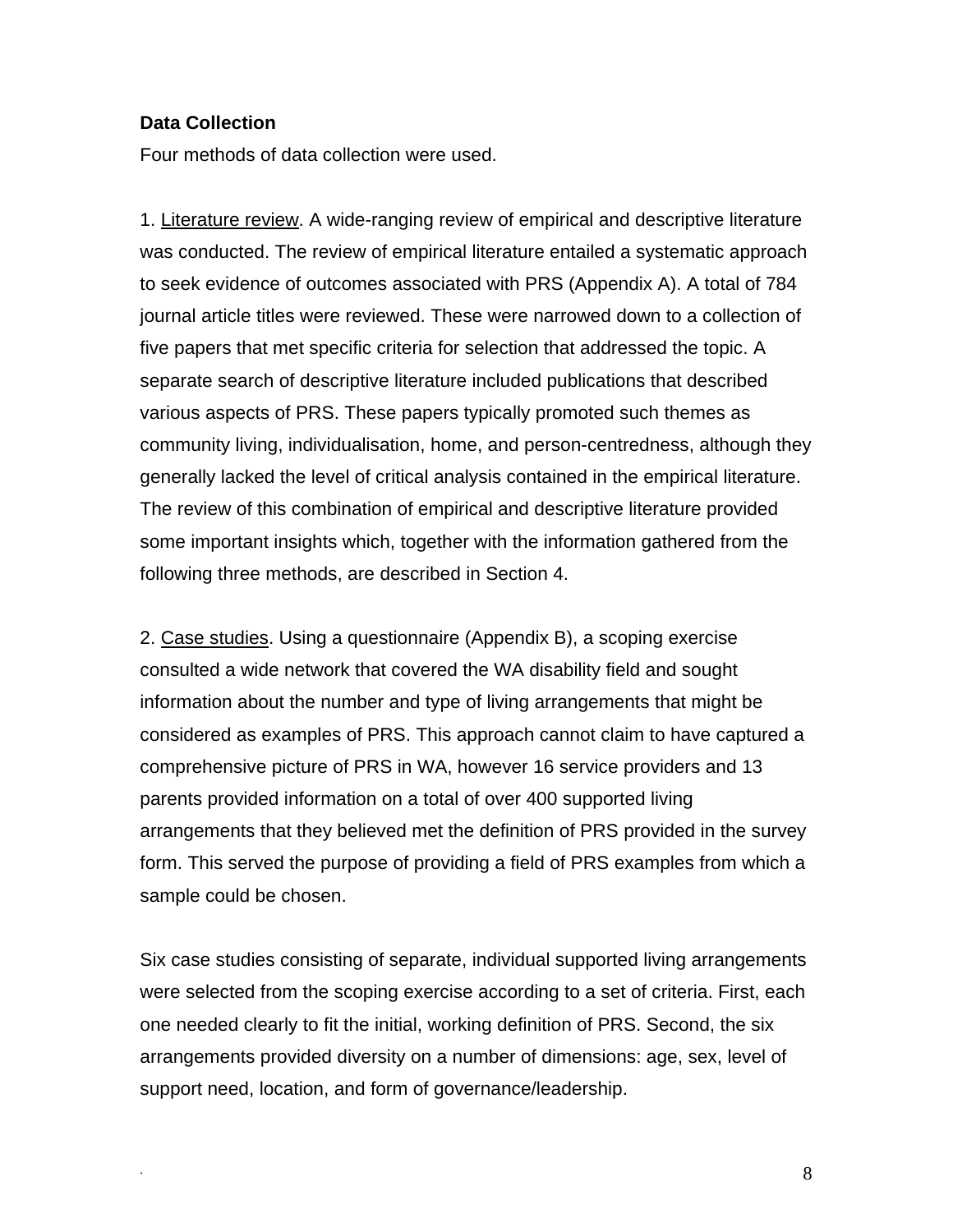A CRDS project team member maintained contact with each living arrangement for periods of up to 18 months. During this time, visits to the home of the person with a disability occurred, and interviews with the person, family members, friends, people in various support roles, and agency management were held. All interviews were recorded and transcribed.

3. Focus group. This consisted of a group discussion with ten adults with a developmental disability, and was arranged and conducted with assistance from *People With Disabilities WA*. Participants expressed their views and this yielded valuable information from this primary stakeholder group.

4. Written surveys. The Consortium identified 23 representatives from four key stakeholder groups: parents, service providers, authorities, and policy makers. A total of 18 people participated in the process. Authorities were defined as people widely regarded as having high levels of relevant knowledge and expertise, demonstrated through activities including publications, conference presentations, and consultancies. Three surveys were carried out. The first survey (*Appendix C*) sought people's views on the broad characteristics of PRS. The second and third surveys (*Appendices D* & *E*) were used to further clarify and define the themes and attributes of PRS that were generated by this method.

#### **Data Analysis**

A great deal of information was gathered from these methods. This was carefully analysed so the findings accurately reflected a consensus of stakeholders' views.

Each of three of the main methods, the case studies, focus group, and surveys, were separately analysed as follows:

1. The three CRDS personnel independently studied the written material and identified a set of key themes from each of the three methods.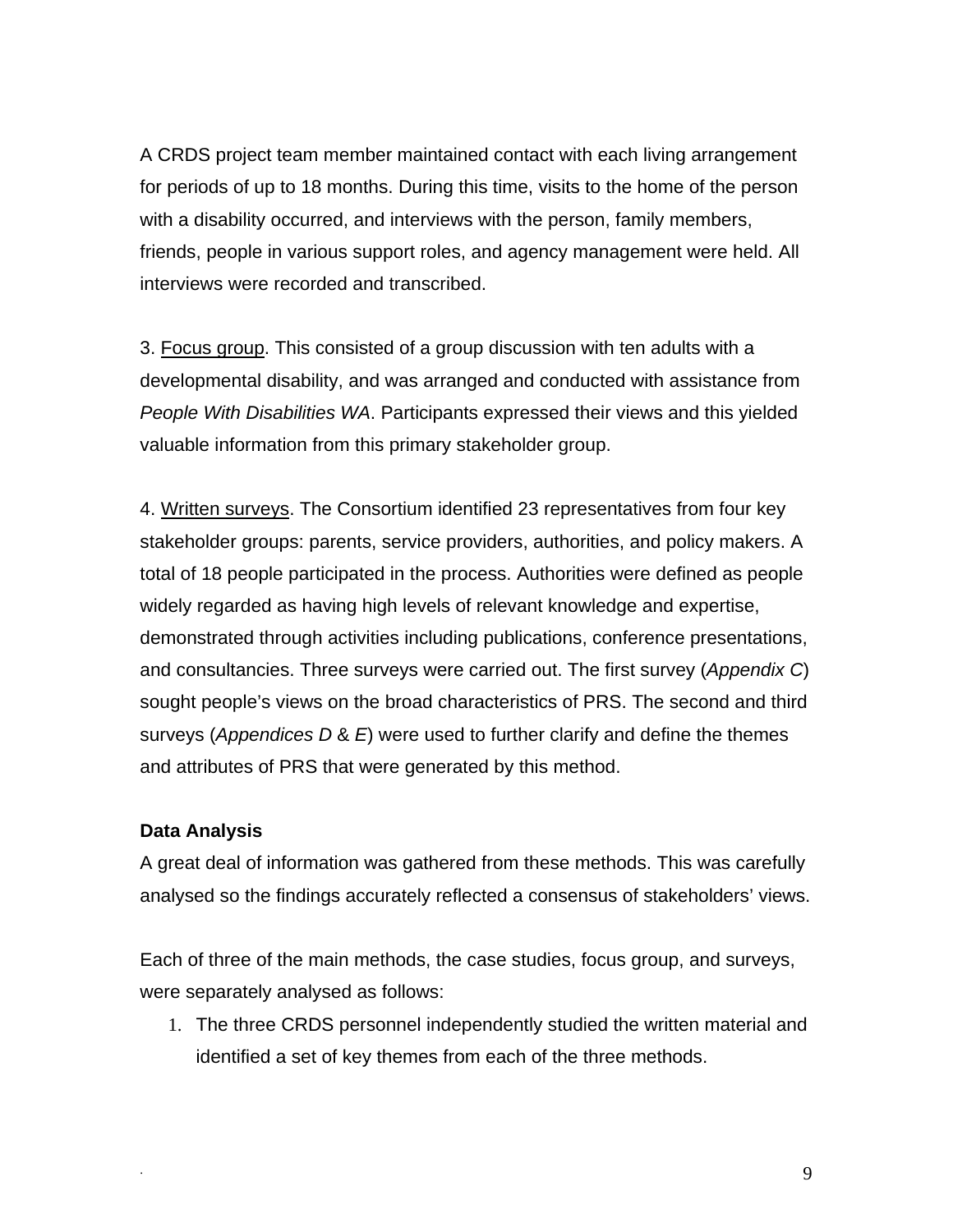- 2. They then convened on separate occasions for each method to conciliate their findings in order to yield three consolidated sets of key themes and sub-themes – one each to reflect the findings from the case studies, the focus group, and the surveys.
- 3. This group met again to consider the three sets of themes. The conciliation process resulted in a single set of themes and attributes (subthemes) derived from all of the information gathered. The result is the PRS Framework that is described in Section 4.1.

The second and third surveys to which reference has been made were used as a form of member checking, providing an opportunity for people who participated in the process to contribute to the accuracy and further refinement of the framework of themes and attributes. The third survey asked participants to order the themes and attributes according to their relative importance and this is discussed further below.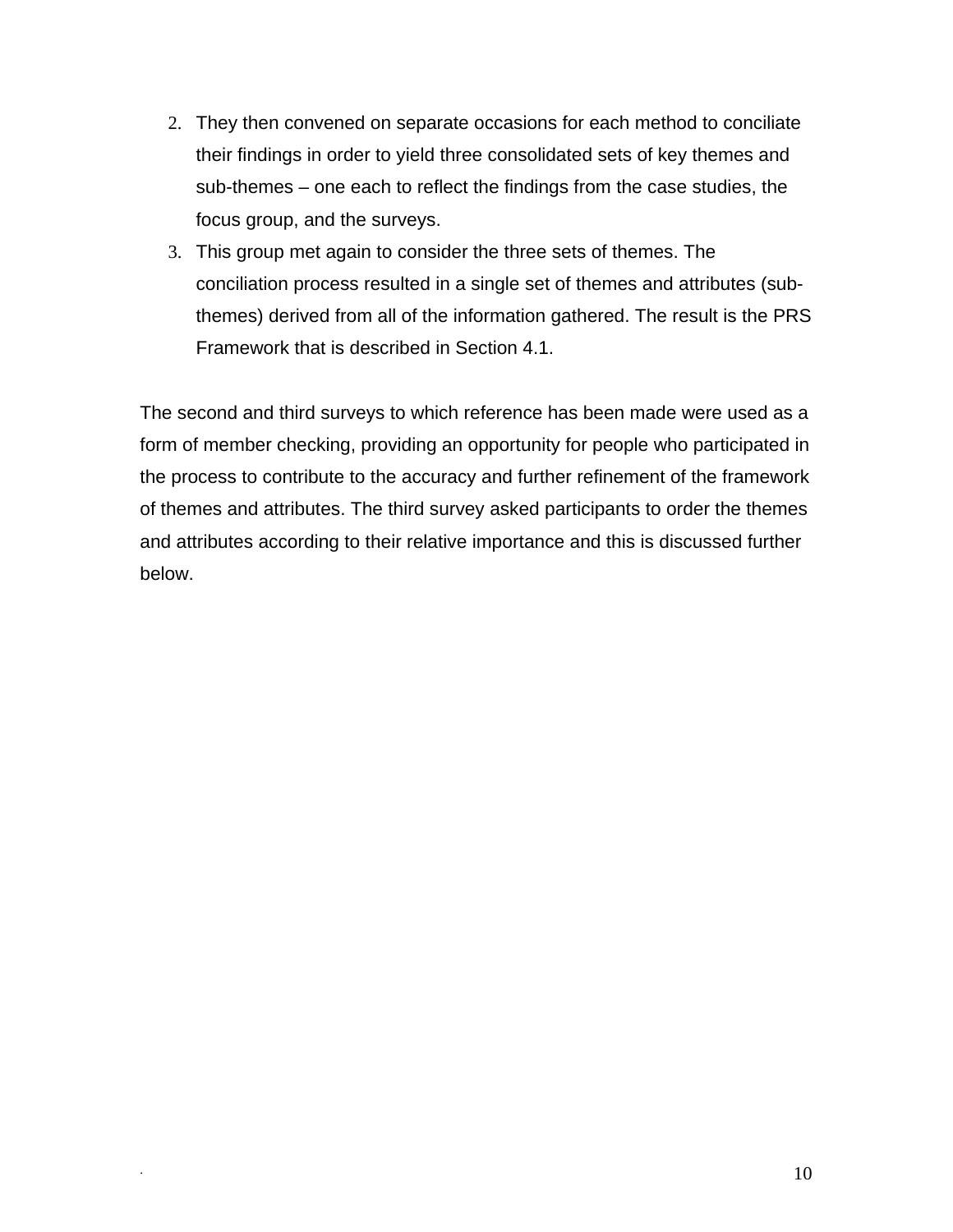#### **3. THE SIX PRS ARRANGEMENTS**

The 'case studies' were especially helpful as they provided a close-up and personal account of PRS in action over a period of time. The three researchers were welcomed into the homes of those involved, and the person with a disability, family members, friends, and agency management and staff involved in each arrangement met with them over a period of eighteen months. This provided an invaluable opportunity to address all of the aims of the project, and the resulting information was of a depth that only those who have been on the journey of PRS over the long haul could provide. Details of the six arrangements follow.

**1.** *Rob's arrangement*. Rob is a man in his late 30s who rents an inner-city townhouse along with two non-disabled co-tenants, Ben and Julie. As such it is sometimes described as a 'co-resident model'. *Vemvane*, a non-government non-profit organisation based in Whitfords, set up this model for Rob in conjunction with his mother, Arax, 14 years ago. It has been a remarkably stable home life for Rob, with only a small handful of co-residents in that time, some of whom are still part of his friendship network. Rob was involved at the very beginning in the selection of the first two co-residents and there has never been the need to advertise for new co-residents since. His social network has grown such that people have emerged from among his friends and contacts when needed.

Rob has what are referred to as moderate support needs. His needs were much greater when the arrangement was set up, but his living arrangement has been so rich and supportive that his skills and general wellbeing have developed greatly over time. His social network has grown, initially in a planned, and then in a loose informal way, to now include some close friends and many acquaintances. A host of opportunities have also arisen, such as international and interstate travel, a range of work roles, and a warm welcome at many businesses in the inner-city area.

. The contract of the contract of the contract of  $11$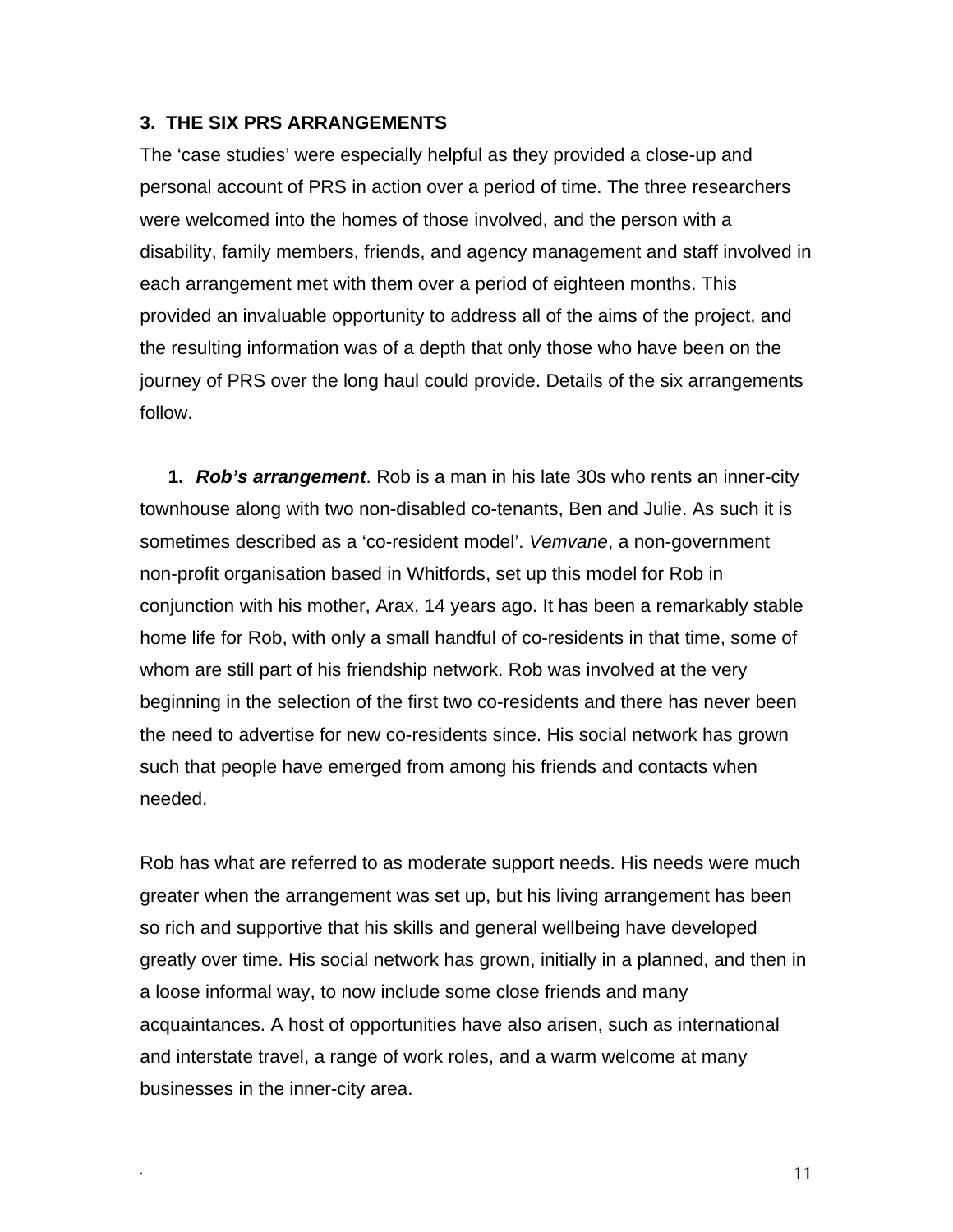Ben and Julie receive a part-subsidy from *Vemvane* on their rent and bills, in return for which they are basically 'there' for Rob, meaning that at least someone is home overnight and for the evening meal. They provide occasional day to day assistance to Rob as needed, but the relationships have grown into genuine friendships among the three who live in the townhouse. For the sake of security of tenure, the lease agreement is held by *Vemvane* on behalf of Rob. *Vemvane* provides support staff to come in for a few hours on weekdays in order to support Rob in a range of activities, and generally oversees the arrangement, albeit from a distance for the most part. Rob and Arax share a close relationship and spend time together often.

**2.** *Andre's arrangement*. Andre is a woman in her late 30s who leases a *HomesWest* unit in her own name in the northern suburbs. A non-profit housing service provider provides assistance in regard to matters concerning the lease. Andre's support is arranged by *My Place*, a non-government, for-profit organisation. Andre's parents, Jackie and John, are very much a part of Andre's life, and have fought hard over the years for funding and services to meet Andre's needs. They are in close contact with *My Place* regarding all major aspects of Andre's living arrangement. Andre and her family have been connected with *My Place* for around 10 years, and after some early unsuccessful stints in group living arrangements, she was assisted to set up in a home of her own, and has been living in her current unit for around three years.

Andre needs very considerable support in her day to day life, as areas including communication and understanding what is going on around her can be difficult, and it takes people who know her well to be able to understand her and to respond when she needs a hand. After struggling with a range of support models to suit Andre, *My Place* now provides staffing on a live-in arrangement whereby one staff member lives in Andre's unit for one week, then a second staff member lives in for the second week, and so on with the two people alternating. Periods

 $\frac{12}{2}$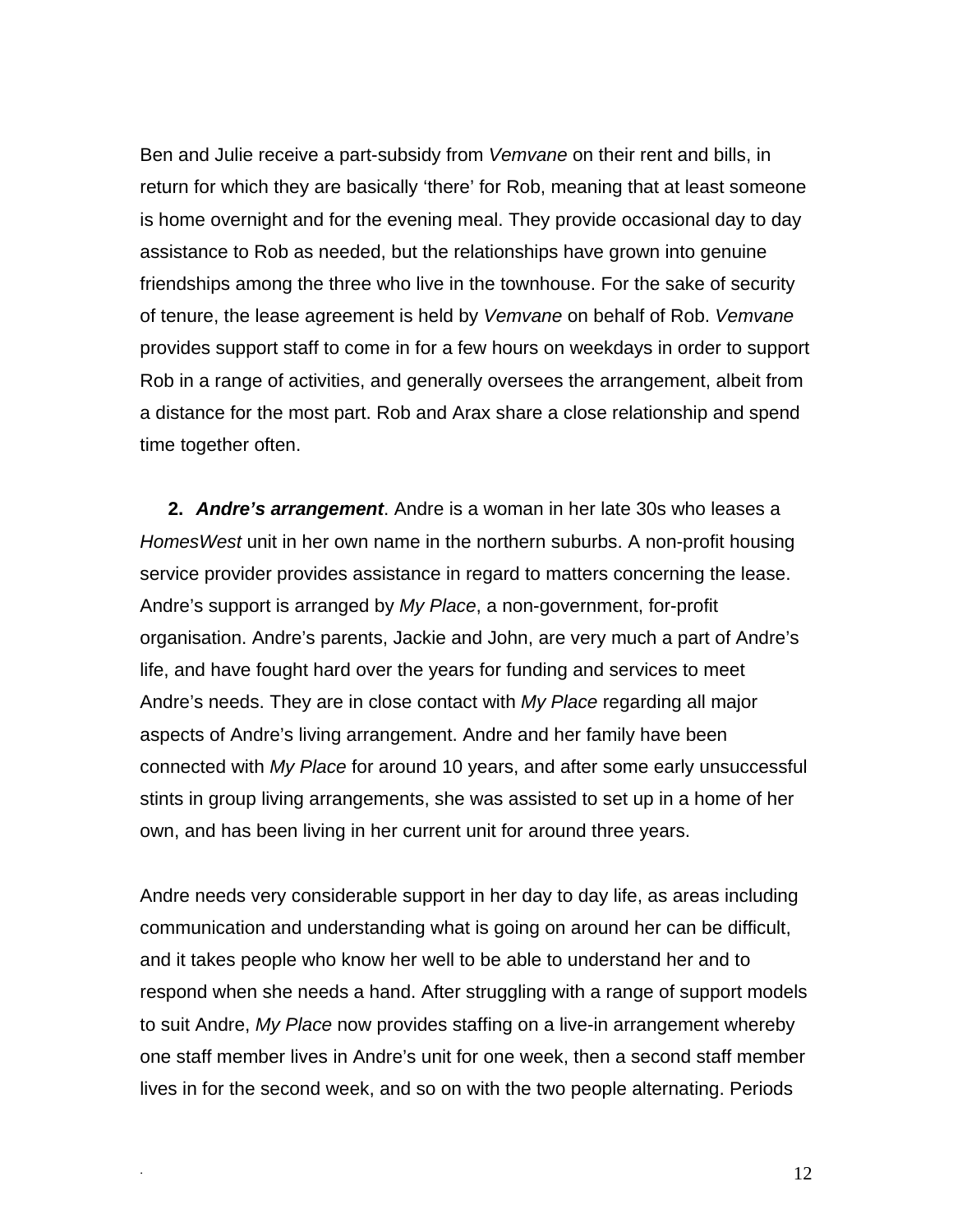in which there is no support available are generally covered by John and Jackie, and Andre's Nanna, who have Andre over to stay from time to time. With her lifestyle, general wellbeing, and support arrangements now settled, Andre's parents and *My Place* are looking to extend Andre's membership of the broader community, including a possible move from sheltered to open employment.

*3. Geoff's arrangement.* Geoff is in his late forties and has lived with Jackie, and her husband Brad for about six years in their home in a large town in the south of WA. Geoff has a significant developmental disability and spent his early years in special classes and then a day centre run by the *Slow Learning Children's Group* in Perth. Following disagreements between Geoff's parents and disability services in Perth, Geoff was withdrawn from services and lived with his parents for over 20 years. After his father died and his mother became too ill to care for Geoff, his brother Brian and sister-in-law Averil, who lived in the south of the state, decided that they wanted Geoff to live near them. Brian is Geoff's legal guardian. They approached the *Lower Great Southern Community Living Association (CLA)* which facilitated the current arrangement. Brian also arranged for his mother to be moved to a local nursing home where he said she was well cared for. She died a couple of years ago.

Geoff needs help with some self-care activities and has had a few health problems. Jackie is the principal carer and is supported by Brad. The *CLA* coordinates and provides support for day activities for Geoff. In addition, Geoff participates in Jackie and Brad's social and recreational life.

Jackie and Brad thought carefully about taking on the task and spent time ensuring there were common interests between Geoff and themselves. Jackie recounted: "We had to ask (Geoff) how he felt about us. We also told him about our life to give him an idea about what we're like. Told him about our pets and hobbies. Realised we had the same interests. Camping and music. (Geoff)…is a

 $\frac{13}{2}$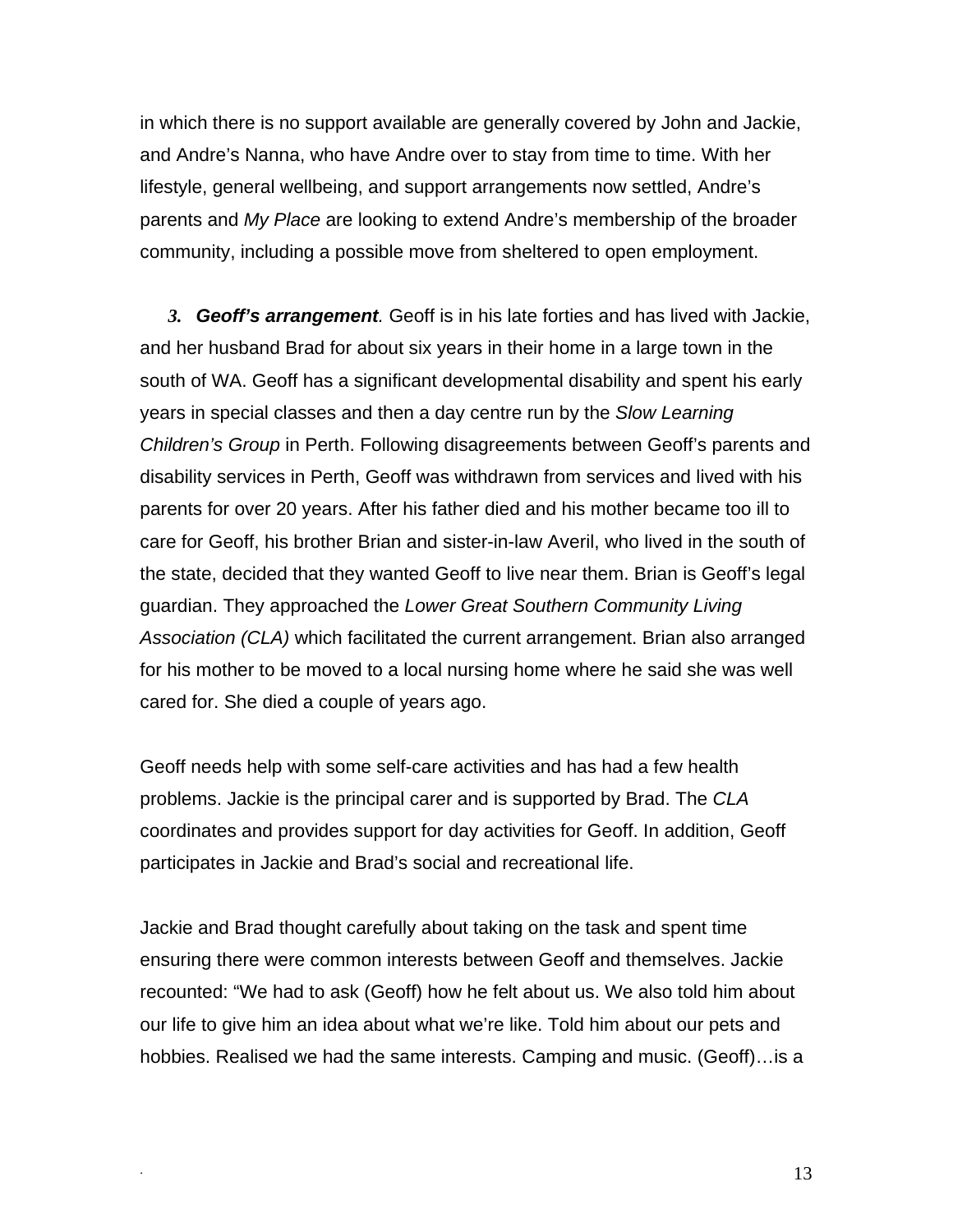real music lover and has music going quite often and it would be very difficult to live with people who didn't like music almost the whole time."

He has his own room, bathroom, lounge, and television. He shares an interest in music with Jackie and her husband.

*4. Jude's arrangement***.** Jude is in her early fifties. She is the middle of five children of Mary and John, long-time farmers in the south of WA. At nine months, Jude began having seizures that were difficult to control and were associated with a significant developmental disability. Jude's parents received support from their family, especially Jude's maternal grandmother, who enabled Jude's attendance at the (then) *Spastic Centre* in Perth. After about a year there, Jude returned home and the busy and demanding family and farm life meant further support was needed from the (then) *Slow Learning Children's Group* at a place called *Pelican*. At about this time, *Pyrton Training Centre* was established and Jude was provided with short stays. As Mary recalled,"…there was nowhere else for her to go other than *Claremont Mental Hospital*, and that was out of the question".

In the late 1980s, Local Area Coordination was initiated in the area, and Peter came on to the scene. His early contact with Jude's parents was challenging to all! When Peter suggested that Jude share a house in a nearby town, Mary described her initial response: "I threw him out of our house once!" Peter persevered and eventually prevailed. Mary went on to describe their early contact. "He was lovely. He was not *Pyrton*-minded. Made all sorts of suggestions that Judy might be able to do this and you'd never be able to know. I thought 'Oh my goodness! This is too much.' I don't think we were able to get our minds on the future. We were so busy with what was going on right then that we couldn't look to the future. We needed someone else to do our thinking for us." Initially, Jude moved into a home with another woman with a disability, but that didn't work. However: "Peter was persuasive and we became convinced that he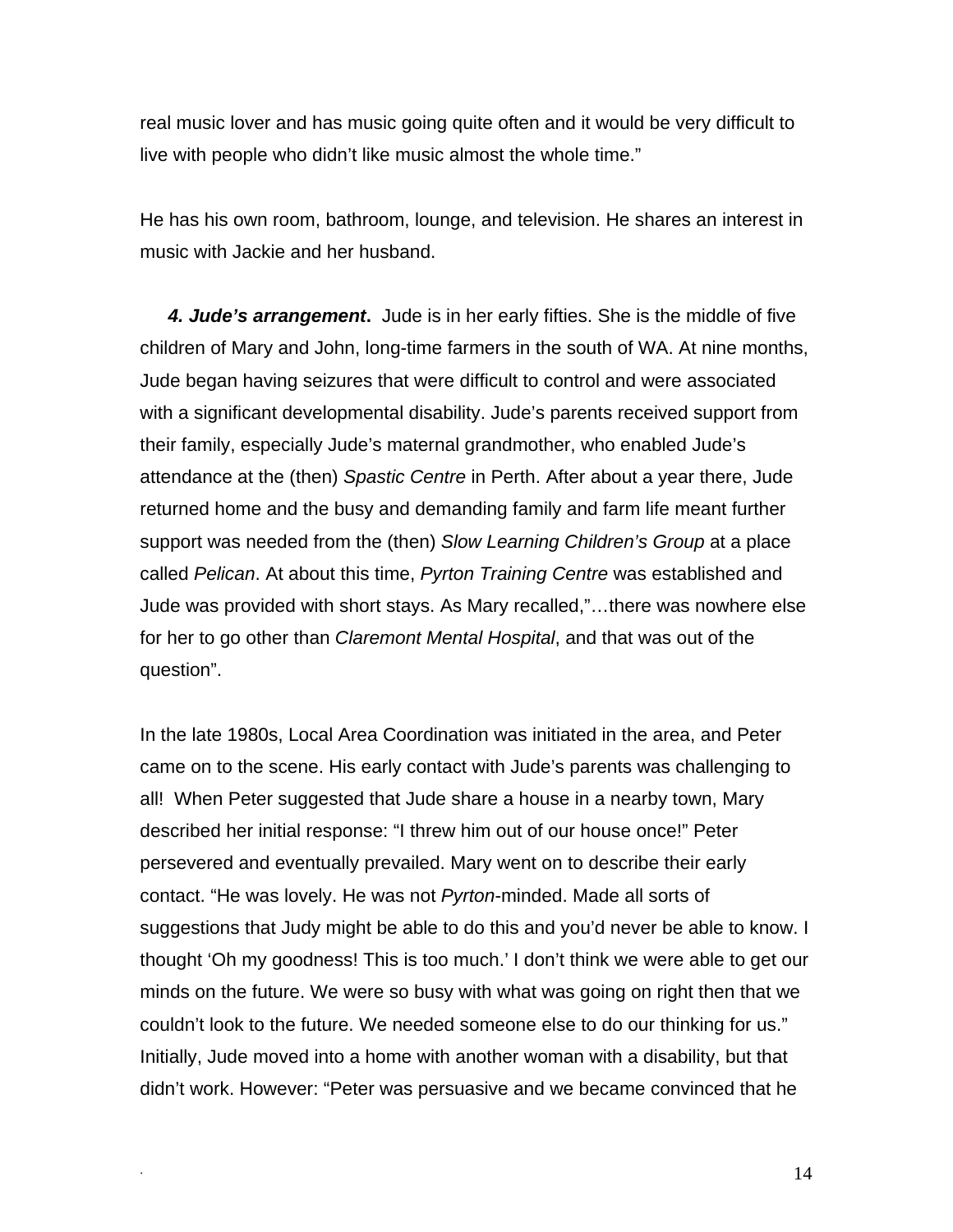was on the right track. We liked him. He was good. It's hard for a mother who had the whole thing to accept that somebody else could do it." An arrangement was made through the *Lower Great Southern Community Living Association* for Jude to live with Kathy and her family in the nearby town and this arrangement continued for over 15 years. Mary was clear about her bottom line. "The main thing I said to Peter… was that we wanted to be sure that whoever looked after her loved her and respected her as a human being. That was very important. And that's what we got."

As Kathy's family situation changed, her sister Toni, who had been providing occasional care for Jude for about 13 years, took over. It is quite remarkable that Jude's circle of family and friends has been stable within these support arrangements for approaching 20 years.

Now Jude's needs are changing and thought is being given to a quieter life for her and providing more security by supporting her in her own home. Planning for this has been continuing for about 12 months and there is much consideration being given to ensuring continuity in her life. Mary reflected: "The big step was letting her come down here in the first place because I was sure no-one could look after my daughter as I would. I found out there are wonderful people in the world. They're special. And so we were able to let go of her and we knew she was being treated with respect and love and cared for – and it was a relief."

*5. Lisa's arrangement*. Lisa is a woman in her mid-20s who lives alone in her own villa in the northern suburbs. Lisa owns the villa, an arrangement set up by members of her family on the passing of her mother. She maintains a strong family network, and a generally active lifestyle. Lisa looks after most aspects of her day to day life, and receives drop-in support for a few hours each week to assist in areas such as diet, budgeting, mail, and any matters that pop up that Lisa needs a hand with. This support is arranged by *Baptistcare*, a nongovernment, not-for-profit service provider.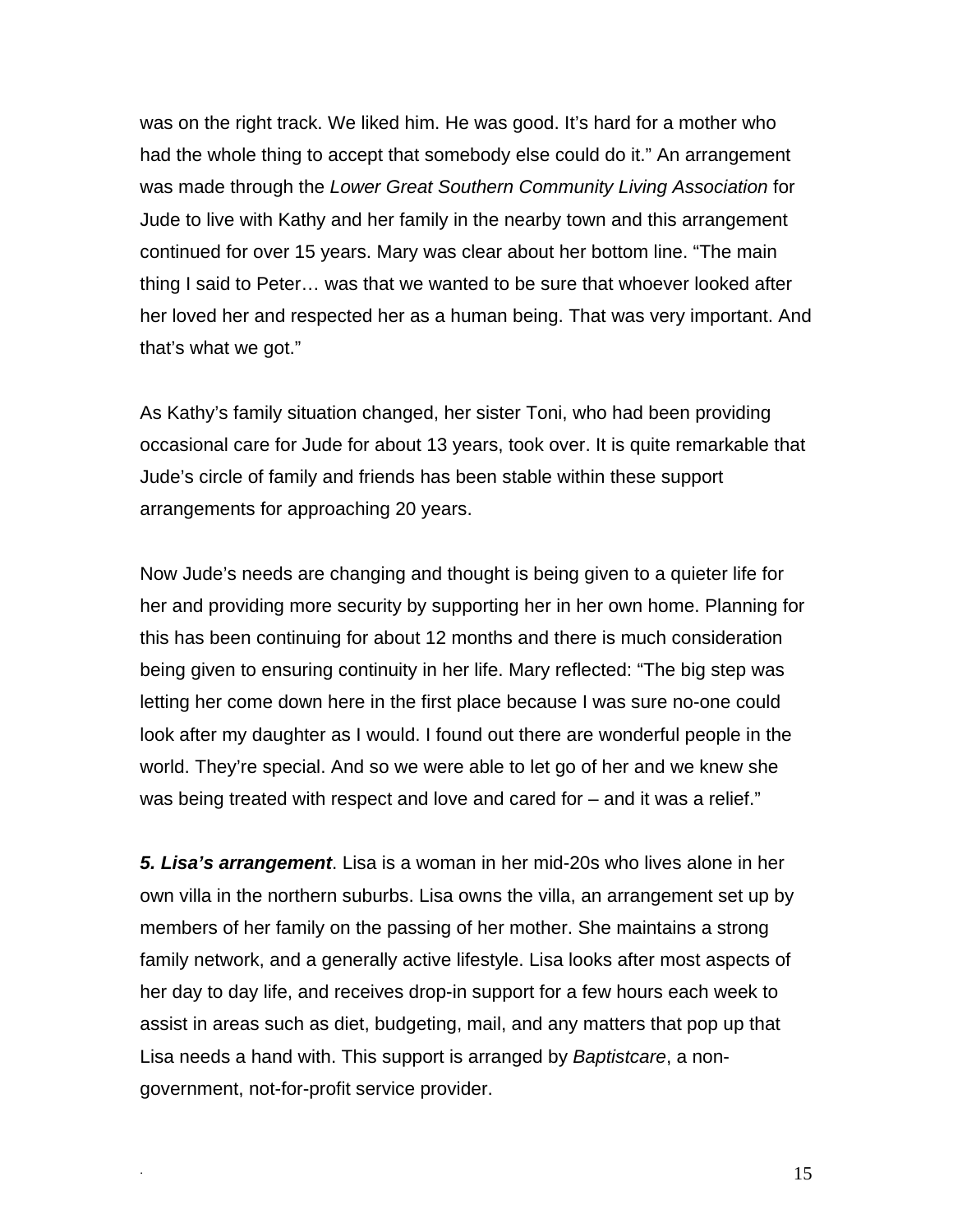*Baptistcare*, through its then new entity 'Partners in Purpose', was amongst the first providers to embrace the 'Shared Management Model', which provides a means for people with disabilities and their families to partner with a provider in the arrangement and provision of supports, in a balance to suit all parties. In Lisa's case, a Partners in Purpose Coordinator takes care of all of the formalities such as funding and staffing. Lisa's lifestyle is quite busy, as she is able to independently travel to and from work, the shops, to visit her aunty and so on. As with Andre, a longer term goal is for Lisa to secure a job in open employment, which could add new challenges and opportunities to a lifestyle that Lisa already enjoys.

**6.** *Paul's arrangement*. Paul is a young man in his early 20s who currently lives in the family home with his parents, Jenny and Leighton. Paul needs very considerable support, such as from people who know him well and can interpret his very limited means of communication. Although Paul is living at home, his 'arrangement' was included in the PRS project due to his parents' efforts over several years to plan and develop a personalised living arrangement for him. Hence there was a great deal to learn from them about issues including planning and parent leadership of an emerging arrangement.

Jenny and Leighton's journey has included contact with some people considered as international authorities on planning and community living. Their thinking and expertise has grown to the point where Paul now has a social support network in place, a *Microboard* has been established, and accommodation support funding has been secured. Crucially, Jenny and Leighton's ideas have grown into a strong determination that Paul should have a home and lifestyle that reflect the key themes of the PRS project. Apart from the people they have had contact with, these ideas have also been informed by first hand experiences of group living arrangements, which they conclude cannot provide the sort of life for Paul that they have in mind, and which they believe he wants and needs.

. The state of the state of  $16$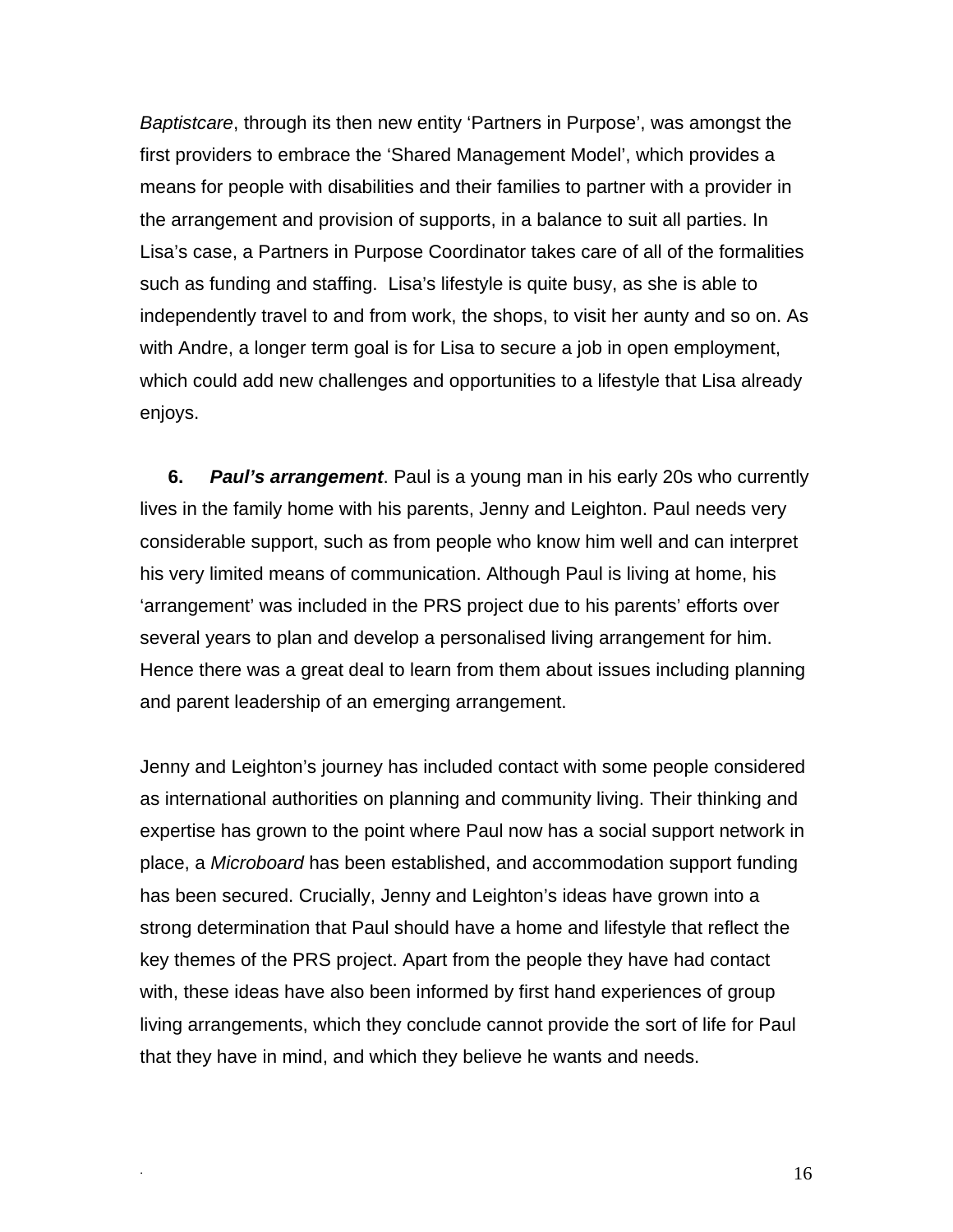### **4. WHAT WAS LEARNT ABOUT PRS**

A set of nine Themes that define and describe PRS are the main findings of the project. Each Theme has between two and six sub-themes of Attributes that make up the Theme. They represent a consensus of what people with disabilities, family members, friends, service provider management and staff, policy makers, and authorities in the area consider to be the main features of PRS.

#### **4.1 Nine themes describing PRS**

The Themes are described under two sub-sections, the first being the complete set of Themes and Attributes in a table form. This is the PRS Framework. The second sub-section contains a detailed elaboration of each Theme and Attribute. Quotations taken from the surveys, case studies, and focus group are included to illustrate the Themes and Attributes.

### 4.1.1 The PRS framework

## **PERSONALISED RESIDENTIAL SUPPORTS FRAMEWORK**

# **THEME 1: ASSUMPTIONS**

1.1 People with complex and high support needs can live in their own home.

1.2 It is not necessary for people with a disability to live together.

1.3 PRS can occur without a person having to live independently or alone.

# **THEME 2: LEADERSHIP**

2.1 The leader/s holds and acts upon a clear vision and strong ideas.

2.2 At least one key person provides the leadership necessary for the

arrangement to be created and endure.

## **THEME 3: MY HOME**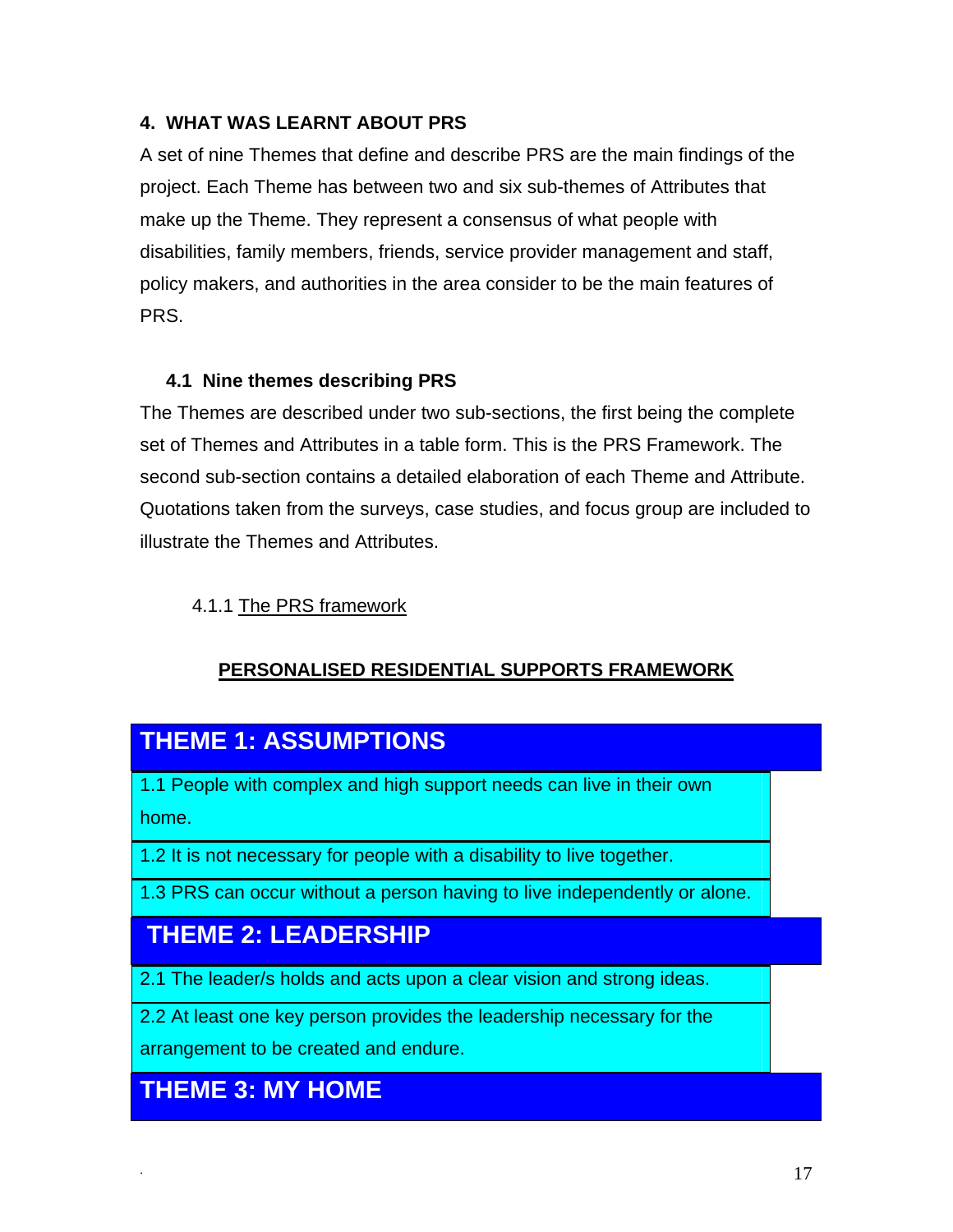3.1 The person has a clear personal stake, such as ownership or secure tenure, in the home.

3.2 The person engages in typical home forming practices, roles, and responsibilities.

# **THEME 4: ONE PERSON AT A TIME**

4.1 The person's 'voice' is central to the arrangement.

4.2 The arrangement is designed around the unique identity of one person.

4.3 There is an intentional avoidance of grouping of people with disabilities.

# **THEME 5: PLANNING**

5.1 All planning activities maintain a central focus on the person.

5.2 People in close relationships are involved appropriately.

5.3 Planning includes a long-term outlook.

5.4 Planning includes an emphasis on safeguarding positive elements and addressing areas of risk.

5.5 Considerable ongoing time and effort is spent in planning.

5.6 Ongoing processes of internal and external review occur.

# **THEME 6: CONTROL**

6.1 The person, and/or those in close relationships, determines their own lifestyle and personal affairs.

6.2 Self-determination for the person is central to the arrangement.

6.3 The person, and/or those in close relationships, has considerable influence in governance of the arrangement.

# **THEME 7: SUPPORT**

7.1 The overall arrangement is flexible.

7.2 The agency involved is creative and responsive.

7.3 There is a balance of formal and informal supports.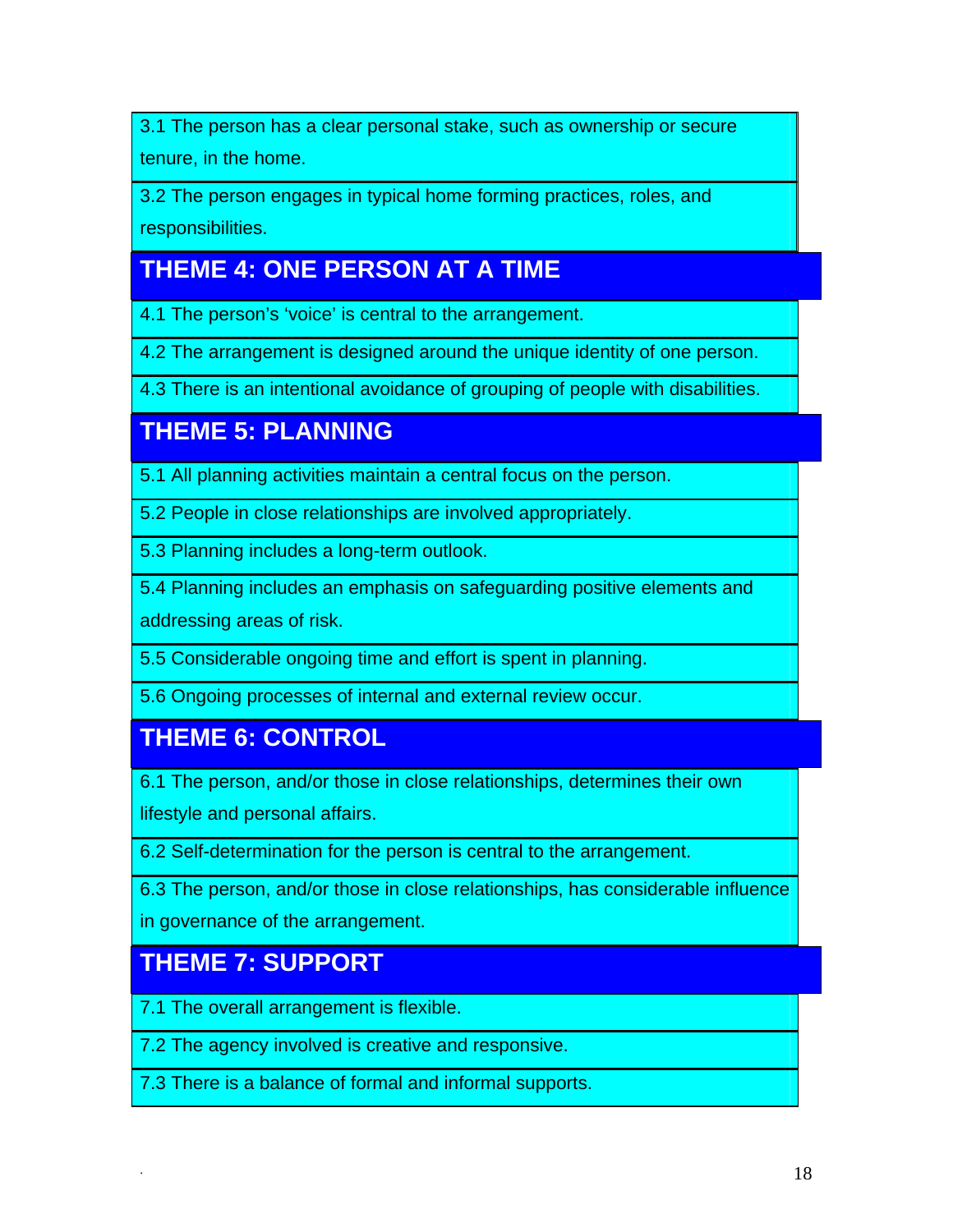# **THEME 8: THRIVING**

8.1 The person's lifestyle and general wellbeing are enhanced.

8.2 The person acquires a range of valued roles at home and in the community.

8.3 There are many opportunities for growth and development.

# **THEME 9: SOCIAL INCLUSION**

9.1 Some relationships are close and enduring.

9.2 The person has a rich and varied social network.

9.3 There are opportunities for participation in a variety of community settings.

## 4.2.2 About the PRS Themes and Attributes

## **THEME 1: ASSUMPTIONS**

*BRIEF DESCRIPTION: PRS arrangements are underpinned by a set of assumptions that reflect high expectations for the person with a disability.* 

### **Attributes of the Theme**

1.1 People with complex and high support needs can live in their own home.

1.2 It is not necessary for people with a disability to live together.

1.3 PRS can occur without a person having to live independently or alone.

### **Description**

This Theme provides the opportunity to explore three critical assumptions based on high expectations that underpin PRS arrangements. These assumptions challenge preconceptions that people need to "qualify" in order to live in PRS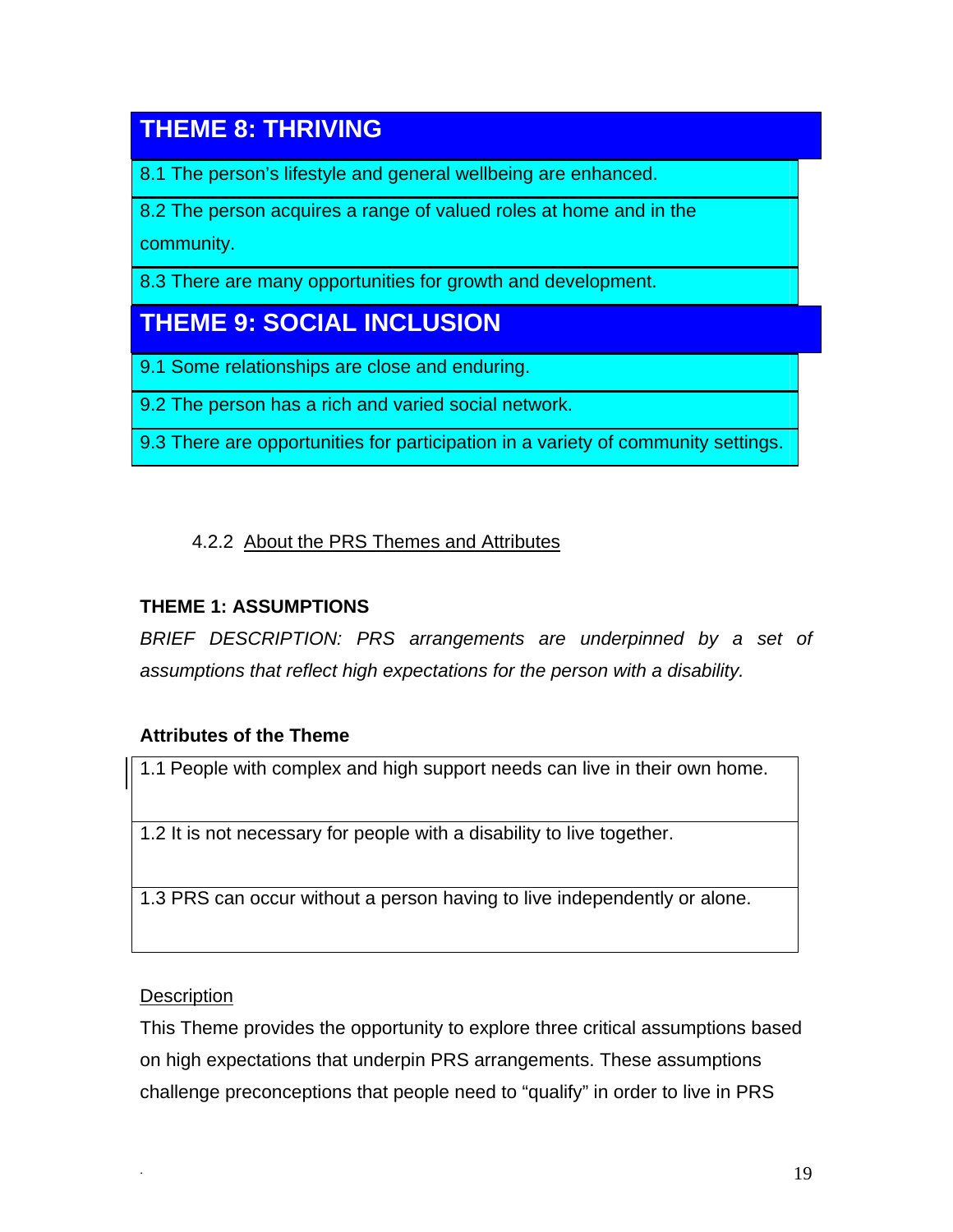arrangements. They place the necessary conditions for success on the arrangement, not the person.

Through observation and discussion, the position taken by the PRS arrangement will be clarified. Clearly, these underpinning assumptions will be reflected in the following eight Themes. For example, the place of leadership will be clear in the challenge to preconceptions that limit the possibilities for the person with a disability. Adherence to person-centredness, flexibility, and creativity will provide arrangements for supporting people with high support needs that also challenge the preconceptions.

One authority summed up how positive assumptions can be nurtured:

*By continual and regular exposure to, and investment in all key stakeholders in regard to sound ideologies and practices that are life giving, non segregated/congregated, empowering, person-centred, inclusive or "normative" and promote the equality and worth of all human beings by a variety of means, e.g., formal teachings, exposure to people/families who have a proven track record, personal stories.* 

## **Attribute 1.1: People with high and complex needs can live in a PRS arrangement.**

#### **Description**

At one end of a continuum is a "nil reject" approach which asserts that all people with a disability can live in a PRS arrangement if that arrangement is sufficiently flexible and resourced. Interpretation of resources includes much wider aspects of an arrangement than financial. At the other end of a continuum is the assertion that people with complex and high support needs require highly specialised support that cannot be provided in PRS arrangements.

An authority commented that: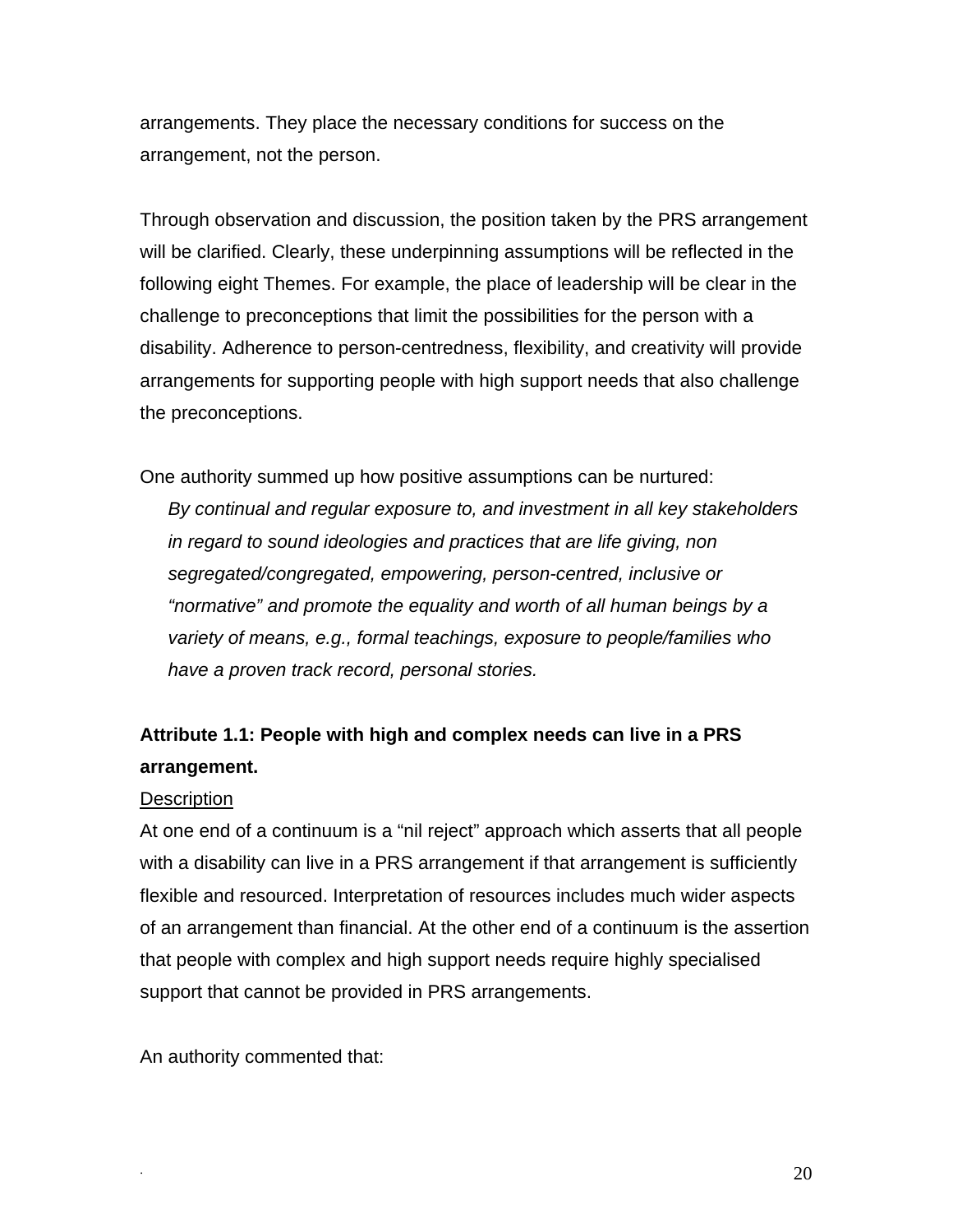*Even people with complex disabilities can and often do better when they're supported to live in their own place.* 

*Vemvane's* CEO expressed this assumption in this way.

*I think it doesn't matter what their disability, or level of disability is, or what they're like particularly. I think with patience, with the right support, I believe there are possibilities open to anyone. I really do believe that. If I didn't believe that, I wouldn't have attempted it with Robbie.* 

#### **Attribute 1.2: People with a disability do not need to live together.**

**Description** 

People with a disability may well prefer to live with another person with a disability for reasons such as friendship. However on most occasions the assumption that 'people with a disability need to live together' is based on assertions such as that the person is lonely, needs protection, or needs to be with other people who share characteristics of disability; because of resource limitations; or simply the availability of an existing option that requires a degree of congregation. Often congregation will occur because of a crisis that does not allow sufficient timeliness of planning and preparation. These are assertions that a PRS approach challenges. This assumption may require rigorous consideration of the extent to which the arrangement reflects the real preferences and needs of the person with a disability.

Interestingly, research has established that loneliness increases as the size of the grouping of people with disabilities increases (Stancliffe et al., 2007).

Lisa lives alone in her own unit, which she says suits her very well ("*it's cool*"), as does her aunt:

*Absolutely. She likes being by herself. It pleases her to be by herself. She can turn the music up. She can stay up as long as she likes. She can live life as she'd like to live it rather than be under restrictions and things.*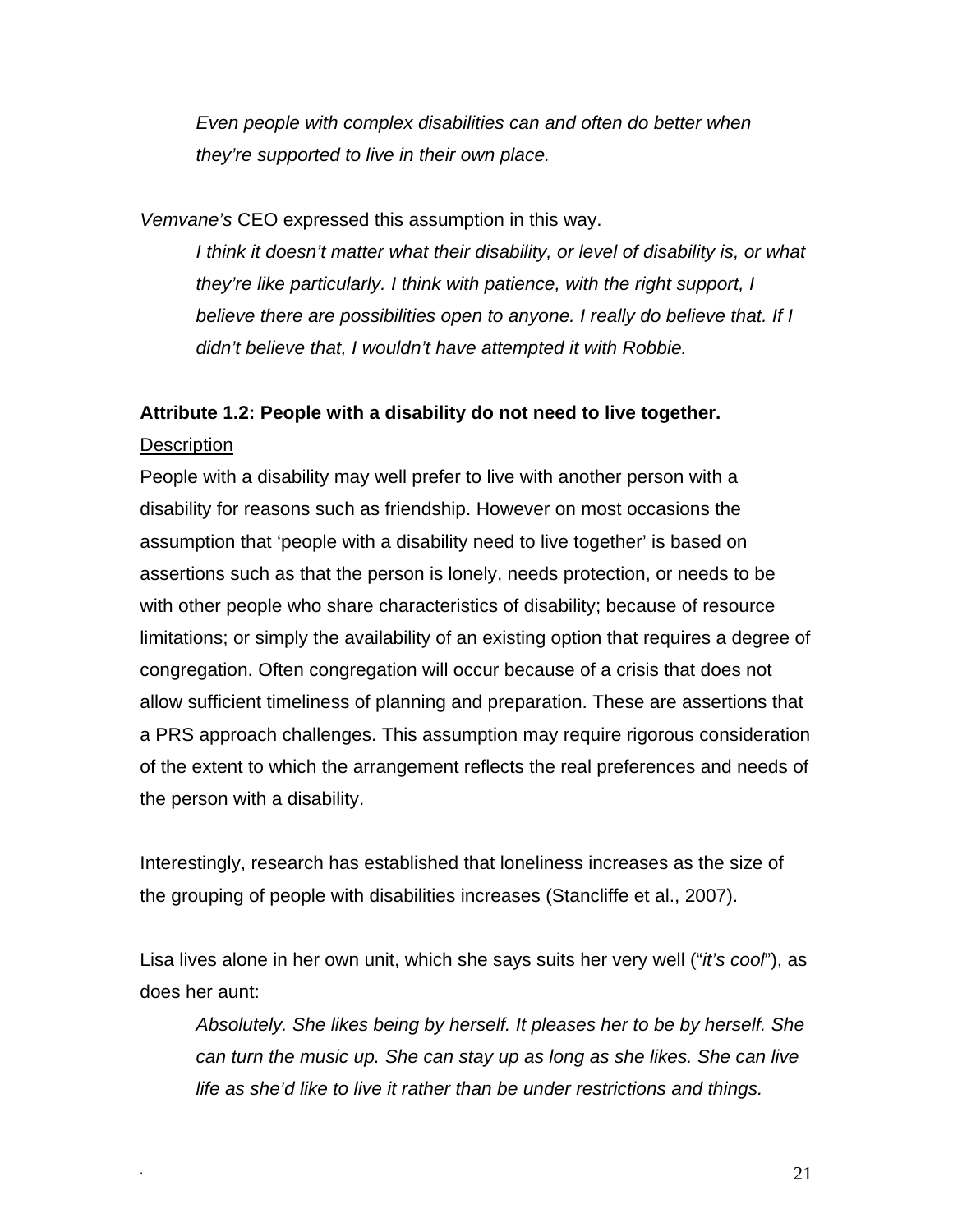Paul's parents had formed views about groupings that helped shape their determination for their son to have a personalised living arrangement:

*Knowing where you gather so many people together it becomes an enclave where things can't happen normally, and I knew that in a group home it would be the same.* 

## **Attribute 1.3: People in a PRS arrangement do not have to live alone or independently.**

#### **Description**

A PRS arrangement may be seen as only appropriate for people who are able to, or wish to, live by themselves and are able to live independently. A PRS arrangement will be planned and provided around the needs of the individual without any requirement about the capacity to live alone or independently.

Indeed, the support needs of the people with a disability in the case studies varied widely, ranging from minimal/drop-in support, through to people who have very high support needs and require support to be on hand at all times.

#### An authority described:

*That living in one's own place does not mean one has to live "independently" or on one's own. All human beings are interdependent and need company and draw on the support and guidance of others.* 

Rob's co-residents sum up the benefits of his lifestyle:

*His own space, his own private personal space, I think he really likes that. Because we don't need to have any rules or anything like that at all, Rob just fits in. We hardly have any problems at all. He gets to do his own thing. He gets to live the life that he wants to live, and still have people around who are looking out for him, just making sure that everything is ok.*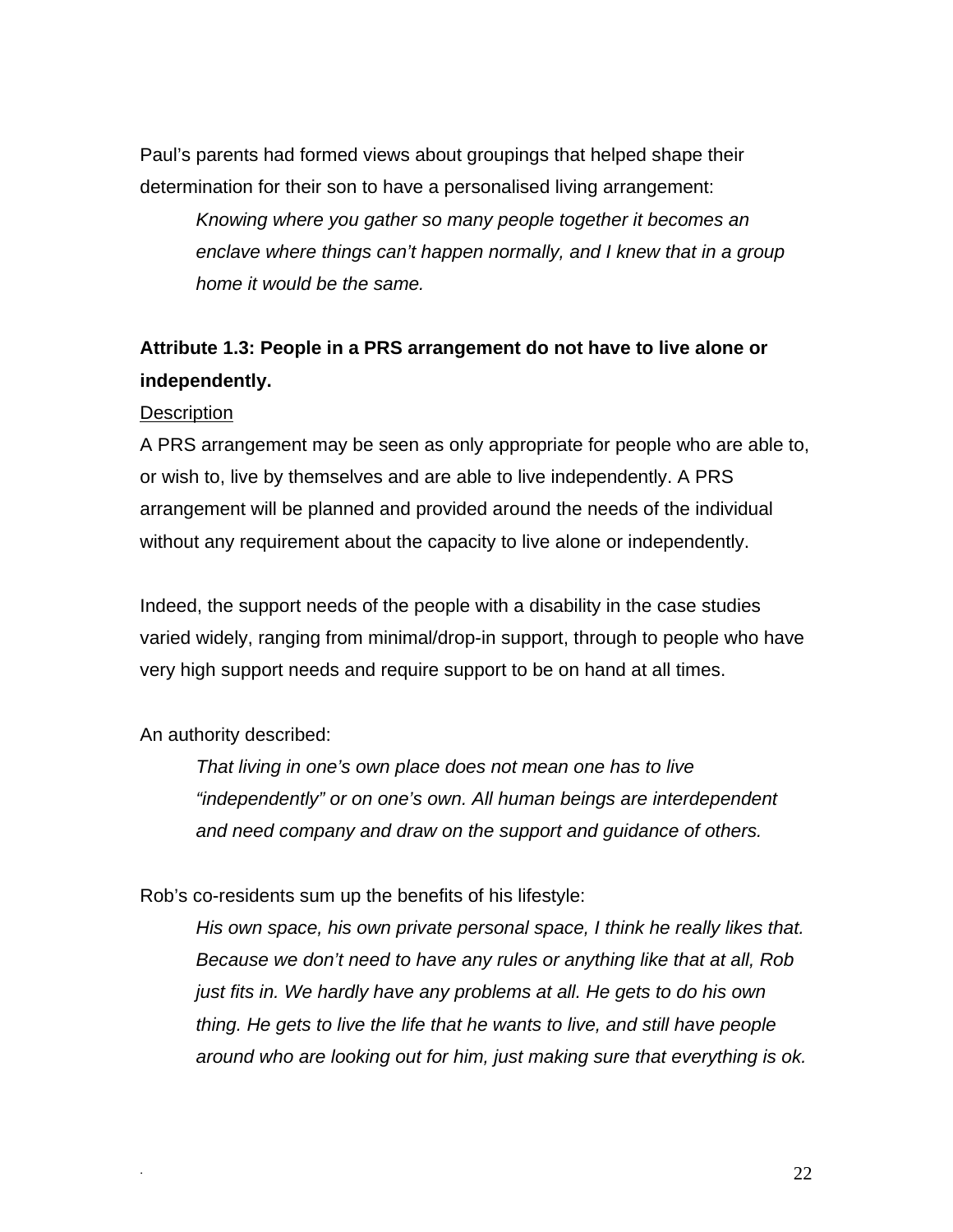#### **THEME 2: LEADERSHIP**

*BRIEF DESCRIPTION: At least one person with a clear vision or strong ideas is needed. This leadership may come from professionals or family members advocating on behalf of the person with a disability. It may also come from the person with a disability. A lack of leadership was considered to be a barrier to successful implementation of a PRS arrangement.* 

#### **Attributes of the theme**

2.1 The leader/s holds and acts upon a clear vision and strong ideas.

2.2 At least one key person provides the leadership necessary for the arrangement to be created and endure.

#### **Description**

PRS arrangements are shaped by a picture of how the person with a disability, and those close to the person, describe what a desirable living arrangement and lifestyle would be. Such a picture may take some years to emerge, and can entail a great deal of thought and effort, which continues when arrangements are established in order to keep them 'on track'. This often occurs in isolation, and entails trying out a set of approaches that are different to other supported accommodation arrangements.

For these efforts to be successful, strong leadership is needed. One or more persons will be prominent in terms of the clarity of their ideas on PRS-related issues, their influence on others, and their importance in bringing the PRS arrangement to reality and/or sustaining it over the longer term. Leadership here is broadly defined. It may come from a professional in a formal leadership position, but may also come from the person with a disability, a family member, or another person who has provided the major impetus. Leadership may also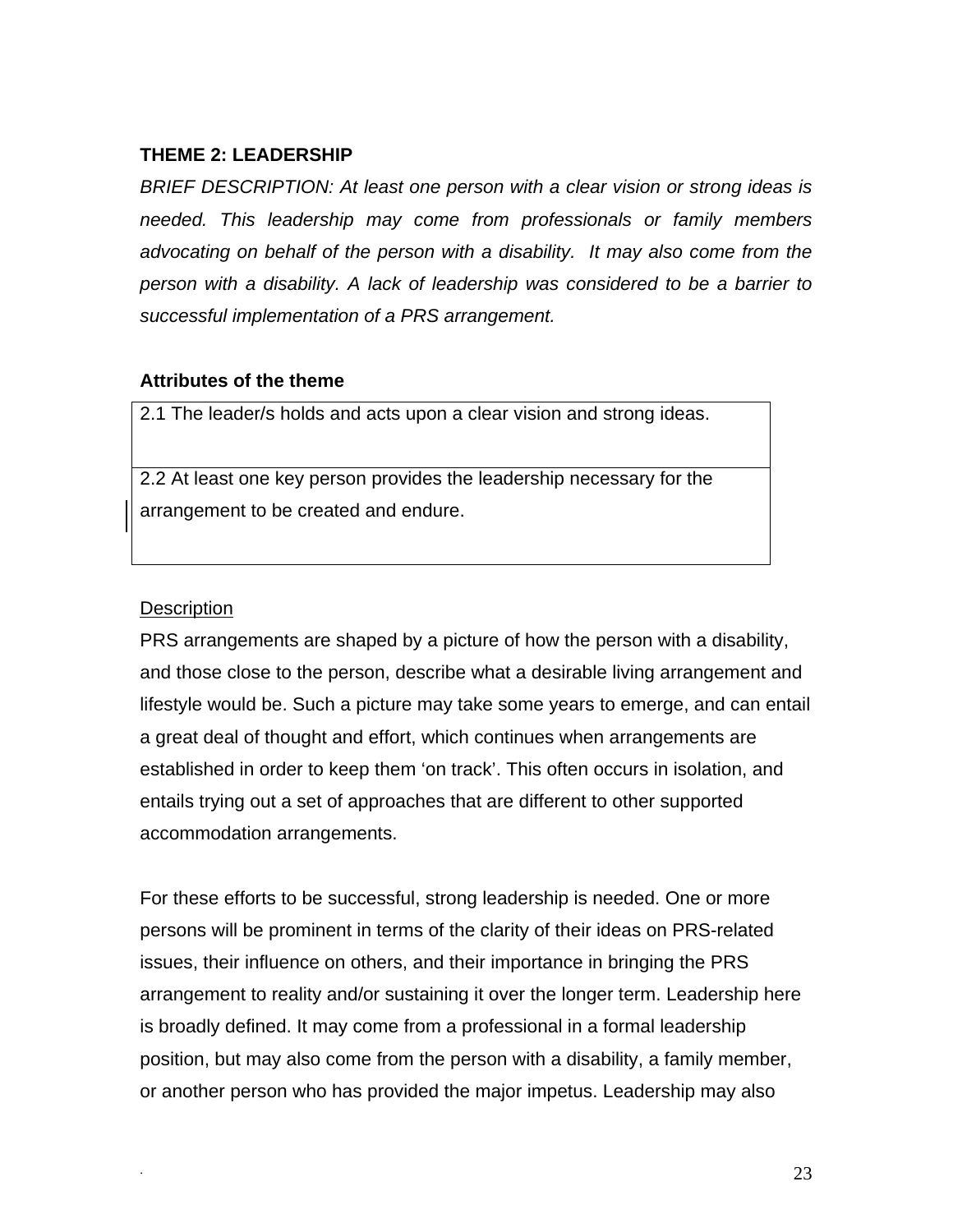come from some combination of these persons. Across each of the case studies, leadership played an important role.

A policy maker expressed that:

*Leadership and direction is critical. Also, success is likely to be better achieved when leadership is invested in a range of people so arrangements do not fail when a person can no longer take that role.* 

# **Attribute 2.1: The leader/s holds and acts upon a clear vision and strong ideas.**

#### **Description**

A set of positive assumptions and an overall vision is needed to drive PRS arrangements, each one of which is designed around the identity of a single person with a disability, with standardized approaches generally not being adopted. Assumptions, including those listed at Theme 1, a clear vision for the person with a disability, a deep understanding of PRS-related issues, and a rejection of approaches that might compromise the arrangement will be evident in the leaders' thinking and conduct.

A policy maker commented on the importance of:

*Leadership linked to values about a good life and inclusion.* 

Paul's parents are clearly the leaders of his emerging arrangement. His mother described how her ideas have in turn been influenced by leaders in the broader field:

*The best thing that happened to me was I went to hear Jeff Strully…and Heather Simmons. Just the more you listen to people who really think about how to do things in a normal way the more it helps you to just stop thinking about the problems and the problem solving and much more about what are the wonderful things and how can you facilitate that*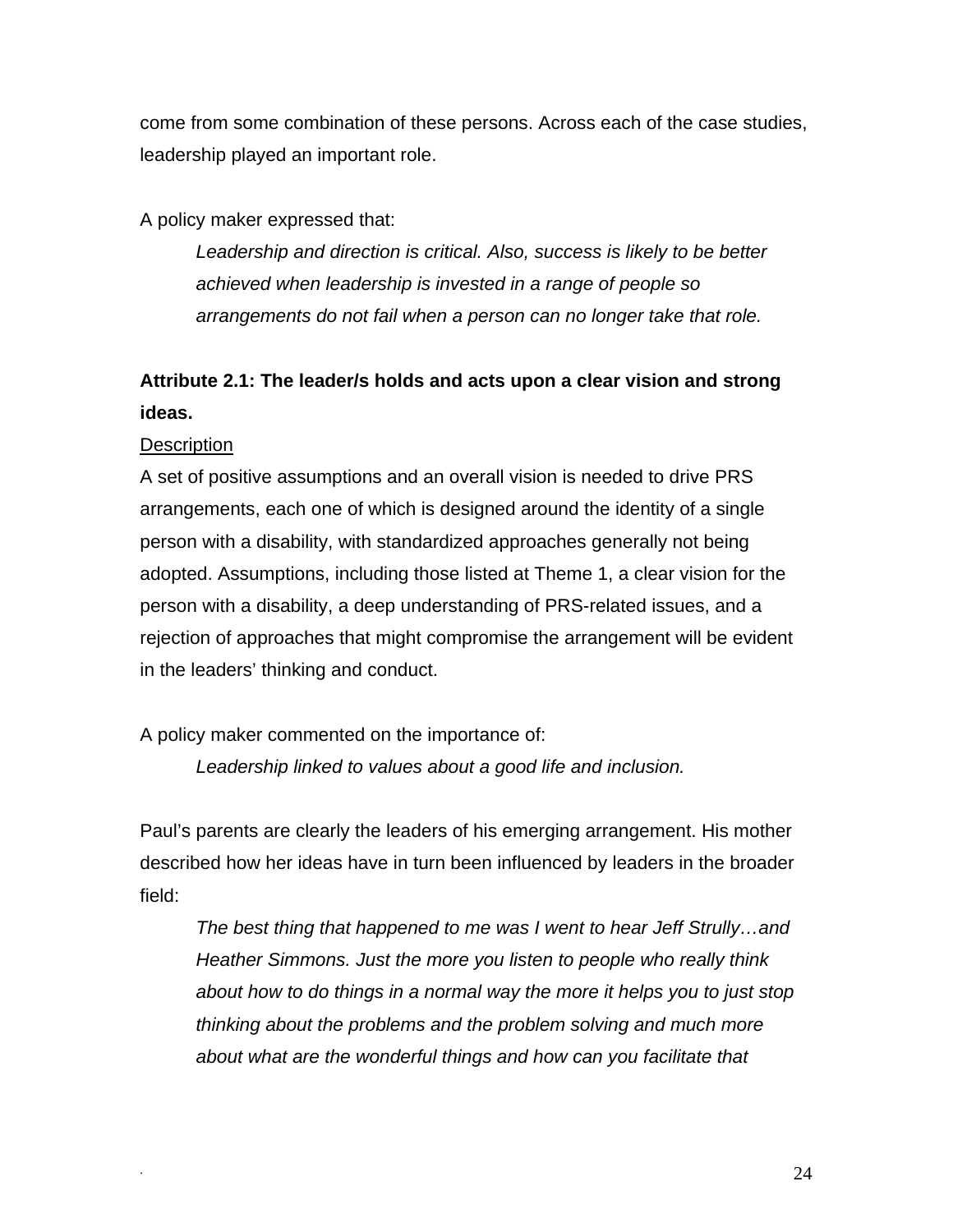*happening anyway? Jeff Strully was a revolution for me and I was just blown away. It was wonderful.* 

Leaders can provide inspiration and motivation for others. The CEO of the *Lower Great Southern Community Living Association* that provided accommodation support for two of the case studies described here spoke about the early development of their approach nearly 20 years ago and the influence and persistence of leadership.

*I came back to get a job as a support worker here. Peter had this philosophy that we were going to set up these individual supports – I thought it was fantastic. Everything I'd been reading and learning about…I really believed this could work.* 

## **Attribute 2.2: At least one key person provides the leadership necessary for the arrangement to be created and endure.**

#### **Description**

While there are likely to be numerous people who have been, and remain, very important in the context of the overall arrangement, one or more persons can be identified as being the driving force. Without this person/s, the arrangement may be at risk of failing. It is likely that the leader/s will have been pro-active in building capacities in other people who are important in the arrangement.

Each of the six case studies included at least one person who was clearly recognisable as the driving force, some of whom have had an impact on the thinking of others across WA, whose actions are in turn shaped by newly formed assumptions, and so on.

An authority stated that:

*[The leader] influences others to share the vision, and mobilizes them to do the right thing.*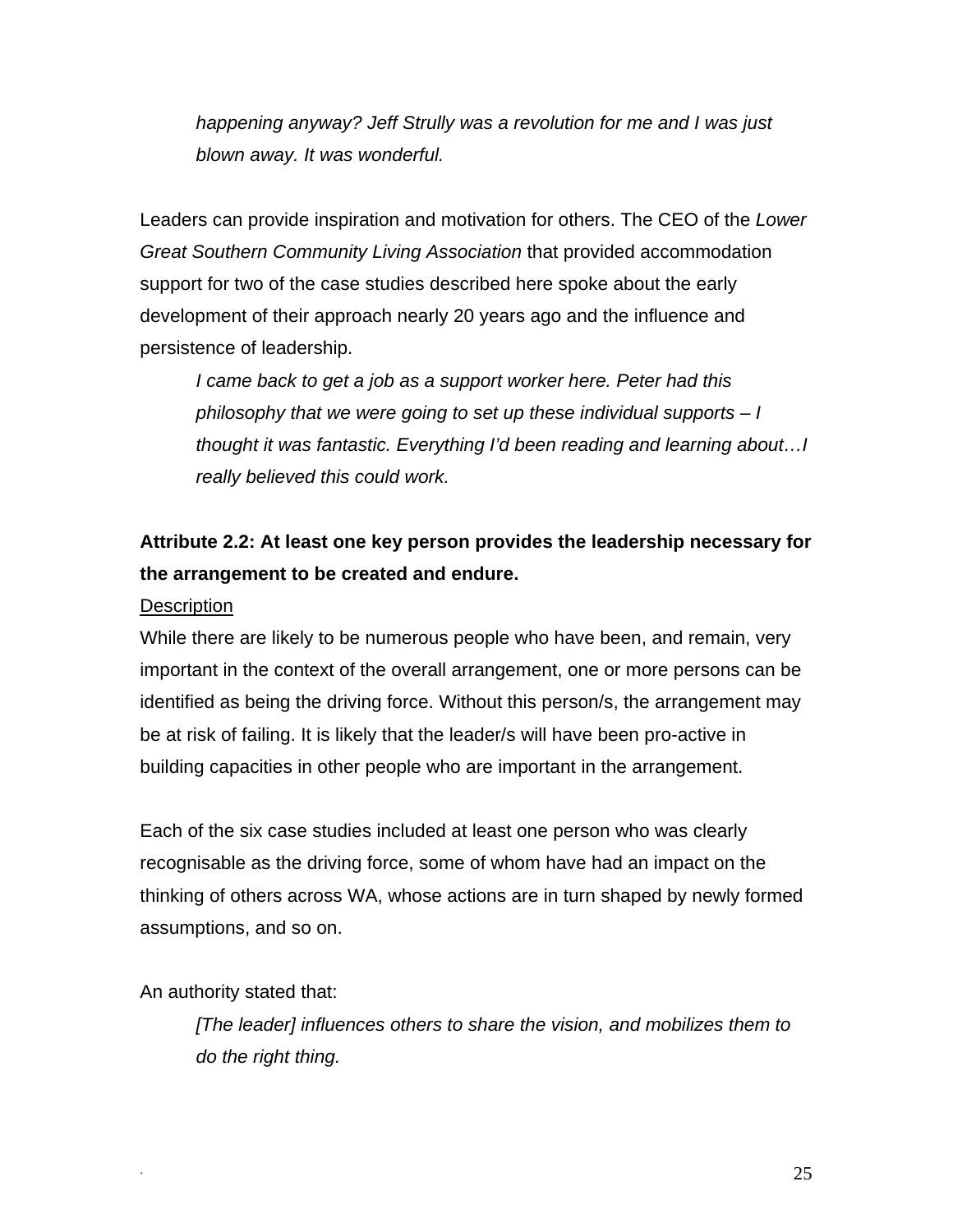#### **THEME 3: MY HOME**

*BRIEF DESCRIPTION: Living in and owning one's own home is the ideal and a personal stake in your home can result in a sense of ownership, responsibility, and empowerment. By living in a 'home' and not merely 'accommodation', the person with a disability is involved in choices concerning their homes and are responsible for home forming practices such as domestic duties, privacy and routines.* 

#### **Attributes of the theme**

3.1 The person has a clear personal stake, such as ownership or secure tenure, in the home.

3.2 The person engages in typical home forming practices, roles, and responsibilities.

#### **Description**

The theme My Home contains two major parts. First, the word "my" conveys the idea that it is genuinely the home of the person with a disability. Having one's own home is widely regarded as being central to a balanced, secure lifestyle. It can take many forms, with outright ownership generally being most highly prized, while security of rental tenure is important for many.

Whatever form the person's stake in his or her home takes, it is real both on paper and in terms of the person's daily experience. Having one's own home entails a freedom of choice, movement, and expression beyond that which is experienced in any other setting, such as workplaces, recreational venues, and places of education. It also entails a set of expectations and responsibilities, such as those concerning paying of bills, household chores, maintenance of the garden, and relations with neighbours.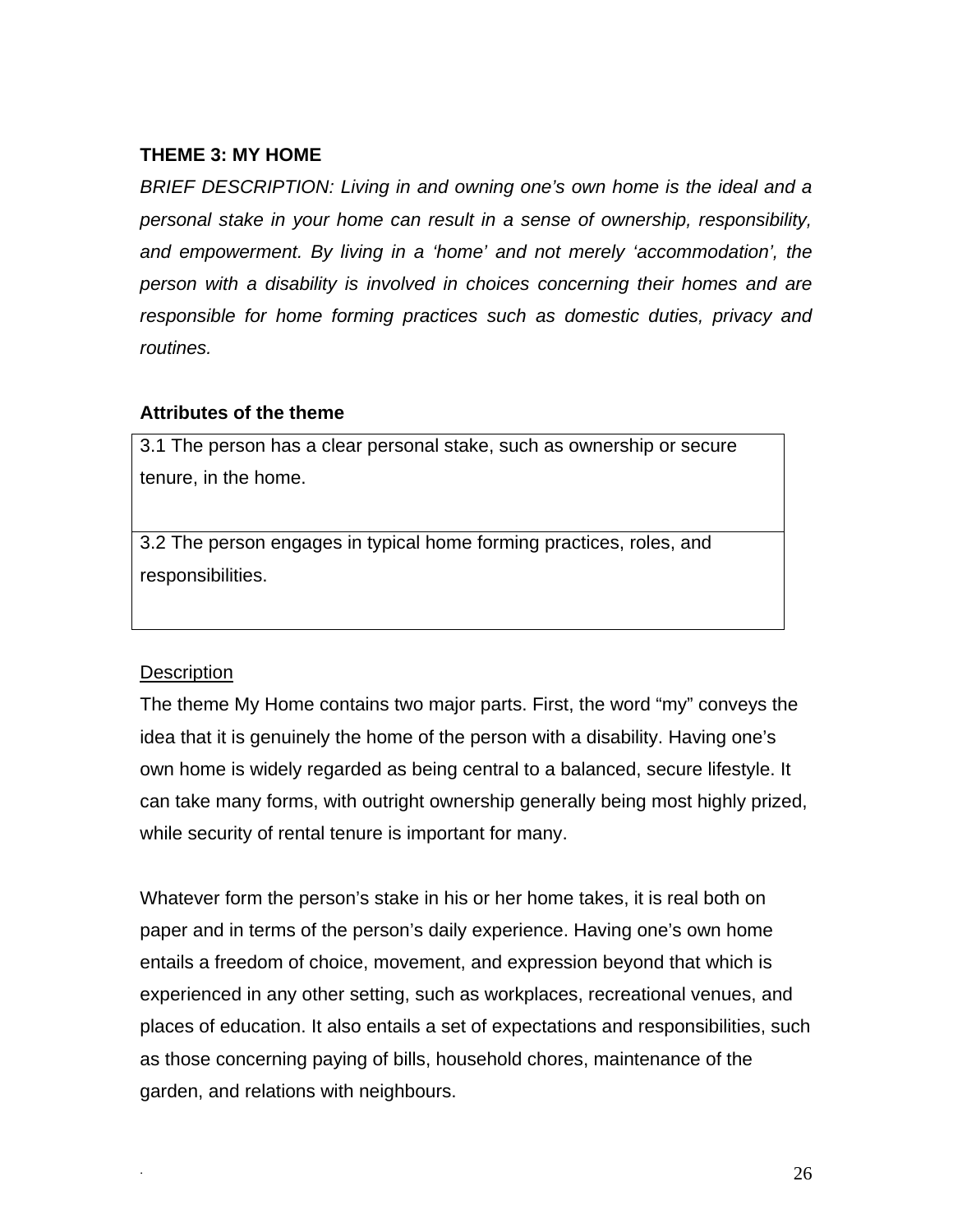Second, the word "Home" is used here in its fullest meaning as understood by most people in our society. It can take a great many forms, such as brick and tile house, villa, or unit. Locations also vary, as do architectural styles, and furnishings and fittings. Beyond these variations of individual preference and circumstance, the notion of home can also be described by numerous characteristics that all people can relate to. As one authority commented:

*People get their OWN home! A place of their own. A sanctuary. A place to have visitors. A place to grow and develop. A place to have ordinary and everyday experiences. Enjoyment! Personal touches. The desire and dream of most citizens – no more, no less.*

The theme 'my home' is very rich. Its expressions are diverse, yet it has a set of defining characteristics that are widely understood and agreed upon, and is distinct from the ways in which 'accommodation' is often conceived in formal human service contexts. Numerous authors, including Annison (2000), Kendrick (1993), and O'Brien (1994), have written specifically on the theme of home, and their work has been influential in the broader community living movement.

## **Attribute 3.1: The person has a clear personal stake, such as ownership or secure tenure, in the home.**

#### **Description**

A clear personal stake entails that a formal arrangement has been established, with outright ownership generally regarded most highly. After ownership, renting is generally considered the next most desirable option and within this, the security and length of tenure impacts on the broader experience of home. The presence of specific measures, such as shared equity through a disabilityspecific scheme, or a head-lease arrangement through a service provider, need to be considered in terms of their relevance to the person's needs and circumstances, and impacts on the person's stake in the home.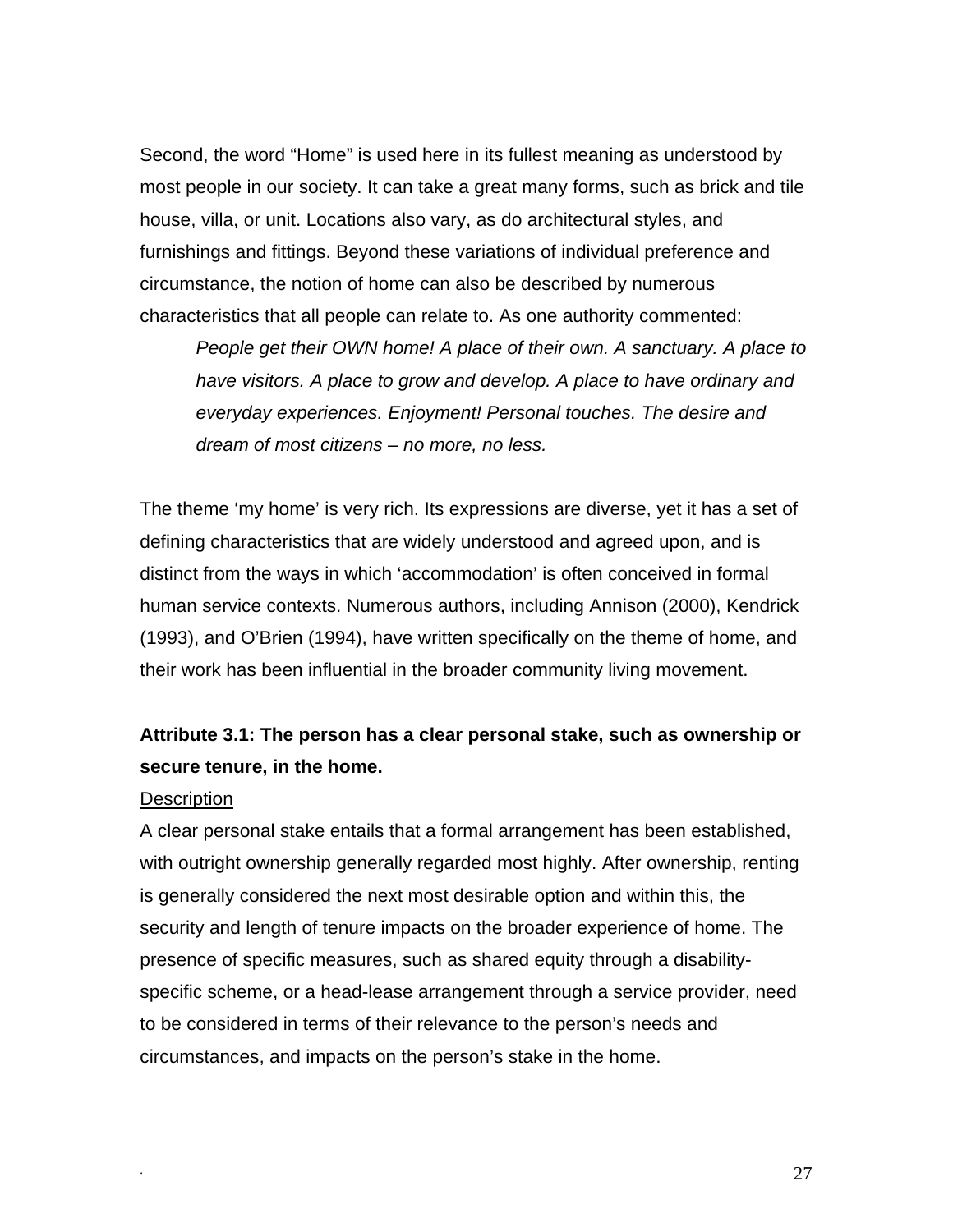Numerous variations of tenure were evident in the case studies, as outlined earlier, reflecting the different circumstances of each person with a disability and others close to the each arrangement.

Some focus group participants described the relative insecurity of renting compared to ownership. One person commented:

*You've got to be careful where you move into because if they sell you're out …despite the fact we were paying rent we had to get out.. And then we got another place, like a town house. And then the owner of the property decided to sell it so yeah! You got to be careful because the person may sell. You've got to have the money to buy it.* 

And a married couple:

*I would like to have a house to myself. Buy a house. That'd be nice instead of paying rent. Yeah. We are going to buy a house in five years.* 

#### As an authority stated:

 *Certainly ownership grants a greater level of control and a stronger sense of ownership than renting. However, renting can be a stepping stone to ownership, and provide valuable lessons in stewardship, ownership, maintenance, and carrying financial responsibilities, that pays dividends and rewards once home ownership is obtained.* 

And a parent's survey response:

 *Home ownership, I believe, is an essential component of building a positive and valued life and safeguards one against being moved against their wishes or sharing with someone they would rather not.*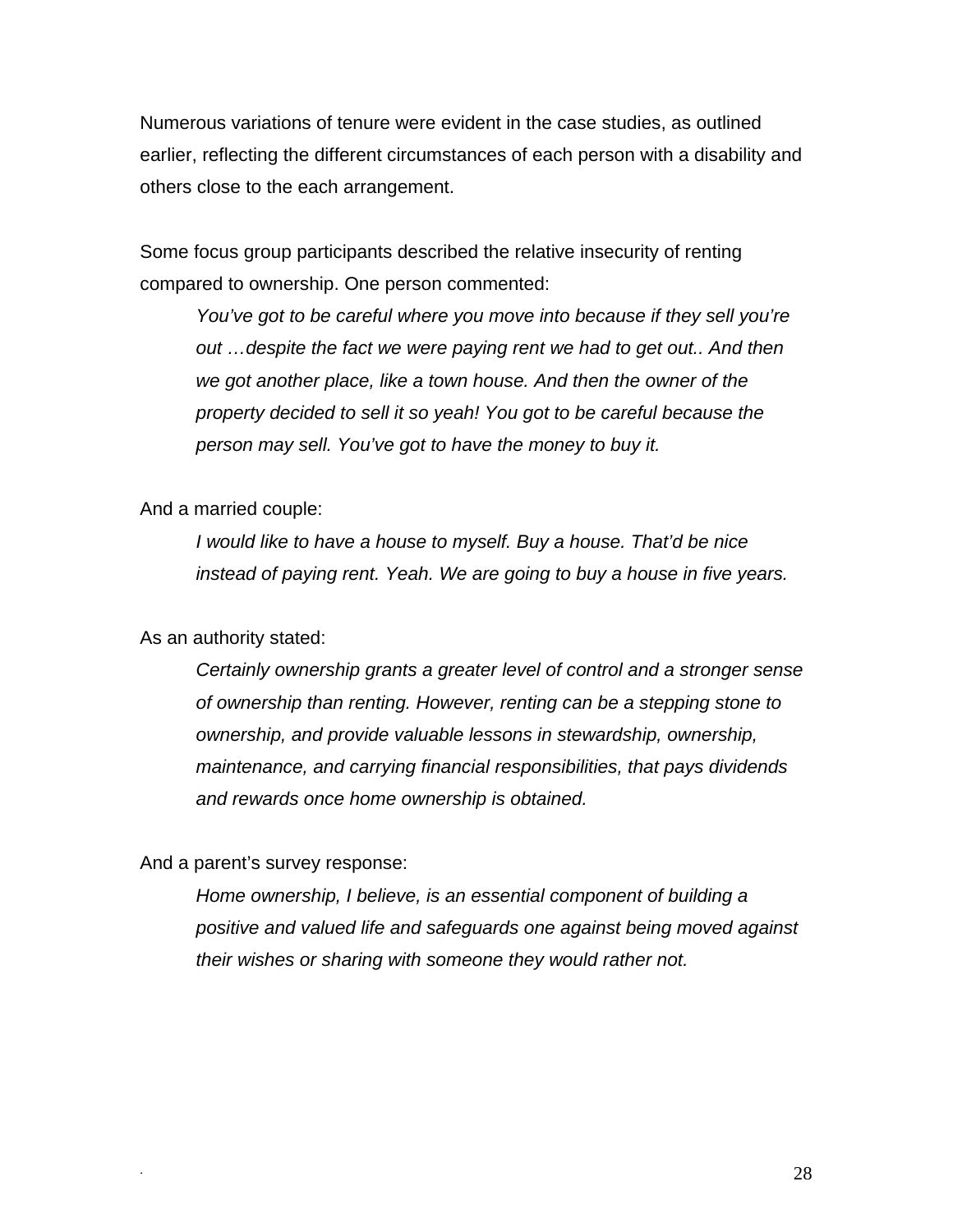## **Attribute 3.2: The person engages in typical home forming practices, roles and responsibilities.**

#### **Description**

The experience of home entails one's involvement in the full range of household activities, relationships, freedoms, and responsibilities. In PRS arrangements, the experience of home can be violated if the person's place in the home is compromised, such as by staff members exercising greater freedoms than the person with a disability, the agency's identity being more evident than the person's, or the agency imposing undue restrictions or routines.

Lisa described her living arrangement.

*I get to do whatever I want. Even though I get to do what I want, I still have to do the chores.* 

Comments from two focus group participants also illustrated this Attribute.  *Do my own thing. Do my washing. Everything, you know. If you been to my flat, my flat's very clean.* 

 *I live on me own. I do my own things. I do have a social trainer who comes over once a week. She comes over to see if I've got any letters, any mail I can't understand what it means and she explains to me. I do me own budget. Do me own shopping.* 

#### **THEME 4: ONE PERSON AT A TIME**

*BRIEF DESCRIPTION: PRS means an intentional avoidance of grouping of people with disabilities. It fosters unique arrangements focusing on each person with a disability with his/her 'voice' being central. The arrangements are personcentred, are based on personal knowledge of the person with a disability, and are guided by those who know the person well.*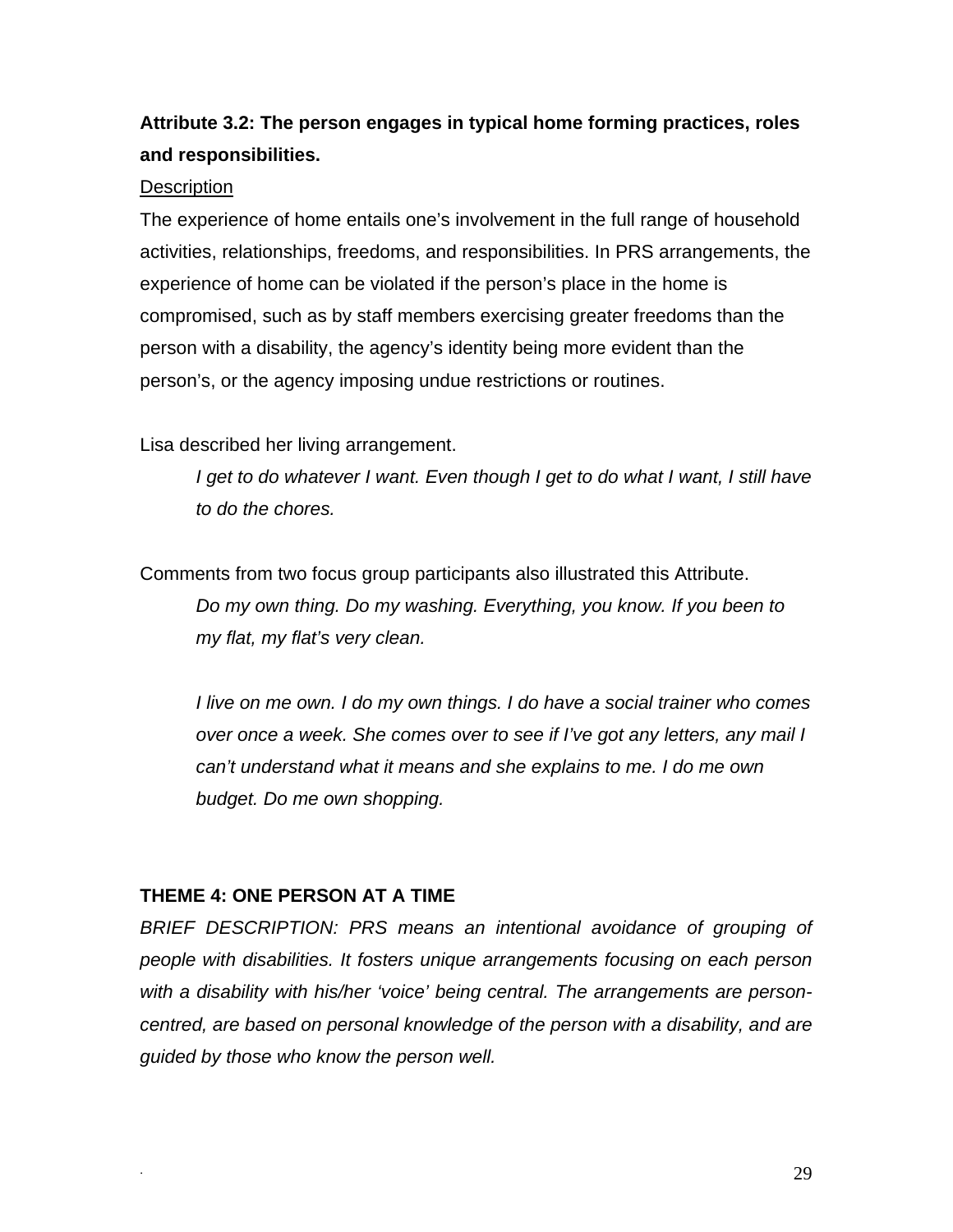#### **Attributes of the theme**

4.1 The person's 'voice' is central to the arrangement.

4.2 The arrangement is designed around the unique identity of one person.

4.3 There is an intentional avoidance of grouping of people with disabilities.

#### **Description**

This theme is the one that most clearly differentiates PRS arrangements from the majority of supported accommodation models because arrangements are initiated, designed, and implemented around the identity of individual people with disabilities. It was assigned a clear first priority by respondents to the third survey.

The leadership and others involved will be wary of traditional, congregate-care models. Their vision will include the idea of the person with a disability having a place in society that is as full and varied as any other person of similar age, and is not restricted by the needs of other people with disabilities.

Any number of lifestyles can constitute a PRS arrangement. Depending on the person's own choices and the ideas of important others who may need to act on the person's behalf, the person might be living alone, within a marriage or with a *de facto* partner, with friends, or with some form of shared tenancy.

A person with a disability living alone does not necessarily constitute a PRS arrangement. Such situations may occur when the person has been placed into an arrangement that does not reflect their preference, and the person's experience may be characterized by isolation, loneliness, and risk of exploitation.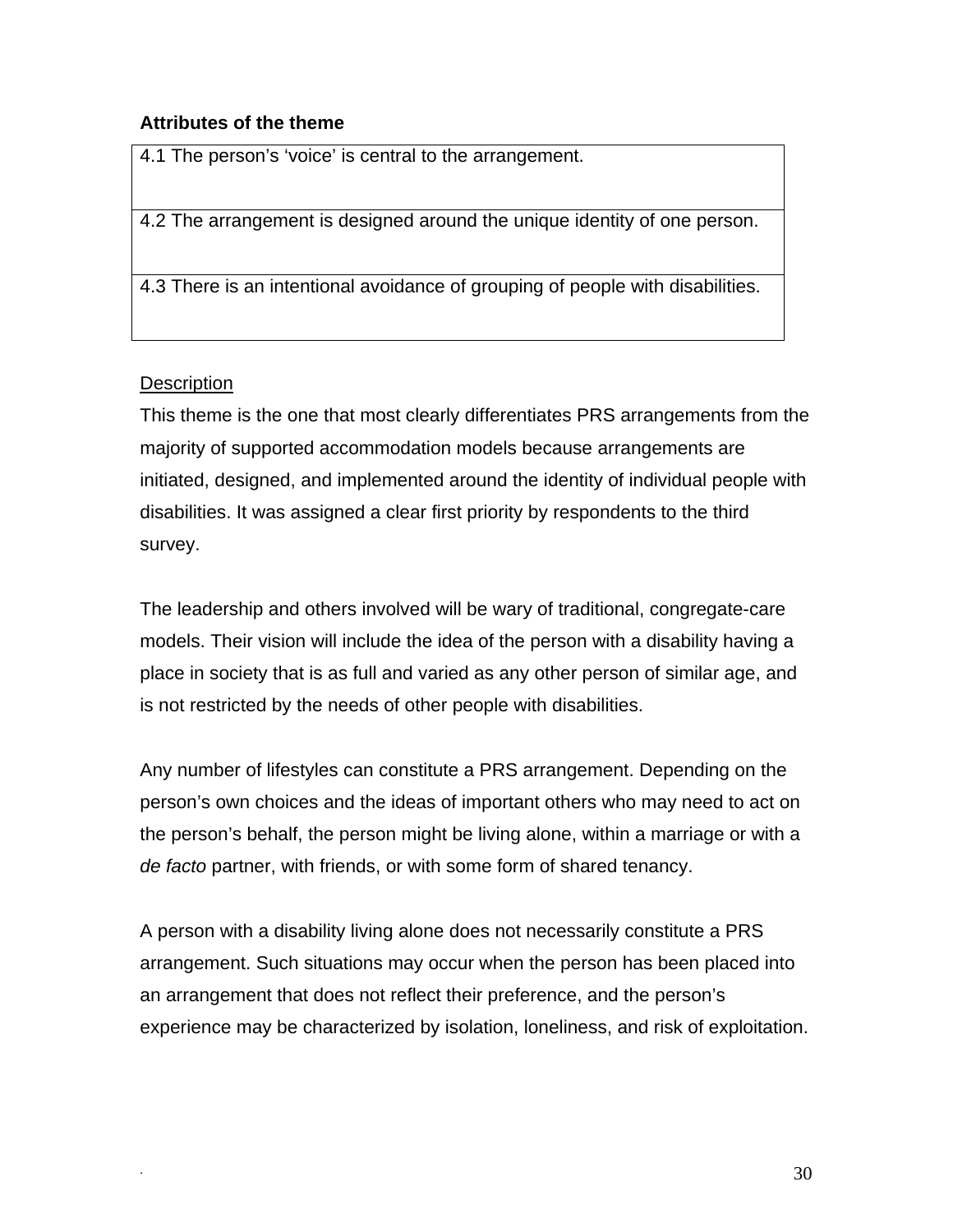Situations that clearly don't meet the criteria of a PRS arrangement will include those where people with a disability have been grouped as a precondition of their living arrangement. It is important to note however that the issue of avoiding grouping does not preclude the person with a disability from exercising their choice of a living partner who has a disability, such as in intimate partner or longtime friend. For such scenarios to be considered PRS arrangements, the choice and resulting arrangement must clearly be those of the person with a disability. However, groupings that result from the ideas of other stakeholders, for reasons including the address of loneliness or pooling of resources, do not reflect this theme of PRS.

Some participants in the focus group of people with a disability were living together as marriage partners, and received various forms of support on an asneeded basis. Others lived alone, in "my own place", again with varying types of support received. Each of these living arrangements expresses the intention of this theme.

#### **Attribute 4.1: The person's 'voice' is central to the arrangement.**

#### **Description**

This attribute concerns the extent to which key people know the person well, are able to interpret the person's means of communication as need be, and respond to the person's wishes, needs, and concerns as faithfully as possible. All decisions, especially major ones, that impact on the nature of the arrangement or any aspect of the person's lifestyle or wellbeing are grounded in ongoing efforts to tune in to the person's point of view.

Paul is unable to communicate verbally, and there is difficulty in interpreting his expressions in general. His father commented that:

*Our philosophy is to try and hear as much of what Paul has got to say as we can, it's very hard to get a voice, whereas the service provider's*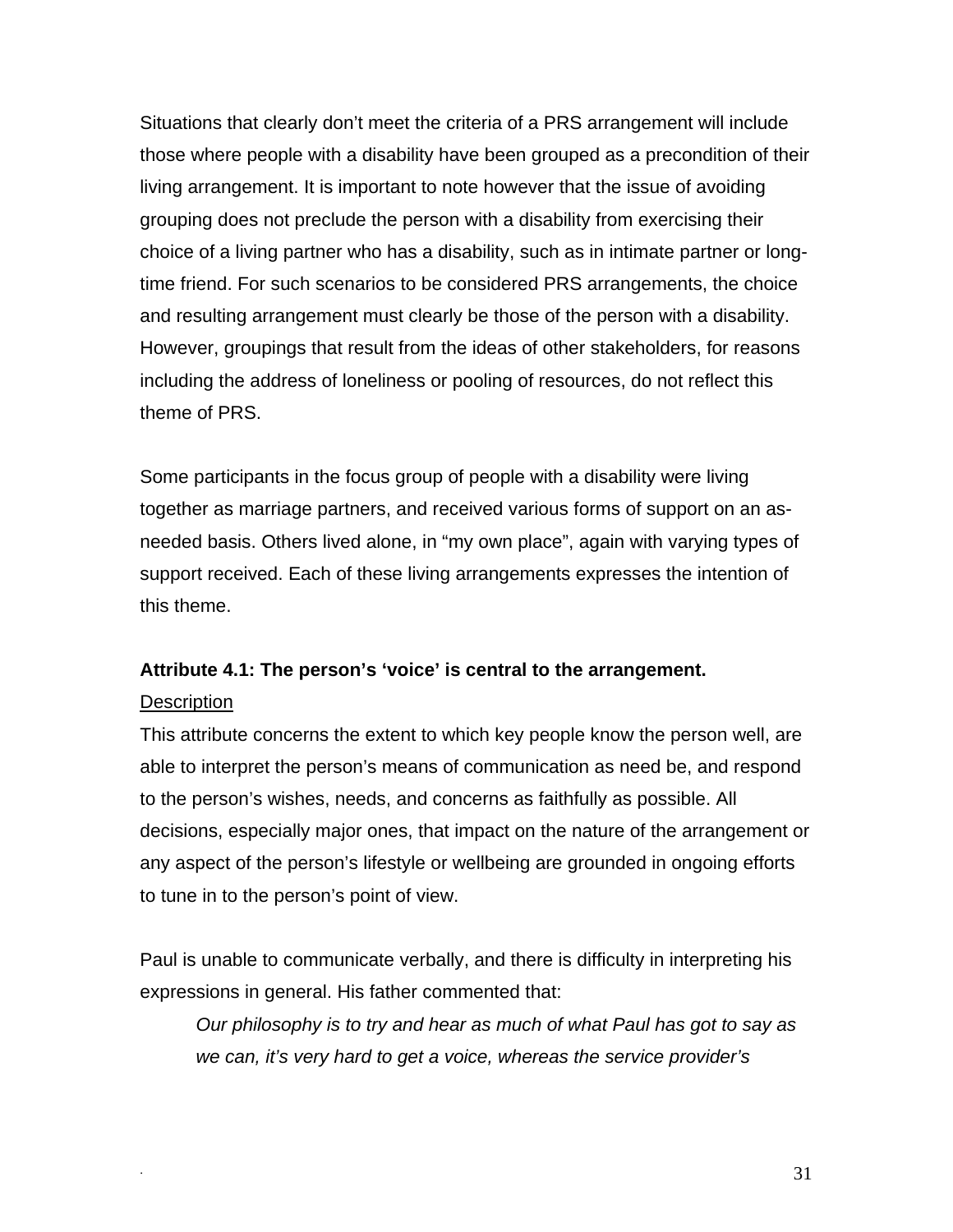*understandable point of view is 'we provide this service and people have got to fit in'. So I think there's a lack of compatibility there.* 

A policy maker commented that taking it one person at a time:

*…is critical, however it requires giving the person a voice, and ability to hear that voice and interpret the person's unique strengths and needs and to match these with effective strategies.* 

## **Attribute 4.2: The arrangement is designed around the unique identity of one person.**

#### **Description**

One person with a disability will be at the centre of the vision and ongoing efforts of the arrangement. All decisions that impact on the arrangement will take into account that person's wishes and needs. Planning and actions concerning the wishes and needs of other people with a disability that impact on the person, other than those with which the person clearly chooses to engage, run counter to this attribute.

Paul's parents became disillusioned with what group living models had to offer, and after a certain negative experience his father explained that:

*Our thinking was more towards person-centred thinking. More away from the institution says: 'this is what we offer. Fit the box'. We had misgivings and this kind of crystallised them… they perceived that we were being too idealistic holding out for something that really, to make it work for Paul, is going to be extraordinarily difficult for us.* 

A Manager at *My Place* expressed his agency's individualized focus:

*Having your own home is vital to living your own life in accordance with your own wishes. It enables the person, or an advocate, to exercise control (should they choose to) over how they conduct their life at home, how their home is furnished and laid-out, who comes into their home and*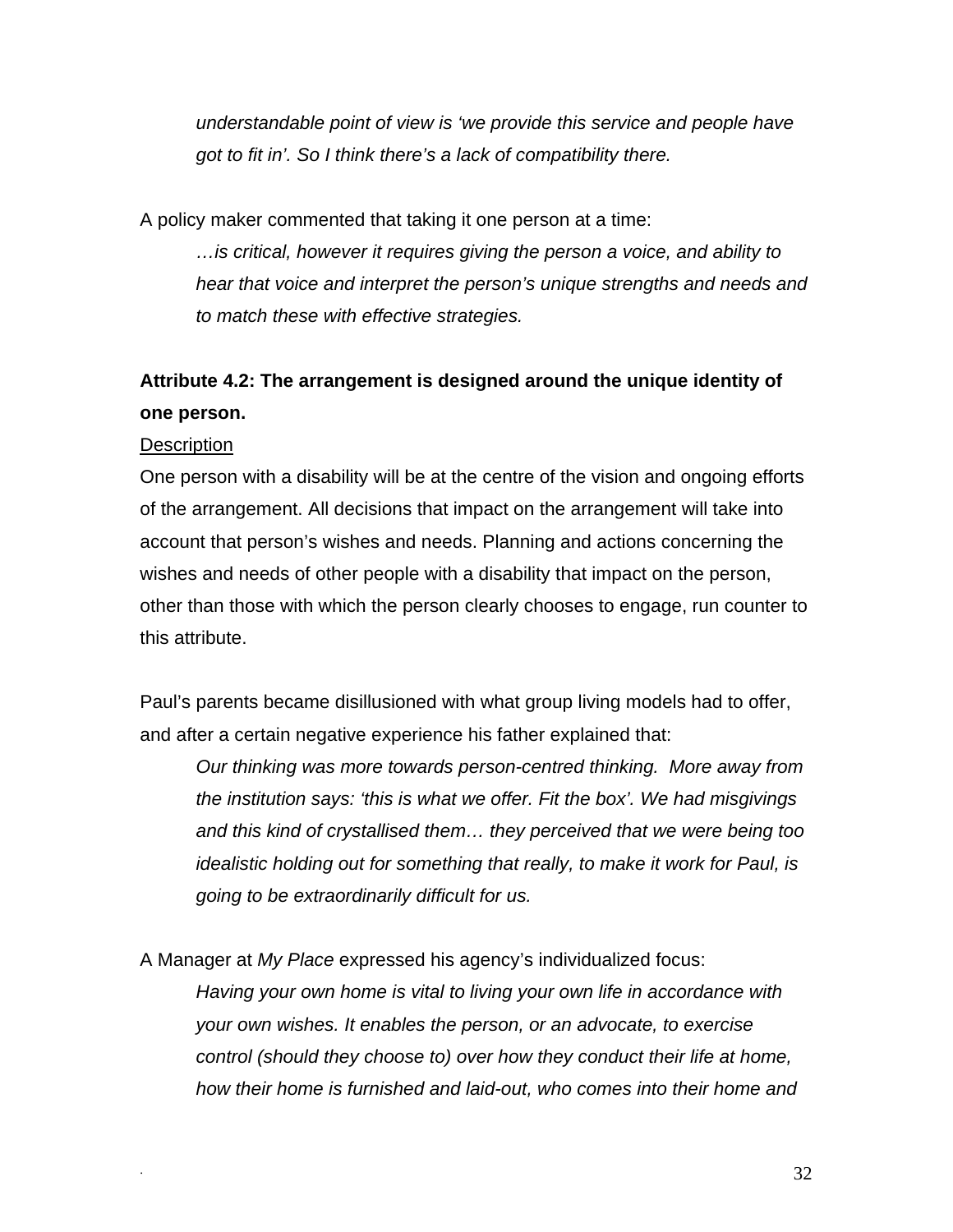*when, who they form relationships with, how they engage with their surrounding community. Once their home is shared with others, every one of those choices is compromised. When they are supported by staff and shift workers, those choices are further compromised.* 

## **Attribute 4.3: There is an intentional avoidance of grouping of people with disabilities.**

#### **Description**

The thinking and actions of all involved are guided by a determination that the arrangement is and will continue to be primarily for the one person. Any form of grouping for reasons other than the person's own choices as outlined under the Theme description is avoided. Key people are conscious of the potential impacts of moving away from a PRS arrangement to any form of congregate-care model.

The research literature has long demonstrated a connection between better quality outcomes for people with disabilities and smaller grouping sizes, with the clear trend being that the smaller the better (Mansell, 2003; McConkey, 2007). Studies that have included single-person living arrangements (Saloviita & Aberg, 2000; Stancliffe, 1997, 2007; Tossebro, 1995) indicated that, relative to larger group living arrangements, these were more conducive to positive outcomes.

Paul's parents trialed group home living for their son, after which his father concluded:

*Paul really went into a group home with a 'try before you buy' opportunity…he won't be going back to a group home. Simple as that!* 

Andre too had had negative experiences in group living, which helped form a resolve in her parents that a home of her own was to be sought. Having connected with *My Place*, an agency that consciously avoids groupings of people with disabilities in its range of living options, her mother commented: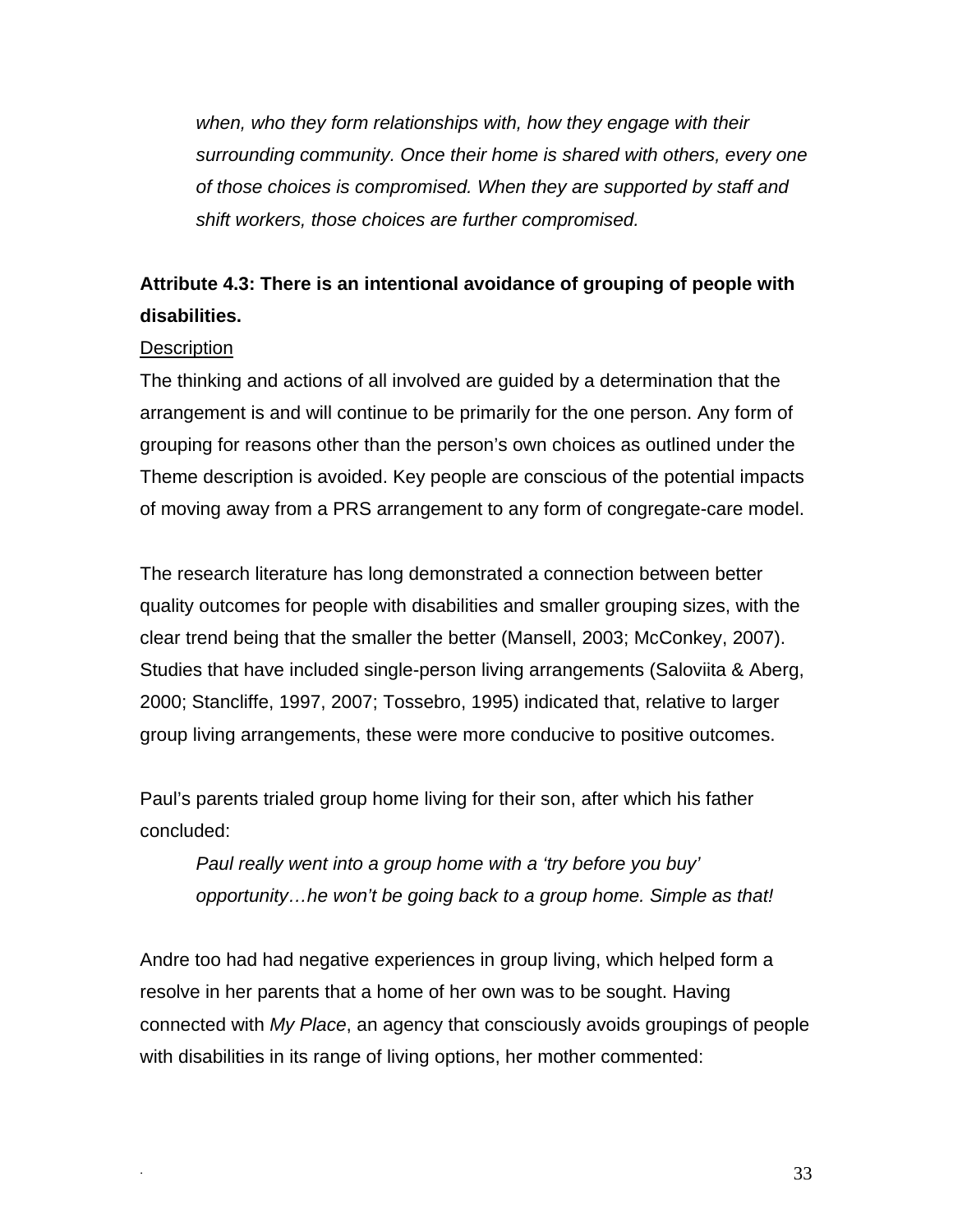*One thing we learnt was that we didn't want Andre in a group home after our experience… And now Andre has - it's like paradise. Absolutely wonderful.* 

A survey response from a parent concluded:

*Avoidance of groupings is a great beginning, however ongoing support is required to ensure the person is not isolated.* 

The advantages of an arrangement that supports just one person was expressed by a host family member.

*All I can say about families, supporting someone, is that you have to build their trust. It seems to take a long time and I imagine that if there is just one person, then you can establish that a lot quicker than many people coming and going. In our situation, there is trust now, but it takes a bit of work to get there…* 

### **THEME 5: PLANNING**

*BRIEF DESCRIPTION: Timely planning is integral to PRS and requires a long term outlook and investment of time and effort. Planning is based on the person's uniqueness, strengths, and individual needs. People close to the person are involved in the planning process. Planning incorporates the development of safeguarding measures, including ongoing processes of review.* 

#### **Attributes of the theme**

5.1 All planning activities maintain a central focus on the person.

5.2 People in close relationships are involved appropriately.

5.3 Planning includes a long-term outlook.

5.4 Planning includes an emphasis on safeguarding positive elements and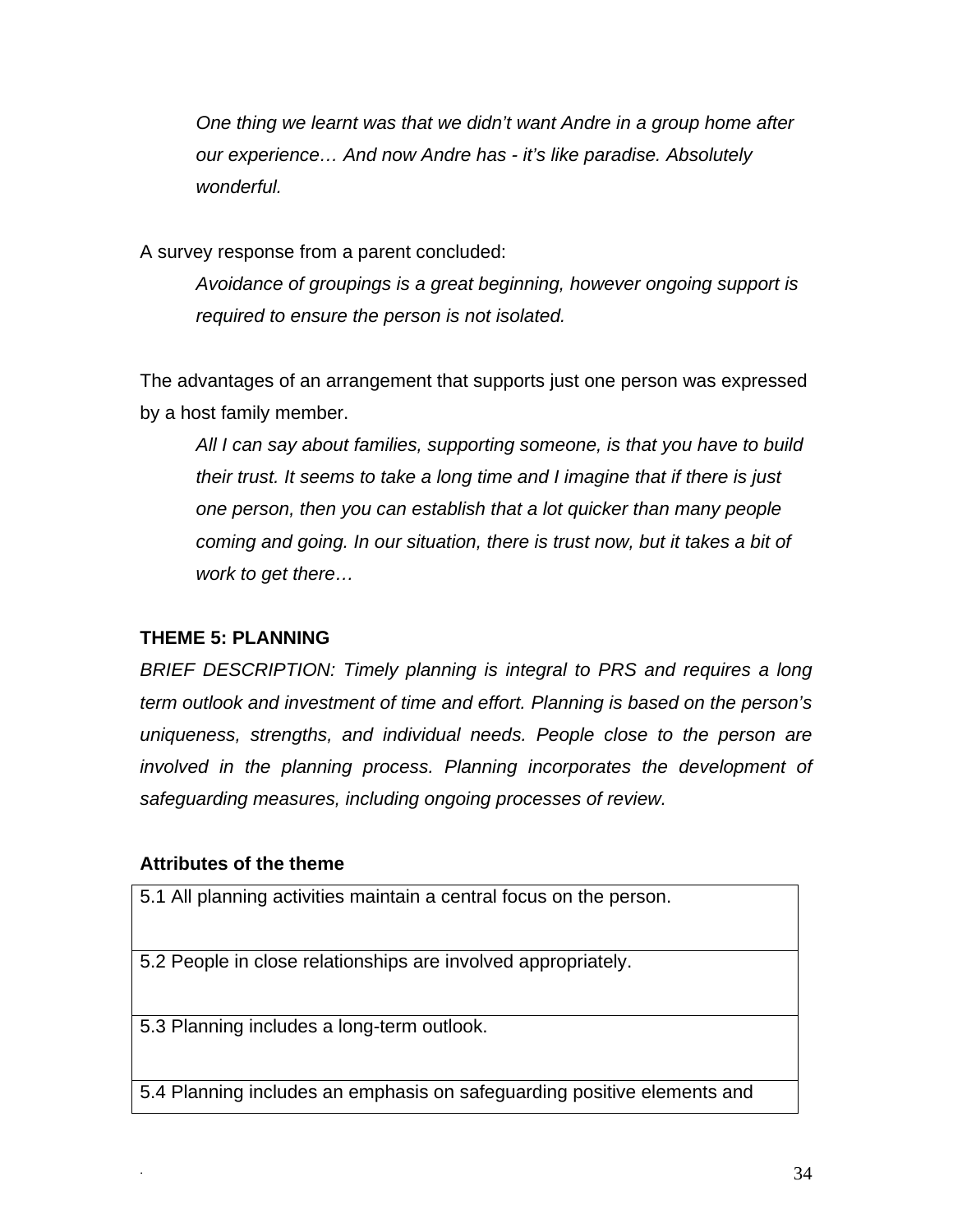addressing areas of risk.

5.5 Considerable ongoing time and effort is spent in planning.

5.6 Ongoing processes of internal and external review occur.

#### **Description**

This Theme is concerned with both the planning processes that lead up to the existing arrangement for accommodation support and also the ongoing processes of planning for the future of the person with a disability.

Planning is defined broadly to include a range of processes that contribute to decisions being made about the person's future, both immediate and long-term. These decisions may be about ordinary, day-to-day issues and decisions that may lead to changes in lifestyle. Within a PRS arrangement, planning can take many forms. These may be formal approaches that might involve meetings, documentation, and monitoring of defined outcomes. Planning can also occur in informal ways that are naturally part of the ordinary happenings of the day. Both types of processes may be used, perhaps reflecting the nature of the decisions that are required.

**Attribute 5.1: All planning activities maintain a central focus on the person.** 

At the heart of a PRS arrangement is keeping a central focus on the person so that decisions that are made involve the person as much as possible and the person's interests take precedence over other interests, particularly those of the formal system. The emphasis is on how the arrangement can address the person's needs and preferences rather than how the person can fit into the system.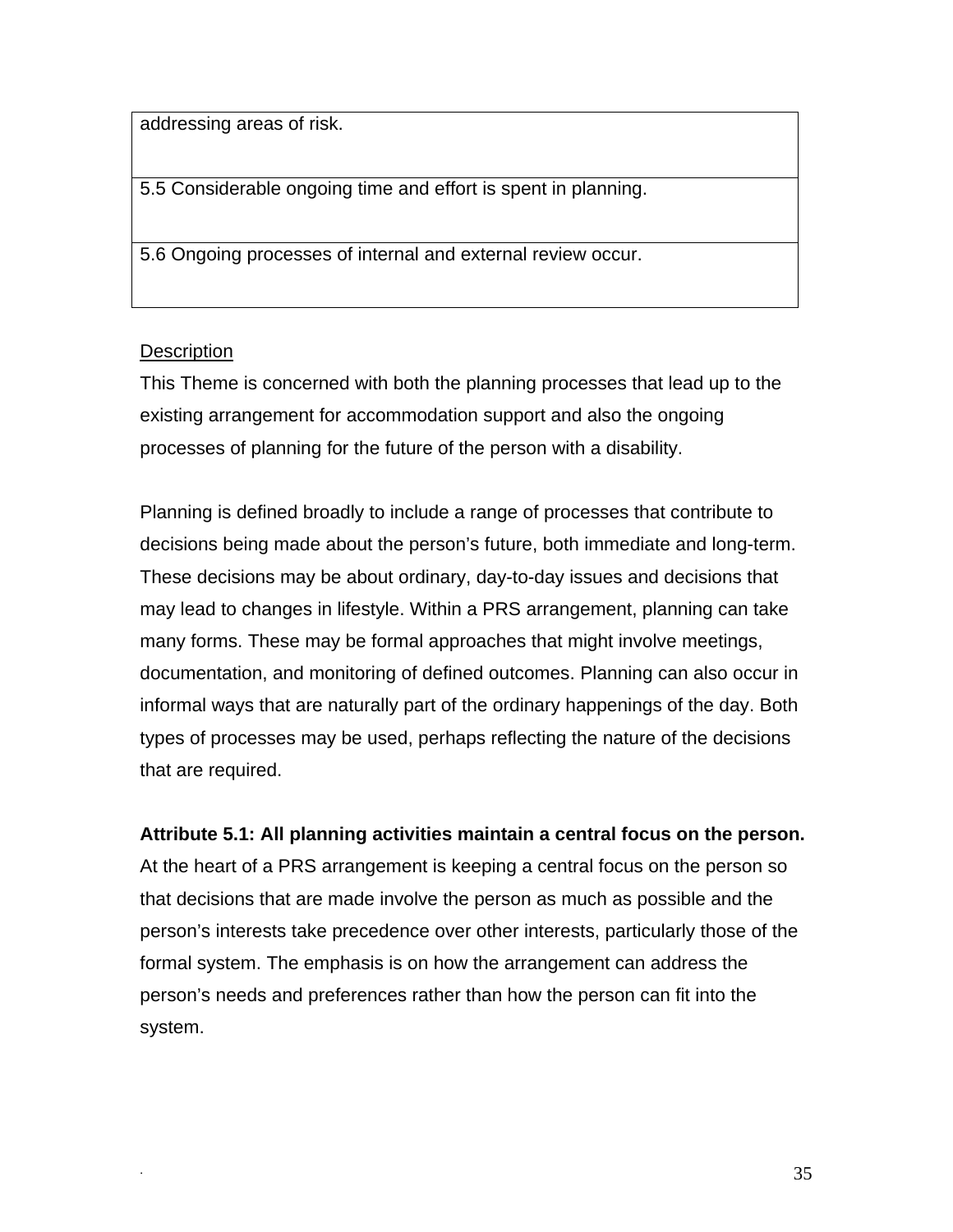The person's presence and voice should be obvious and influential in planning processes. If there are difficulties of communication, limitations of capacity, or cultural issues, the PRS arrangement addresses these. The natural authority of the person to represent his/her own interests is respected.

Planning focuses on the person's uniqueness, strengths and capacities, as well as their needs, making it critical that others who are involved in planning know the person well.

- The overall design of Rob's living arrangement was summed up by the CEO. *I think what makes it what it is, is the fact that we are providing an opportunity that moves with the person's expectations, wishes and desires. We're aware of what they actually want. We try to create a service for them. This service is for Rob.*
- A *Baptistcare* Coordinator described some of the ongoing planning around Lisa: *Family is very involved so if there is anything major they're concerned about, we're concerned about, Lisa's concerned about, we just have a meeting and Lisa is always very much a focus of that and the questions and answers are directed to and from Lisa.*

## **Attribute 5.2: People in close relationships are involved appropriately Description**

It may be appropriate for the person's interests to be represented in planning processes by others who know the person well and who may have an ongoing or long-term relationship with the person. Family members, friends, advocates, and people who provide support may be able legitimately to represent the person's interests. Consideration would be given to the natural authority that in most cultures resides with family members. Planning processes are flexible and supportive of the involvement of other key people, particularly where significant decisions are being considered.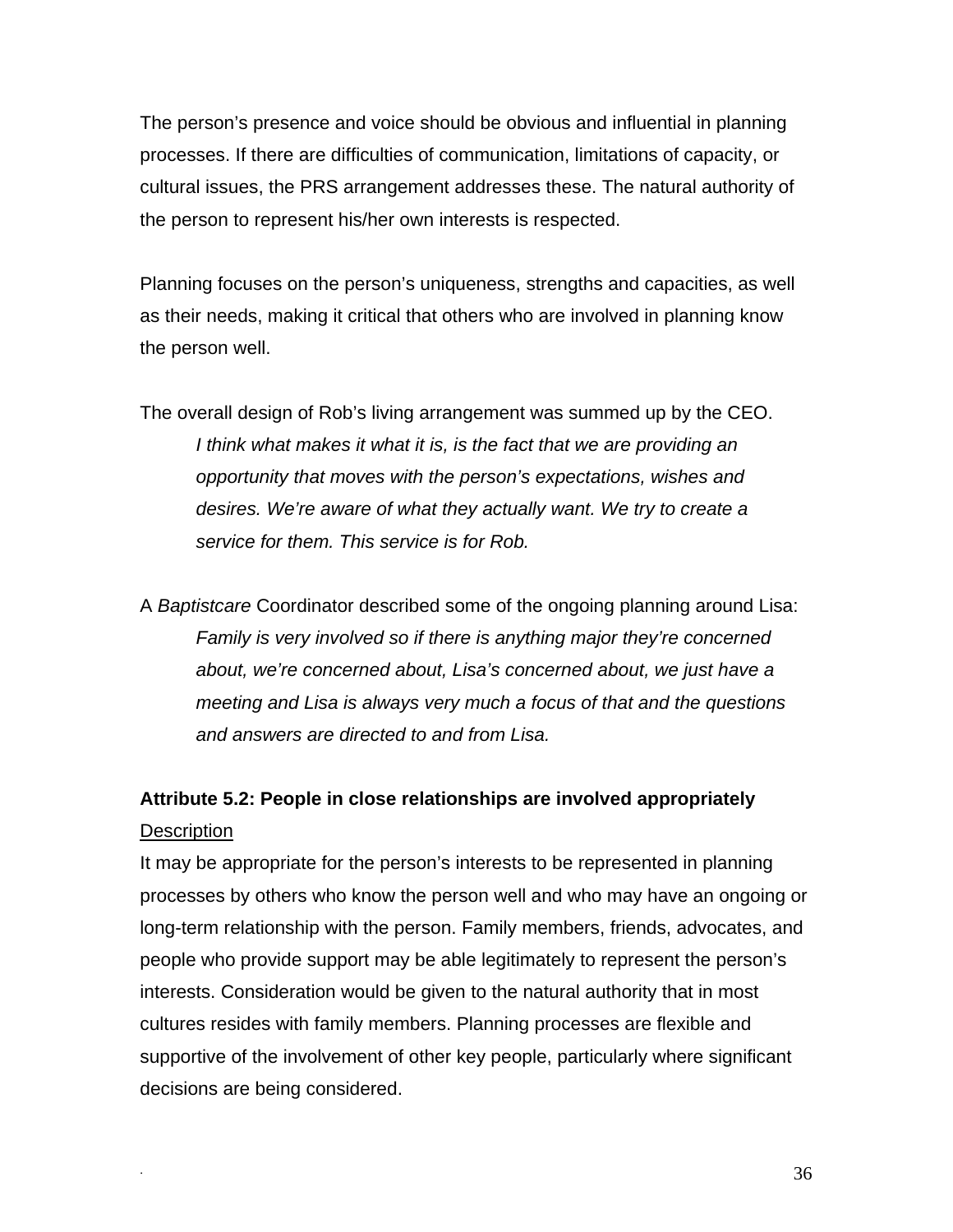Again, the *Baptistcare* Coordinator commented:

*She has a huge supportive network. Her grandmother, her great aunty, and there are some other family members who are really interested in Lisa. And Lisa is also very forthright and outgoing and will tell you what she wants. There's also LAC (Local Area Coordinator) involvement. Lisa says 'this is what I'd like to do, this is where I'd like to go, this is the recreation I'd like to do, this is where I want to work'. 'These are the support hours you've got Lisa, how would you like to spend those?' So that's how we support her.* 

Paul's mother described the approach to planning of her son's social support network.

*We didn't do it according to the text book. We did a very organic approach. So Jill [voluntary network facilitator] invites a few friends she knows who might be interested in doing something with Paul, and we invite a few of our friends who know Paul, relatives who know Paul, and let's just have a get together every now and then and see who turns up and what happens. So it changed over time. It was a very loose sort of thing, but we just kept at it and we kept meeting and we kept going to different things.* 

#### **Attribute 5.3: Planning includes a long-term outlook.**

PRS arrangements reflect timeliness. Planning, especially for significant lifestyle changes, begins as early as possible in order to avoid a situation becoming critical. Significant changes in the nature of support include where the person lives, with whom the person lives, and how the person is supported. Effective planning processes anticipate these changes and incorporate a longer-term outlook.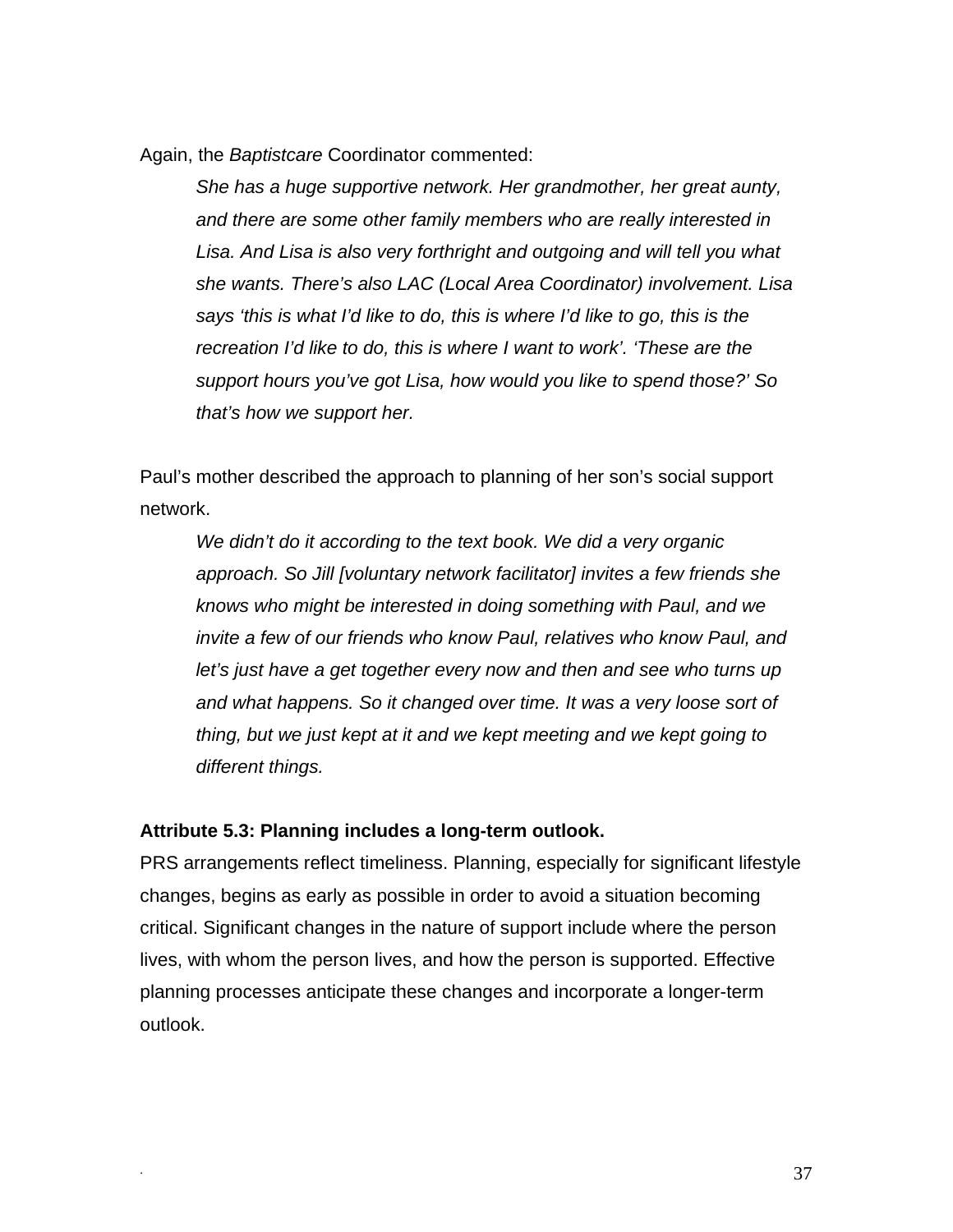PRS arrangements reflect high consciousness of, and commitment to, effective planning processes so that the person's future wellbeing remains a priority. Planning is continuous and the vision for the person's future is maintained.

An authority commented:

*[It's important] that the person has been encouraged to imagine what a truly rich and meaningful life might look like, and is living it, or at least working towards that.* 

In thinking about Rob's long term future, *Vemvane's* CEO commented:

*I don't see the current arrangement as the be all and end all, ultimate arrangement - that this will continue till he's 60 or 70. I think if he's to live with people, they need to be people that are compatible, that share some interests, and will bring something to his life…and it raises the question that maybe Robbie should be at a different stage too as he ages. It's really going to be determined by him and his family, where they want to go with this, but we're prepared to move with them to something that is more appropriate as he ages.* 

# **Attribute 5.4: Planning includes an emphasis on safeguarding positive elements and addressing areas of risk.**

Planning processes consider how risks to the person can be addressed through safeguards that are built into the PRS arrangement. This requires awareness of the particular vulnerabilities of the person and the risks that are related to those vulnerabilities. Equally important is to safeguard the person's wellbeing by acknowledging and building on strengths and capacities. Planning will include specific strategies to address safeguards.

An authority recommended:

*Firstly, get clear about what needs to be safeguarded. I would suggest that there are things like the person's absolute safety and security, their*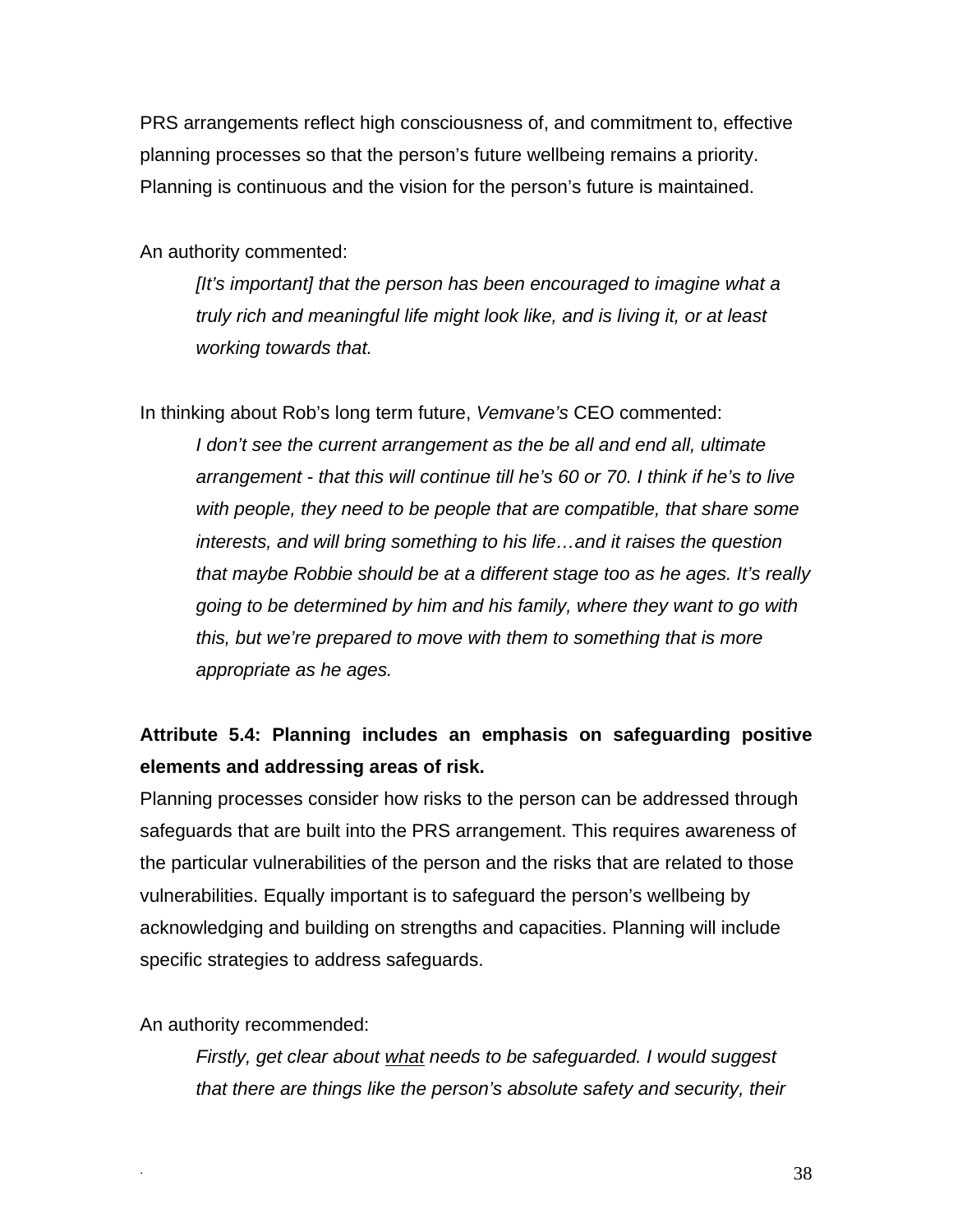*authority over their home space, their authority over their lifestyle, freely given relationships, developmental opportunities, having decent, respectful skilled staff, having equal and ethical partnering between the individual and the service.* 

*Secondly, get clear about what the nightmares would be, such as high turnover of staff, poor service culture, using someone's home for respite or as an office base; unequal unethical power relationships.* 

Talking about the benefits of Geoff's arrangement, a support worker remarked: *I think for him to know that he's coming home to a safe place. I'm sure there are some people who have been abused and they don't know what's going to happen from week-to-week or who's coming into their lives. When they trust the person they're with – that's how I would feel.* 

# **Attribute 5.5: Considerable ongoing time and effort is spent in planning. Description**

Planning is considered to be an essential element of the process of providing residential support. Resources including time and financial support, if necessary, are used to support ongoing planning.

The planning around Paul has been ongoing for several years, as described by Jill, Paul's social network facilitator*:* 

*It's been a combination of everything. It's been a journey that started about 4 or 5 years ago with the PLAN model. It's never been a formalized plan. It's been organic, and it's been educational.* 

And Paul's mother:

It's people we knew, who knew Paul. We invited them to get to know other *people who know Paul. And it started with grandparents, a school teacher, a few people. Then it grew to other family friends, and then their children. Then recently we've been trying to invite along people more Paul's age.*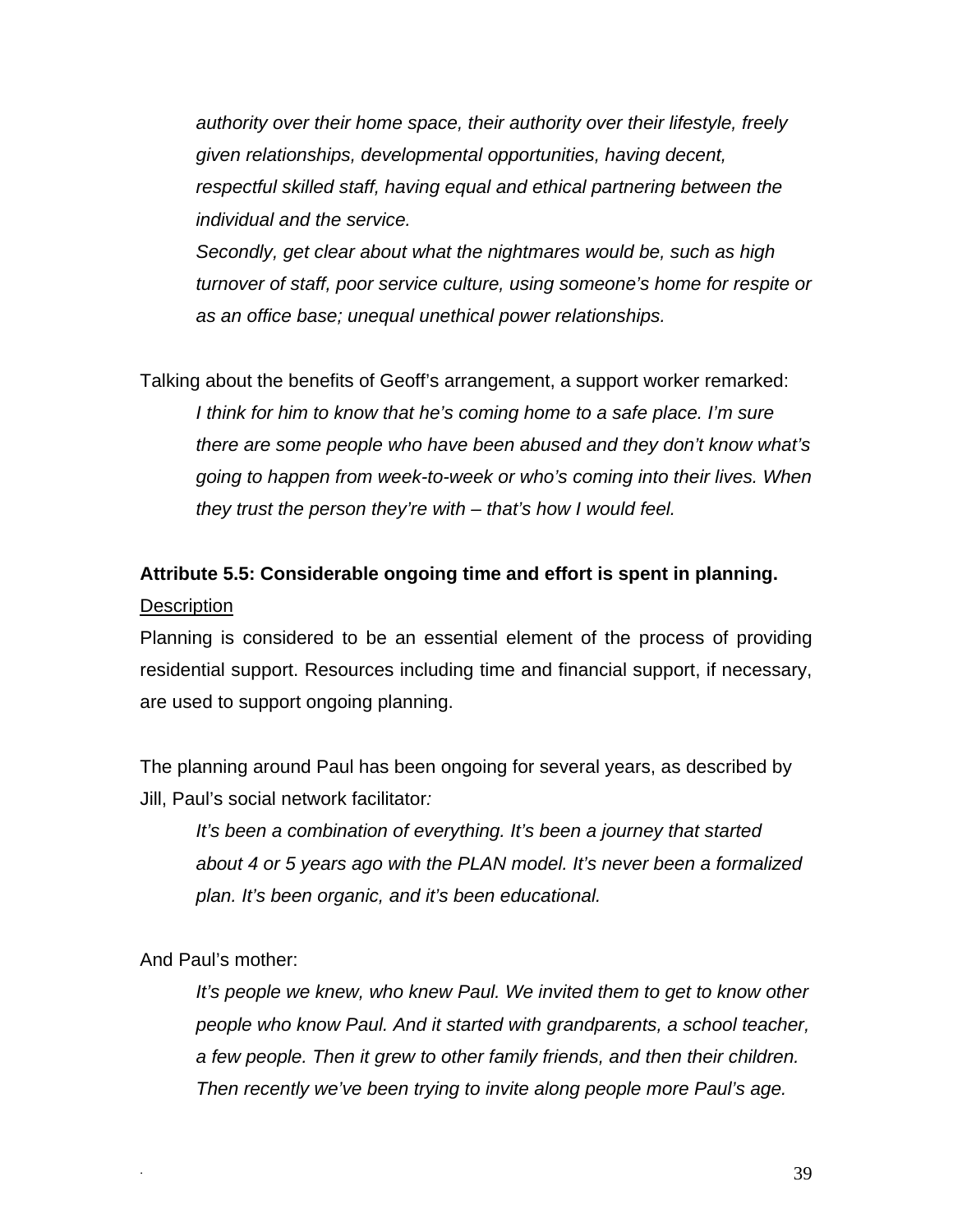As described above, Jude's arrangement is in the process of change as her needs have changed. Those involved in the planning are not rushing the process and are taking great care that continuity of her relationships is maintained.

# **Attribute 5.6: Ongoing processes of internal and external review occur.**

## **Description**

Review addresses the question of the ongoing suitability of the PRS arrangement. What is working? What isn't working? What else is needed? Review occurs both within the arrangement, for example, in conjunction with the support that is provided. It also has external involvement from people who have a more objective, critical capacity. Review may take various levels of formality, with ongoing involvement of interested people likely to be as effective as formal external review.

An authority recommended:

*…continual and regular independent monitoring, guidance/advice and mentoring by those who have a proven track record.* 

A service provider suggested:

*Having a process of regular review and appraisal at all levels to ensure that decisions about supports provided and model of service delivery continue to be made in full consciousness of all implications.*

## **THEME 6: CONTROL**

*BRIEF DESCRIPTION: People who are the primary concern of a PRS arrangement and the others who are close to them, particularly family members, have considerable influence in the arrangement. This may include direct governance by the person or the family as appropriate. This influence occurs through all stages of the planning, development, and implementation of a PRS arrangement.*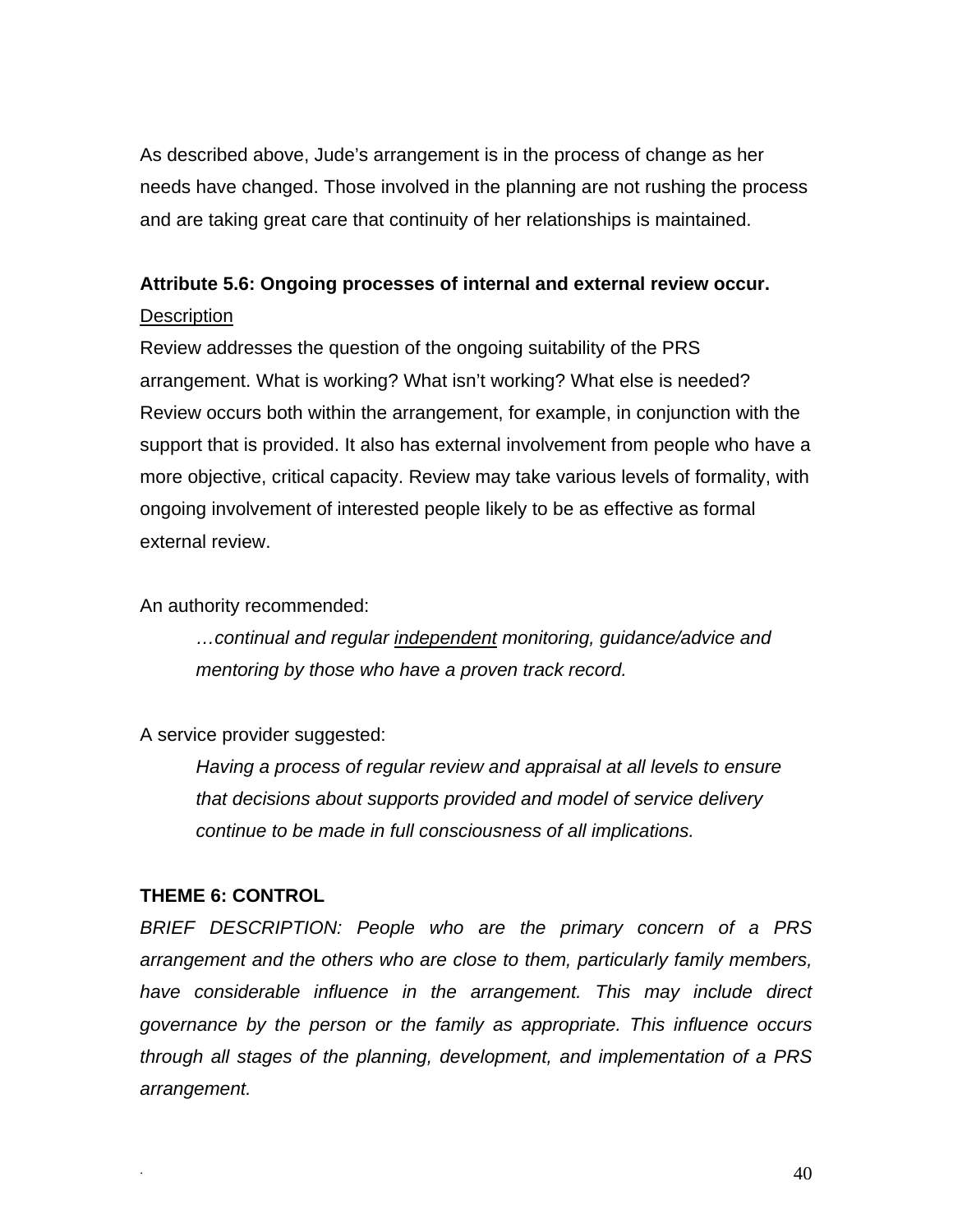## **Attributes of the theme**

6.1 The person, and/or those in close relationships, determines their own lifestyle and personal affairs.

6.2 Self-determination for the person is central to the arrangement.

6.3 The person, and/or those in close relationships, has considerable influence in governance of the arrangement.

## **Description**

A PRS approach is characterized by the person, and those closed to him/her, having and exercising extensive influence over the planning for, and ongoing efforts regarding, the arrangement. They might be in control of all aspects of the arrangement, delegating only specific responsibilities to others as they choose.

It may also be legitimate for other stakeholders to have and exercise varying levels of influence. This may include a formal agency holding primary responsibility for such formalities as funding arrangements and staffing. This will entail some form of partnership based on trusting relationships. The person with a disability and those close to him/her will have vested responsibility for certain areas. Other stakeholders who have responsibilities communicate openly and regularly about all aspects in which they have authority. For example, a person who wishes an agency to handle all aspects of funding and related formalities will have an open and trusting relationship with agency personnel who, in turn, will communicate openly, and collaborate about all aspects of funding as the person may wish.

A person may be severely impaired in their ability to contribute directly to aspects of the arrangement and have no people in family or other close relationships. In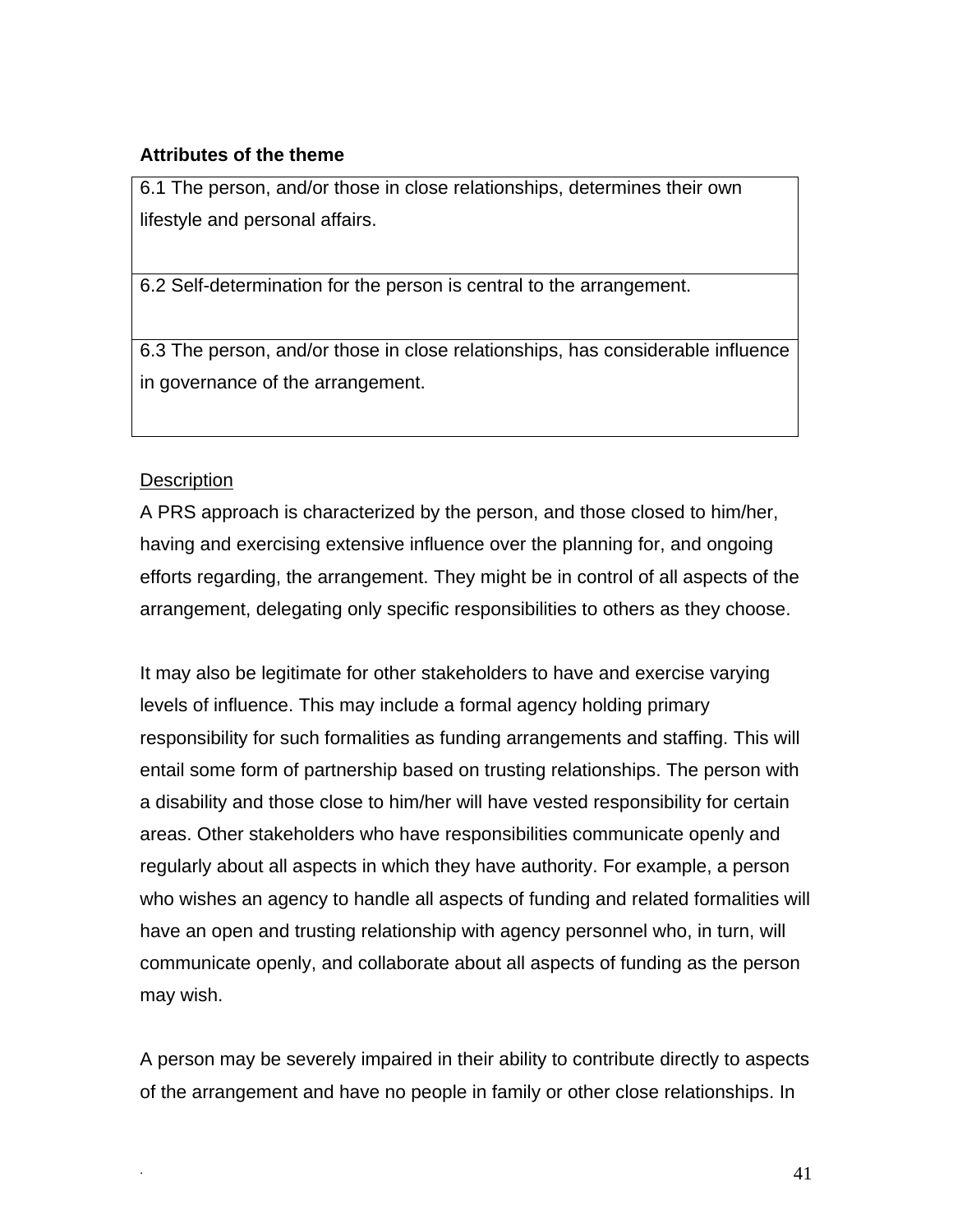this case, the other stakeholders, such as agency management and staff, will make extensive efforts to know and understand the person, to exercise authority in a manner faithful to the person's identity and preferences, and to facilitate the process of introducing others into the person's life who might in time speak and act on his or her behalf.

Research evidence (Caldwell & Heller, 2003; Haggland, Clark, Farmer, & Sherman, 2004; Benjamin, Matthias, & Franke, 2000) indicated that more positive outcomes are associated with individual/family controlled funding and support than with agency controlled arrangements. Such outcomes include increased choice, flexibility and control; greater community involvement; and greater satisfaction with support arrangements.

# **Attribute 6.1: The person, and/or those in close relationships, determines their own lifestyle and personal affairs.**

#### **Description**

In regard to day to day affairs, the same arrangements outlined under the Attribute 5.2 apply here. These may concern, among many other possibilities, matters regarding the running of the household, relations with neighbours, or pursuing new ideas such as for a new hobby or form of employment. In these areas, the person is assisted by others in support roles as need be, and is not unduly constrained by such things as rigid agency rules, regulations, or practices.

A *My Place* Coordinator conveyed a deep respect for the importance of the parents in regard to Andre and her affairs.

*Her parents are very upfront about anything they would want for their daughter. They are very, very supportive of their daughter…They're very strong advocates. It works really well.*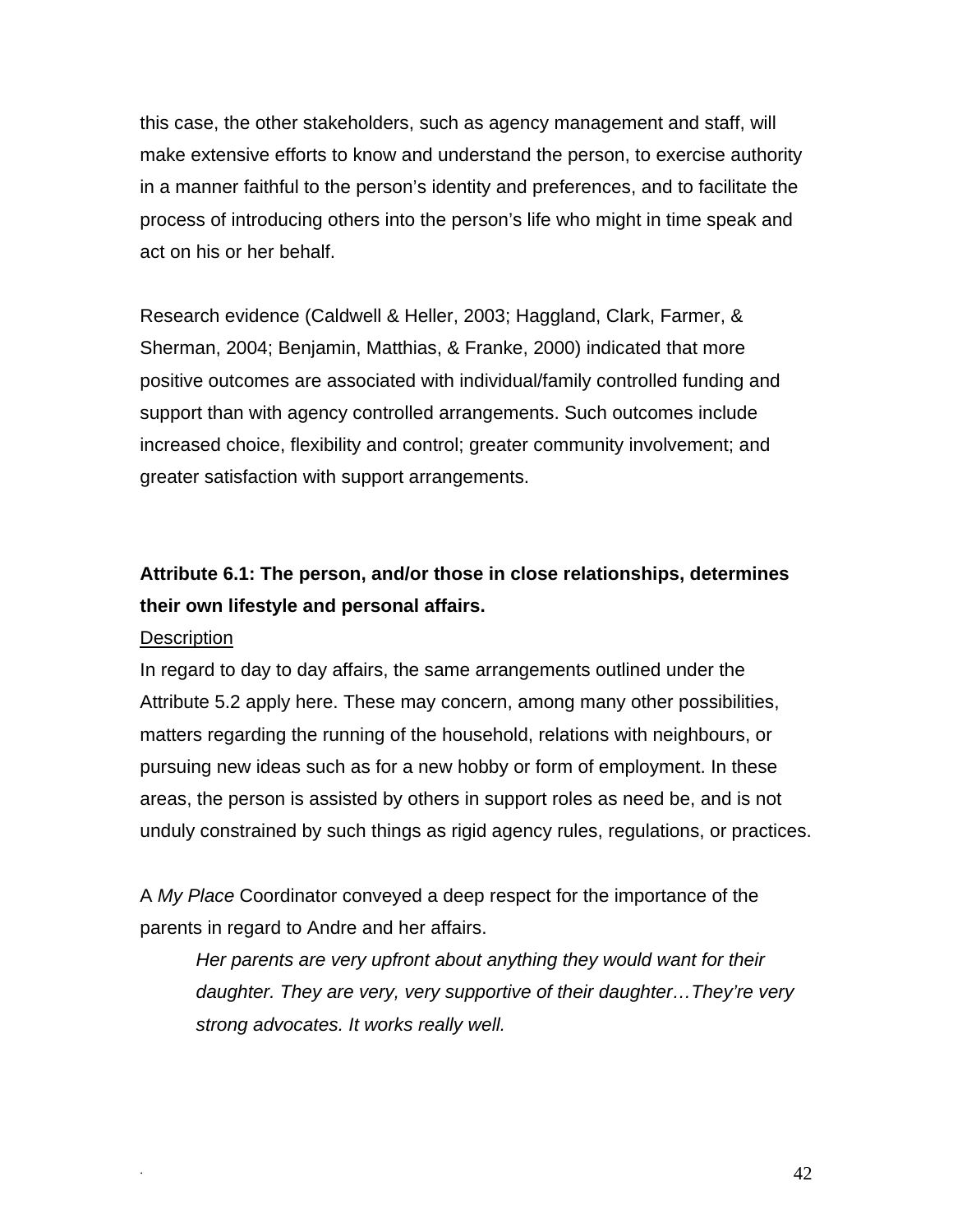Numerous focus group participants valued the freedom that came with having their own home:

 *Good because for one, you haven't got anyone telling you what to do. Two, you can go to bed when you want to.* 

 *You can watch what programs you want to watch.* 

 *And you come home when you want to come home.* 

 *It's wonderful to be married and go away on holidays when you want to.* 

A carer acknowledged the importance of sensitivity to families.

*Everybody respecting the situation and also understanding that the family are within their rights to be worried and I've had to reassure the family for quite a long time. I've understood it, but it's been hard work too.* 

# **Attribute 6.2: Self-determination for the person is central to the arrangement.**

# **Description**

In addition to the exercise of authority in the areas outlined above, there is an overall emphasis throughout the arrangement on the person's capacities to determine their own priorities and handle their own affairs. This may be in the form of efforts to get to know the person better, assisting the person to express themselves more clearly, and for key people to be as responsive as possible to the wishes of the person. The person's own outlook and prospects for the future are enriched, rather than constrained, by those in support positions. Therefore, capacity building is ongoing in regard to the person's development, and in the ability of relevant others to listen and respond.

The *Baptistcare* Coordinator was clear that Lisa should be in charge of her own affairs as much as possible: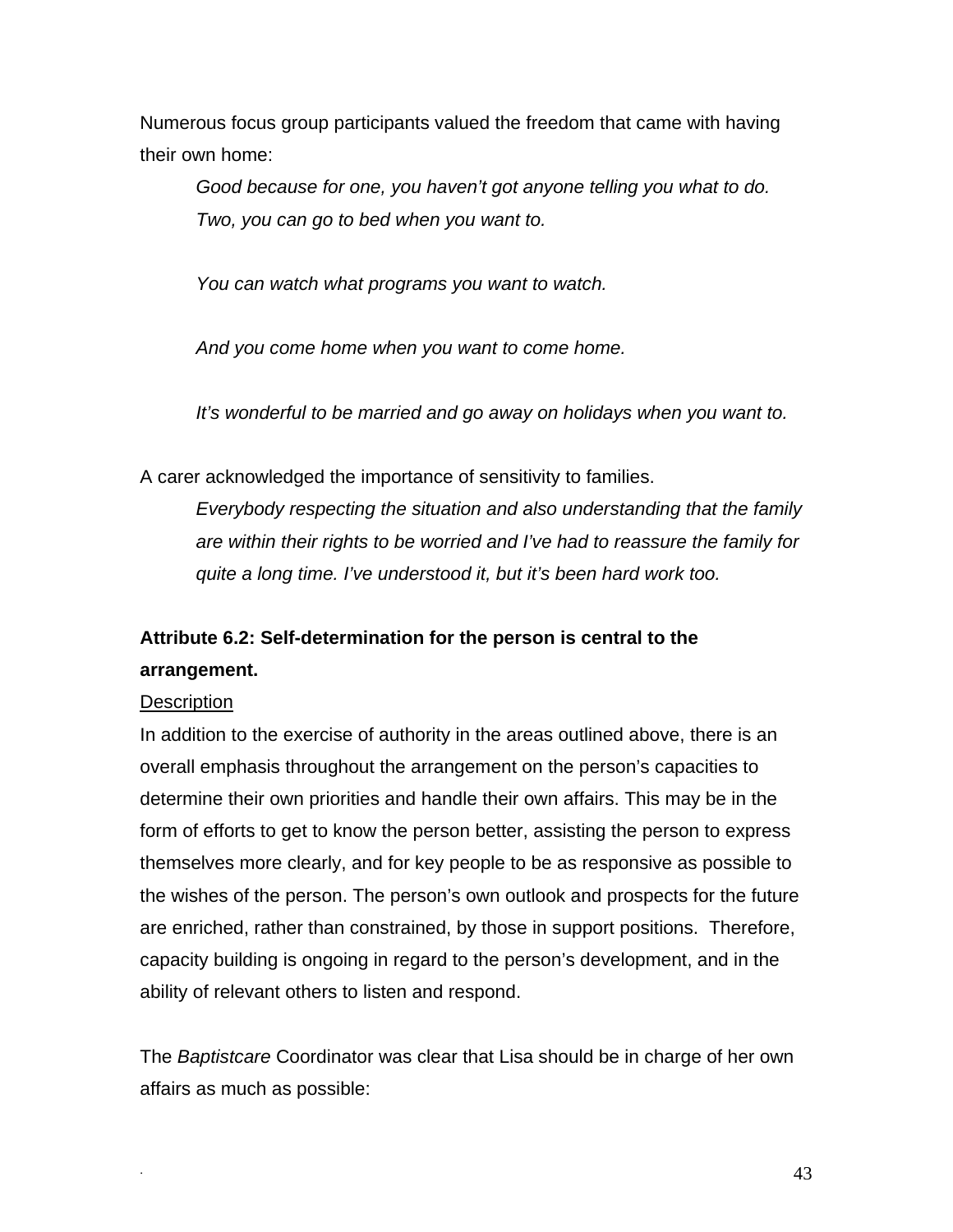*There is never a meeting we have with Lisa not there. She chooses whether we sit outside and she arranges the table…It's her home, she invites who she wants.* 

Progress regarding Andre's control of her own time at home has required careful attention to small steps, as a *My Place* Coordinator described:

*Initially Andre wouldn't even use her key and let herself into the unit… but now she does it and staff are turning up half an hour later. She is letting herself in, having a cup of coffee and spending some time by herself, whereas previously that wasn't happening at all. She has high support needs and I believe there is room for independence. She helps run her house. She does her own washing, washing the dishes, makes her lunch, making her bed, choosing furniture, choosing things to wear, really making a choice in as many things as possible.* 

This approach reflected Andre's parents' intentions about life for Andre outside of the family home. Her father commented:

*I looked at both our girls, bearing in mind how difficult Andre's behaviour*  was, but even with that in mind, my attitude was that Andre, like Melanie, *deserved to one day leave home and live independent lives. I believe that was really what we wanted. We wanted Andre to live independent of mum and dad. We'd seen examples of aged parents who had an adult that lived at home and their biggest fear was, and perhaps our biggest fear, what's going to happen to Andre when we die?* 

## **Attribute 6.3: The person, and/or those in close relationships, has considerable influence in governance of the arrangement.**

#### **Description**

Major elements that characterise the arrangement, such as the ownership or tenancy structure, funding processes, and staffing, will either be governed directly by the person and/or those in close relationships, or in partnership with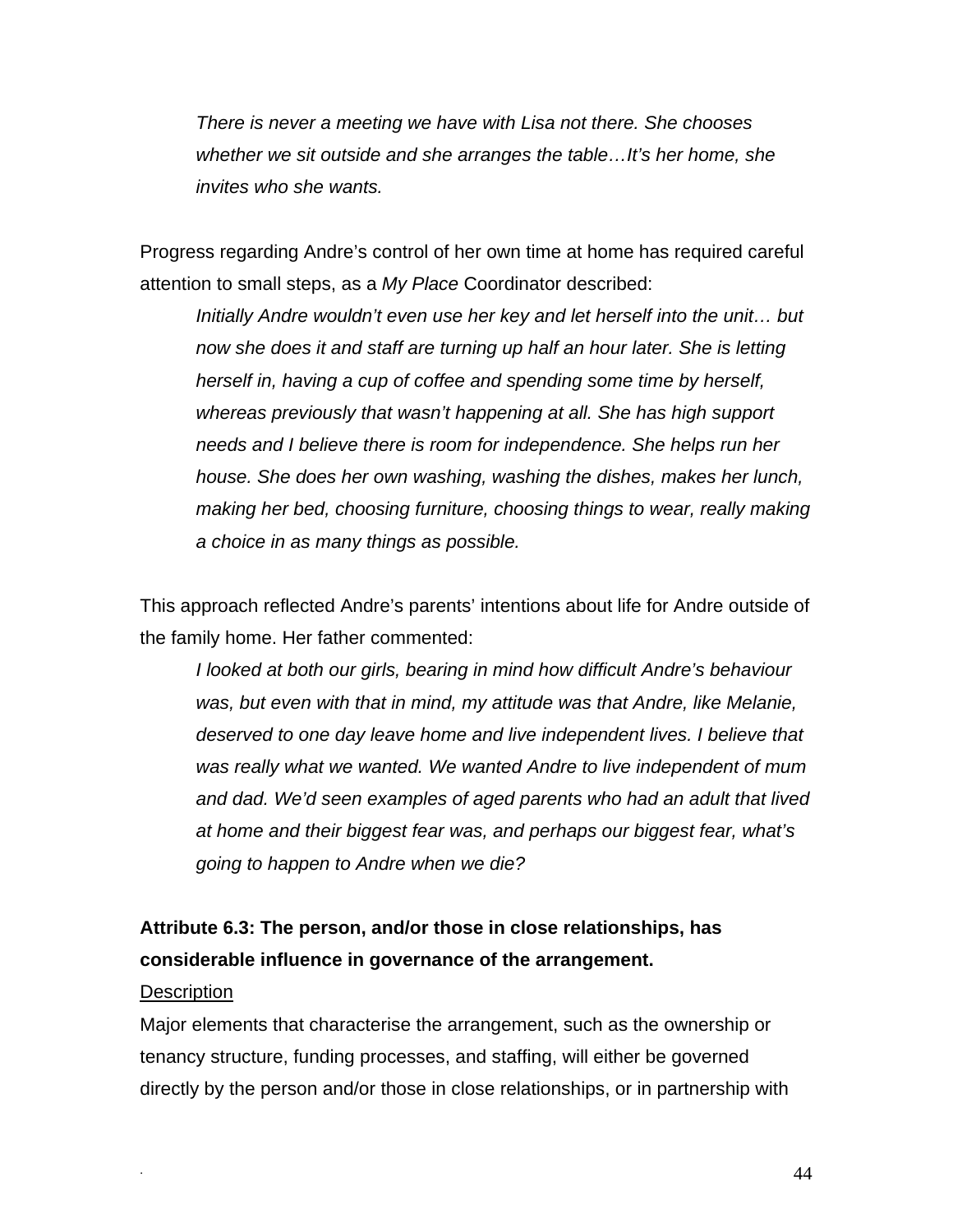another stakeholder (usually a service provider) in which responsibilities are divided to the satisfaction of all concerned. If agency personnel are the only ones able to speak directly for the person with a disability, they proceed as outlined under the Theme description.

In the case studies that were primarily agency-governed, extensive efforts to engage constructively and respectfully with family members was evident. Family members had varying degrees of control over specific areas, such as the person's finances or major decision making, to a degree that best suited them*.* 

An authority commented:

*A home needs to be crafted with a person, not by others, i.e., the person (and their family) has influence or say over where they live, with whom, and all design features including how resources are used and all support features.* 

On the other hand, Lisa's aunt is elderly and happy to leave the formalities to the agency:

*Everything's left up to Baptistcare. They've been very, very good.* 

## **THEME 7: SUPPORT**

*BRIEF DESCRIPTION: Support to people in PRS arrangements comes from many different informal and formal sources including family, friends, neighbours, advocates, and paid workers through organisations. There is a conscious balance between informal and formal supports. Support is flexible and responsive to changing needs.*

## **Attributes of the theme**

7.1 The overall arrangement is flexible.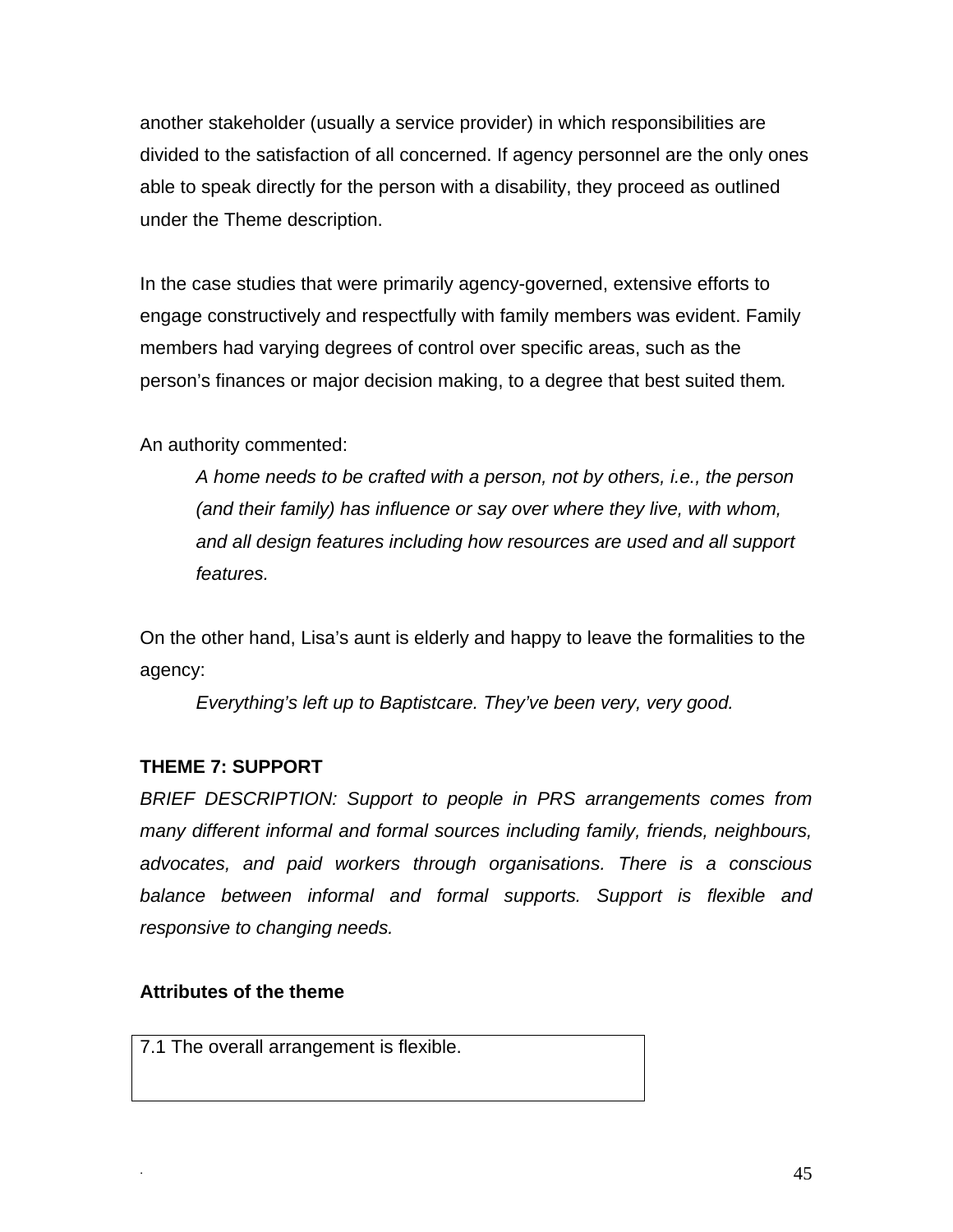7.2 The agency involved is creative and responsive.

7.3 There is a balance of formal and informal supports.

## **Description**

PRS arrangements provide support in ways that respond flexibly to the needs and preferences of the person. Support includes direct support from formal workers, informal support from friends and family, and indirect support such as through advocacy. It also includes other people who may live within the support arrangement and the location and nature of the physical environment that is part of the arrangement.

## **Attribute 7.1: The overall arrangement is flexible**

PRS arrangements are open to different possibilities and may be adapted as they go. There is consciousness of the limitations of formal accommodation support models that rely on rostered, paid staff and this is avoided where possible. The arrangement is highly conscious and respectful of the notion of "home". There is flexibility in terms of the amount and type of support and necessary contingency plans and back-up are in place should some aspect of the arrangement require it.

An authority described the importance of flexibility.

*Whatever is crafted needs to be flexible enough to be changed when a person's desires, needs, or circumstances change. A person should not have to shift just because their needs increase. However if a person wishes to move then this is possible (like all other citizens).* 

Rob's living arrangement has been very stable, and when there is a need for a new co-resident to be found, the arrangement is flexible enough for this to happen with ease, as described by Ben, a current co-resident.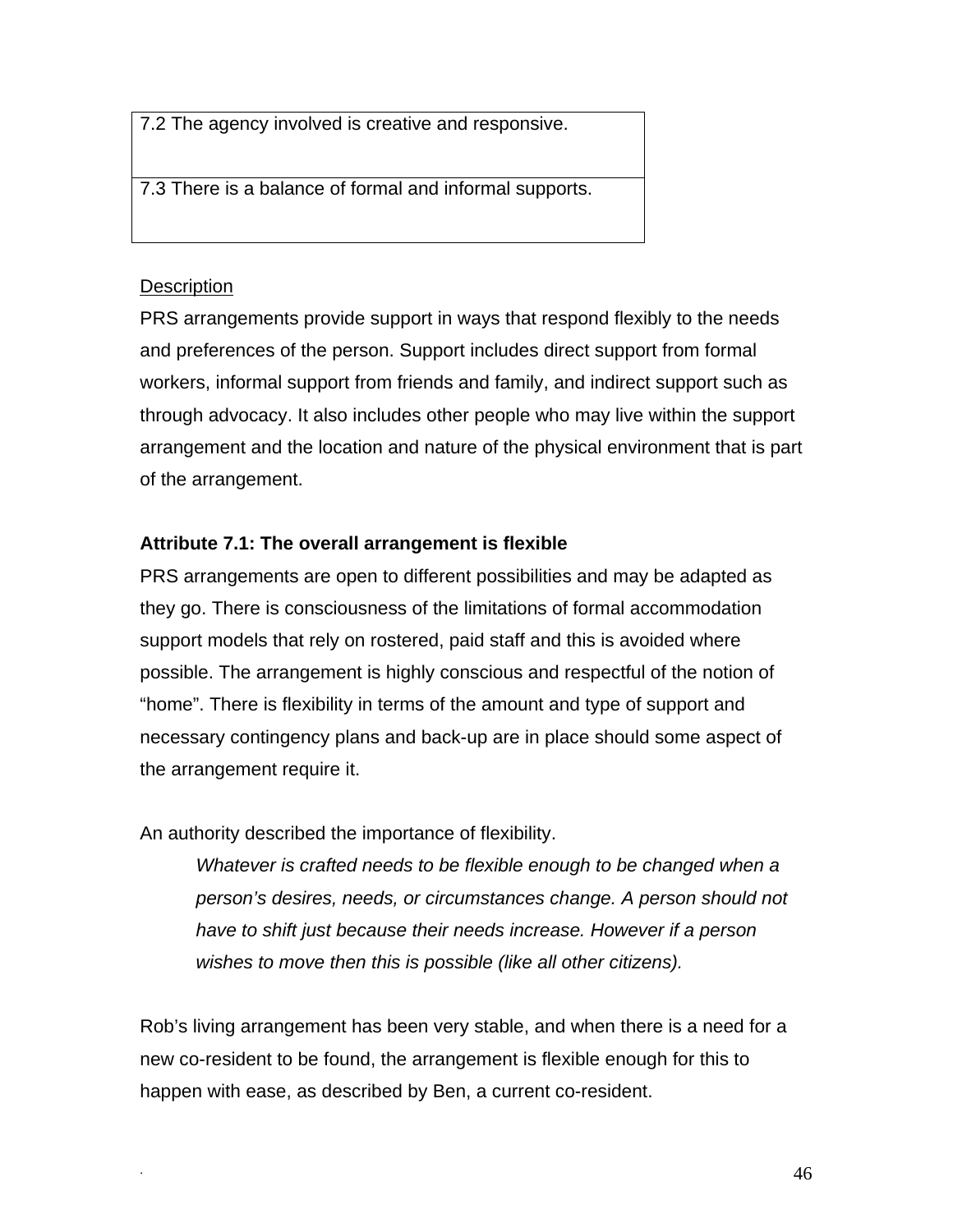*It's always been word of mouth. There's never been any advertising or anything. It's been friends. Like originally I was in a band, and the singer from the band was actually living with Rob for about three years, then she wanted to move out, and I was overseas and came back and was looking for somewhere to live and this opportunity came up and I said 'oh ok'.* 

#### **Attribute 7.2: The agency involved is creative and responsive**

Various formal requirements such as regulation and funding are addressed creatively, based on awareness of how these may undermine some PRS principles. Rules and regulations are minimised. PRS arrangements are responsive to the changing needs and preferences of the person and also to the changing external environment. The arrangement carefully considers the need for changes in the location and type of physical environment, people with whom the person may share accommodation, those who provide support, and any other aspects of the PRS arrangement.

A Local Area Coordinator emphasised the importance of:

*Funding that is flexible and open to experimentation, [and] agencies that are willing to be creative and responsive.* 

The role of *Vemvane* in Rob's life has evolved along with his lifestyle and development, as the CEO described.

*The fact that when the network is expanded it's got its own life. It means we're able to step back as coordinating people. The practical interventions are far less than they were at the start of the co-residency and I think the co-residents could tell you themselves that we interfere very minimally…they are three adults living together, sharing a place. I hope that they perceive it that way, but behind it there's still thought, structure, direction, but it's more subtle than it was at the beginning.*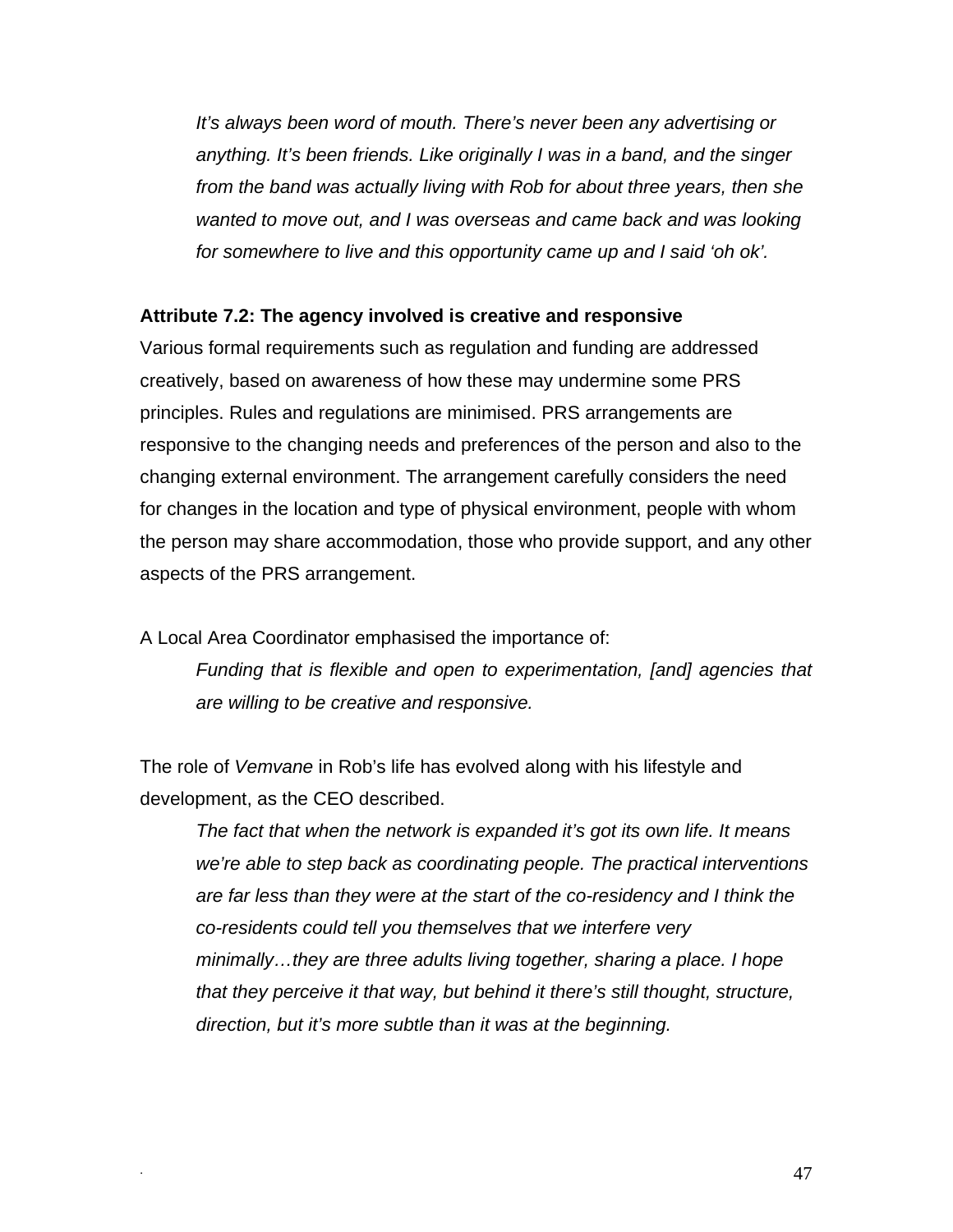#### **Attribute 7.3: There is a balance of formal and informal supports**

The balance between formal, paid support and informal, unpaid support is a delicate one. PRS arrangements acknowledge the importance of both. The arrangement is outward-looking and actively pursues the involvement of informal support and understands that this may be undermined by paid support.

Many survey respondents, in addition to those involved in the case studies stressed the importance of this attribute. For example, a service provider commented:

*[Our service] favours freely given devotions over paid support. Paid supports will always give-way to freely given devotions and opportunities. This is both cost effective and the best way to promote real friendships.* 

Rob's co-residents could be considered as both informal and formal support people. They receive some reimbursement for their presence and back-up support, but the friendship and shared experiences between the three residents, Ben, Julie, and Rob, goes far beyond formal boundaries, as described by Ben.

*He loves his music, loves having a sing and dance, loves coming out. I play a few shows here and there around town, I've got a band, and Rob comes along.* 

And Julie.

*I think we're really lucky, we love Rob to bits. Both of us just think the world of him, and we want to look out for him anyway, and we do consider him our mate.* 

A married couple who participated in the focus group expressed their satisfaction with the support received from a live-in, co-tenant/support person, who contributed to rental costs and provided a range of supports:

> *Husband: We have a lady that lives with us. Wife: But that's all right. H: She do herself what she do. I'm not stopping her doing anything*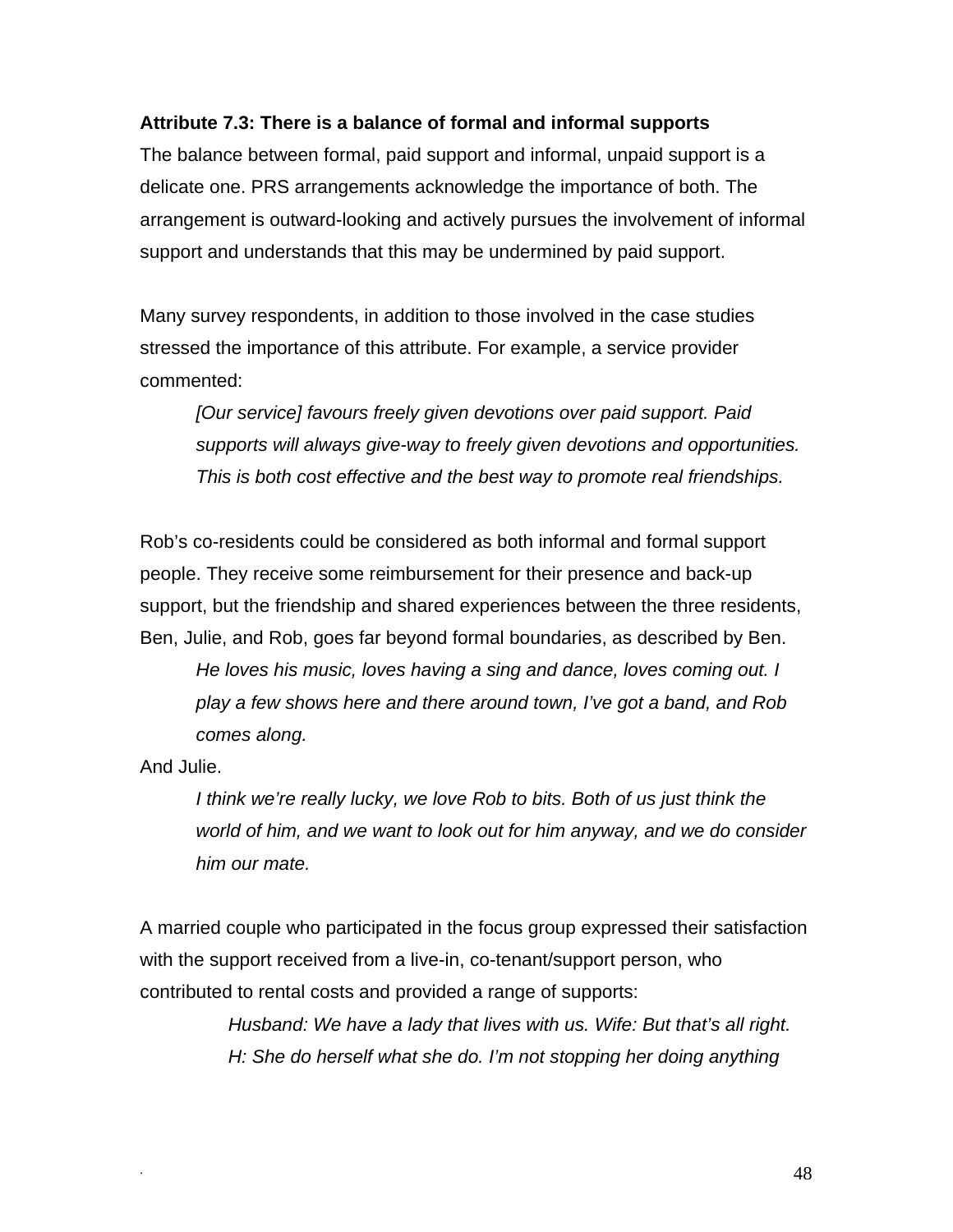*and she's not stopping me doing anything. W: We get on really good. And she helps us with the shopping and everything. It's wonderful.* 

Lisa receives assistance from a support worker on a drop-in basis. Her aunt commented on some aspects of this.

*The thing was learning, teaching her, decent dressing and things like that. The one thing we were apprehensive about was her being able to keep herself clean but she, with the help of her carers, has been able to do that really well.* 

*Heidi [a former support worker] used to help her cook a meal and then they'd invite me down and she'd have to lay the table down which was really good.* 

## **THEME 8: THRIVING**

*BRIEF DESCRIPTION: PRS facilitates growth and development through opportunities with an increased likelihood of an enhanced lifestyle and general well-being. There are opportunities in PRS for personal growth in the areas of independence, self-determination, and competencies, and fostering valued roles in the home and in the community.*

## **Attributes of the theme**

8.1 The person's lifestyle and general wellbeing are enhanced.

8.2 The person acquires a range of valued roles at home and in the community.

8.3 There are many opportunities for growth and development.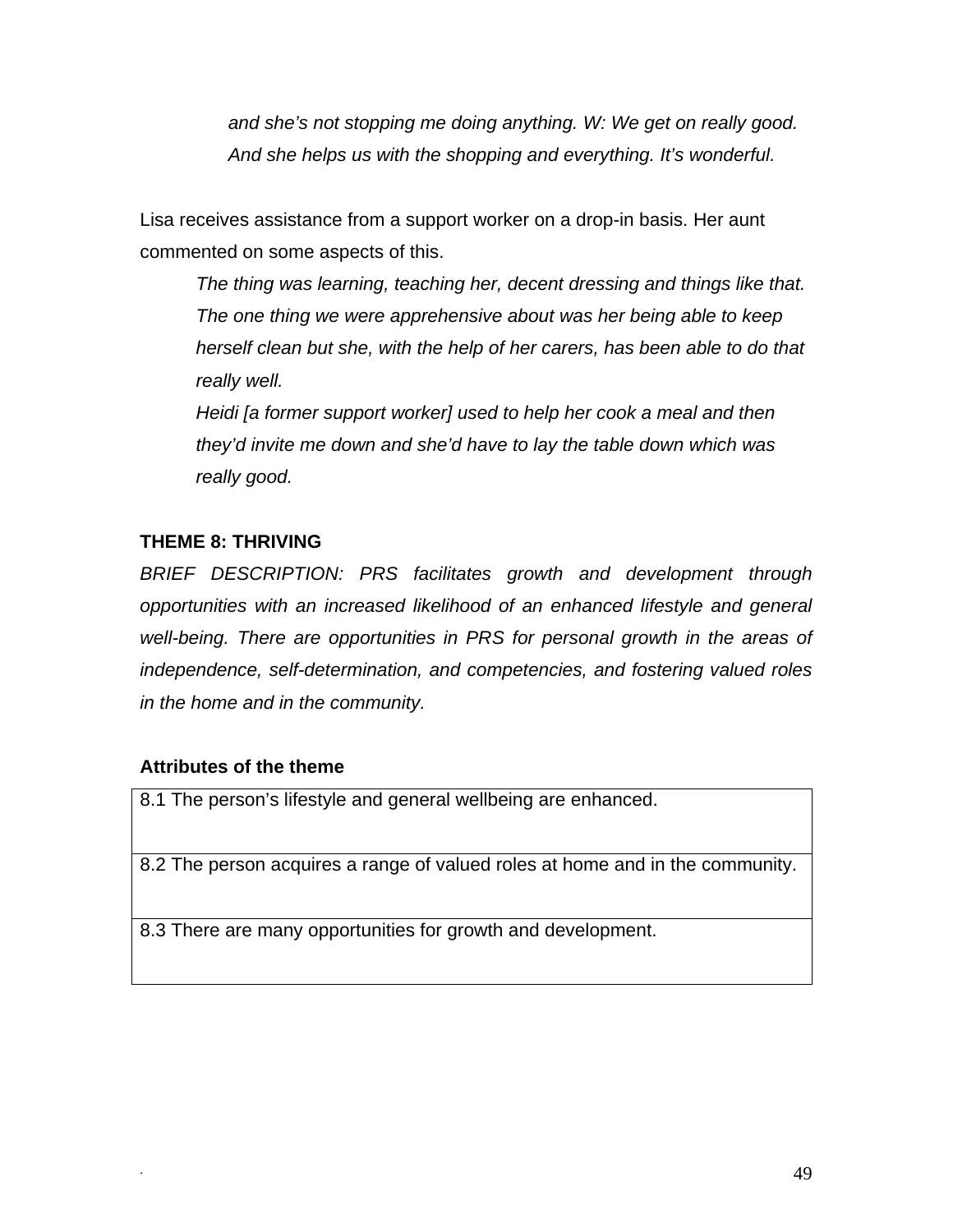## **Description**

This theme concerns the outcomes of PRS arrangements, which are associated with a range of positive outcomes in terms of the person's wellbeing, and their lifestyle at home and in the broader community.

In terms of wellbeing, benefits occur in such areas as skills, motivation, spontaneity, confidence, and contentment. When PRS arrangements are established and operating in line with the expectations of those involved, the person with a disability is often described as thriving and generally doing well as a result. Key people who have been involved for an extended time can often describe substantial positive changes in the person.

PRS arrangements are also associated with a high level of engagement in the typical range of routines and responsibilities associated with home and enhanced opportunities to engage with people in settings throughout the broader community.

For arrangements that are in the planning stages, the leadership and other key people will have identified outcomes such as these as being part of their vision, and a major reason for working towards a PRS arrangement over other models of support.

It has been mentioned that the research literature provided ample evidence of positive outcomes being associated with small scale living arrangements, with some evidence supporting the highest quality outcomes in arrangements that do not involve any grouping of people with disabilities. Positive outcomes described include self-determination, personal control, and choice making.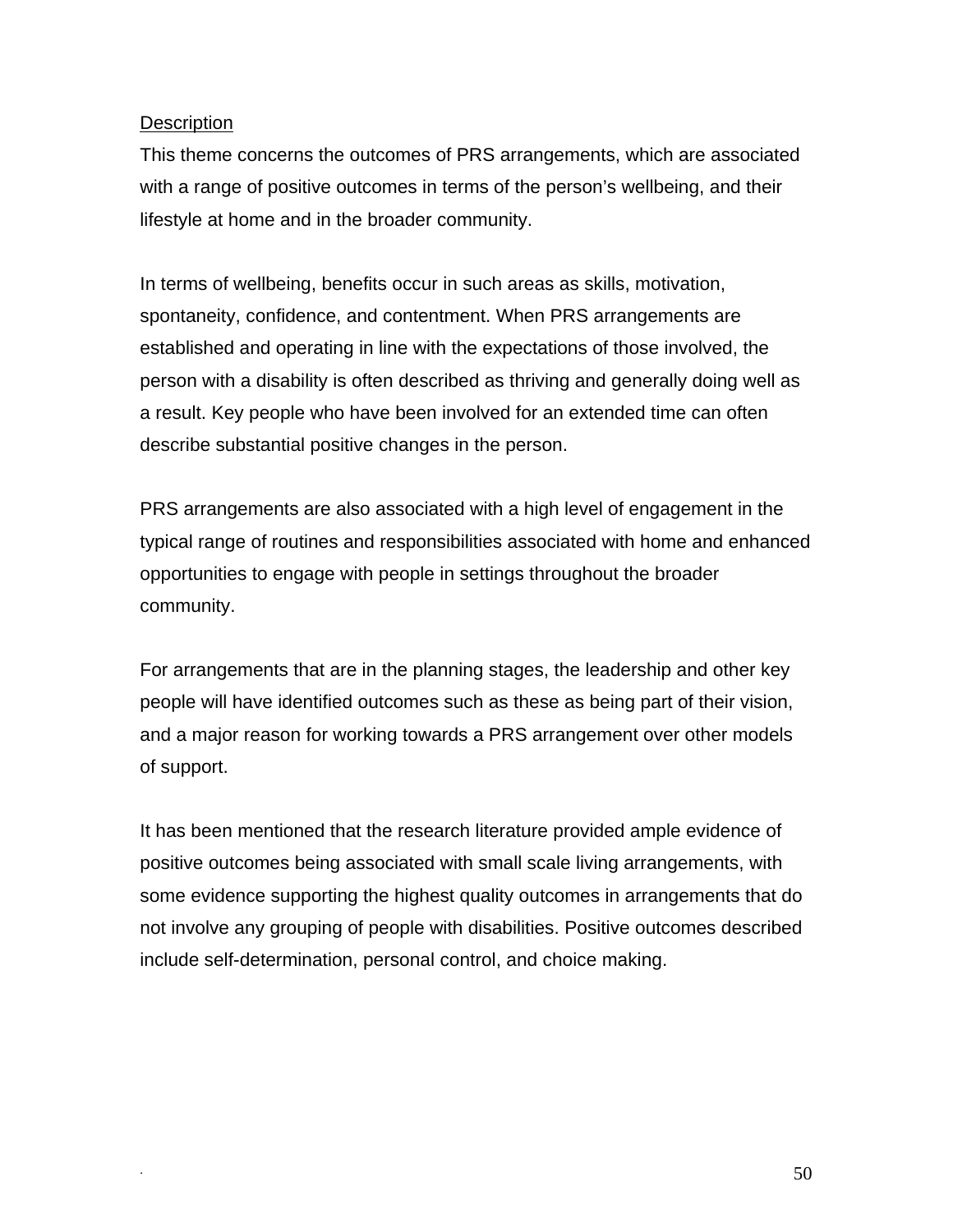# **Attribute 8.1: The person's lifestyle and general wellbeing are enhanced. Description**

From a review of the overall arrangement, a range of benefits associated with the person's lifestyle and wellbeing should be evident. Barriers to the person's wellbeing will be known to key people and actively addressed in order to maximize the person's prospects to thrive.

Andre's mother summed up the benefits of her living arrangement.

*I think that is one of the biggest bonuses of living independently - having your own life.* 

Rob's mother commented on the benefits of her son's co-resident lifestyle. *He doesn't have a disability when he's with them. It's hard to explain. He's got his problems and the rest of it, but I'm sure that he feels that he's just one of them. In fact on Saturday night Ben took him to a gig. He plays in a band, and Rob loves it. He loves his music. Give him that any day.* 

# **Attribute 8.2: The person acquires a range of valued roles at home and in the community.**

## **Description**

Resulting from the range of opportunities and appropriate support as outlined above should be a range of outcomes in the form of valued roles. These are potentially very varied, but can be identified under the broad categories of home (such as home owner/renter, partner/friend, cook, decorator, gardener) and community (such as neighbour, valued employee, helper, companion). Support should be provided as needed to assist the person to fulfill these roles, and to enhance the range and depth of their valued roles.

Reflecting the research evidence, the people with a disability in each of the case studies had a range of home, community, and relationship roles in greater variety and number than appears to be evident for many people in other types of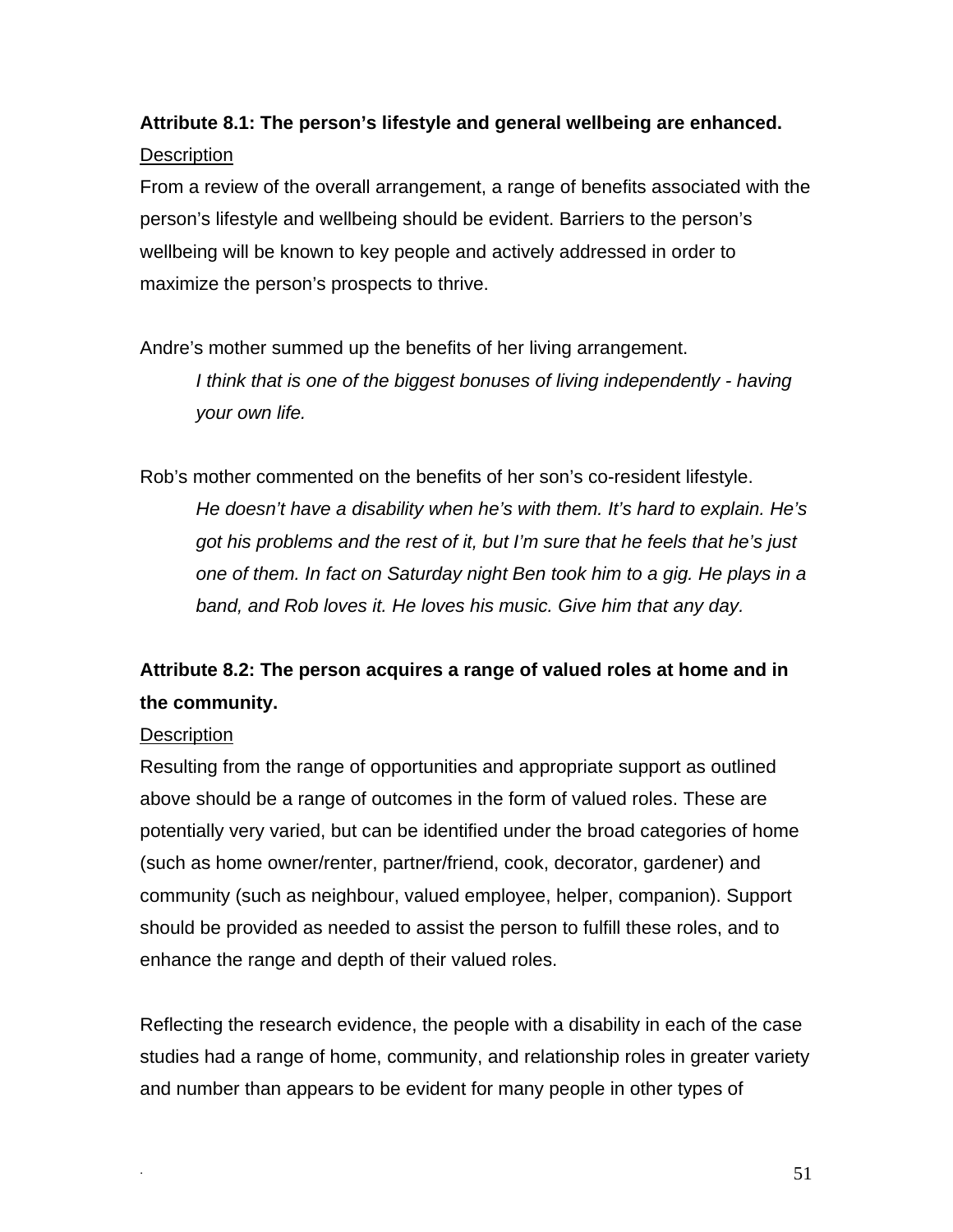supported accommodation arrangements. The key people in the arrangements are highly conscious of this and determined to safeguard the progress made.

Rob has a rapport with many in people in his neighborhood, as described by one of his carers.

*A lot of the businesses around Northbridge know Rob, which is very good because he can be quite vulnerable, especially as far as finances and things like that go. A lot of the business owners keep a bit of an eye out for Rob.* 

Jackie, in response to what happens with Geoff on the weekends said: *We (usually) stay at home on the weekend here. Geoff can do what we normally do. Help out with the gardening or cleaning. Shopping. A movie. Cooking. Going out….loves a drive. Walking around here often in the evening. Fishing and camping.* 

# **Attribute 8.3: There are many opportunities for growth and development. Description**

Having one's own home entails a vast range of opportunities that are naturally conducive to personal growth and development. The arrangement should capitalise on this, with the person fully engaged in all aspects of planning and actions regarding household freedoms, roles, and responsibilities, and in the typical range of neighbourhood and broader community roles that citizenship affords. The person's support needs are addressed in a developmental manner, with support people maintaining and enhancing the person's engagements in their home and community, rather than acting for the person unnecessarily.

Andre's mother summed up Andre's growth and the style of support that has facilitated this.

*In herself, she feels really good because she's not under our roof. She's improved heaps. Her development. We thought she'd get to a certain*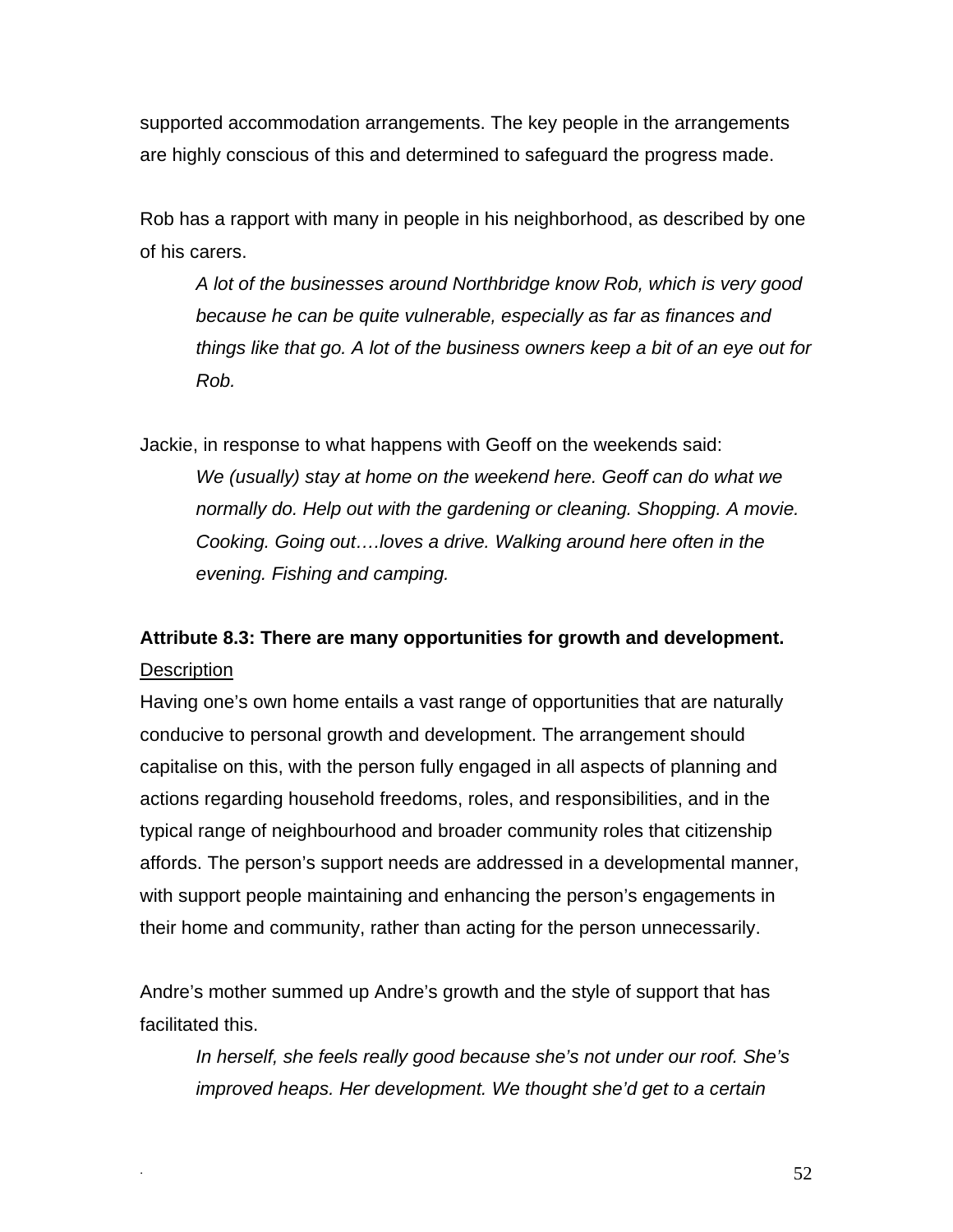*stage and wouldn't improve at all. She's absolutely, sort of blossomed basically since she's been in independent living. I think it's the best thing really. All they need is a bit of support. Guidance. One of the coordinators, I think one of the best things he described was the supports should basically be like a shadow and just be there to guide them but allow them to do most of the things themselves. I think that's the greatest thing in independent living, is that you have life. Like so called normal children get their own flat and do their shopping and go to work. And basically Andre does that but just has someone with her.* 

## **THEME 9: SOCIAL INCLUSION**

*BRIEF DESCRIPTION: PRS arrangements involve building wider community acceptance by avoiding congregation and segregation of the person with the disability. There is an outcome of reduced isolation and there is a focus on participation and engagement resulting in social inclusion.*

## **Attributes of the theme**

9.1 Some relationships are close and enduring.

9.2The person has a rich and varied social network.

9.3 There are opportunities for participation in a variety of community settings.

## **Description**

This Theme is concerned with how the PRS arrangement contributes to the person's inclusion in the community. Social inclusion means being involved in the life of the person's community, particularly through relationships with people. It means spending time physically in community settings and participating in those settings through relationships and activities. It is about the valued roles that become available through valued membership of communities.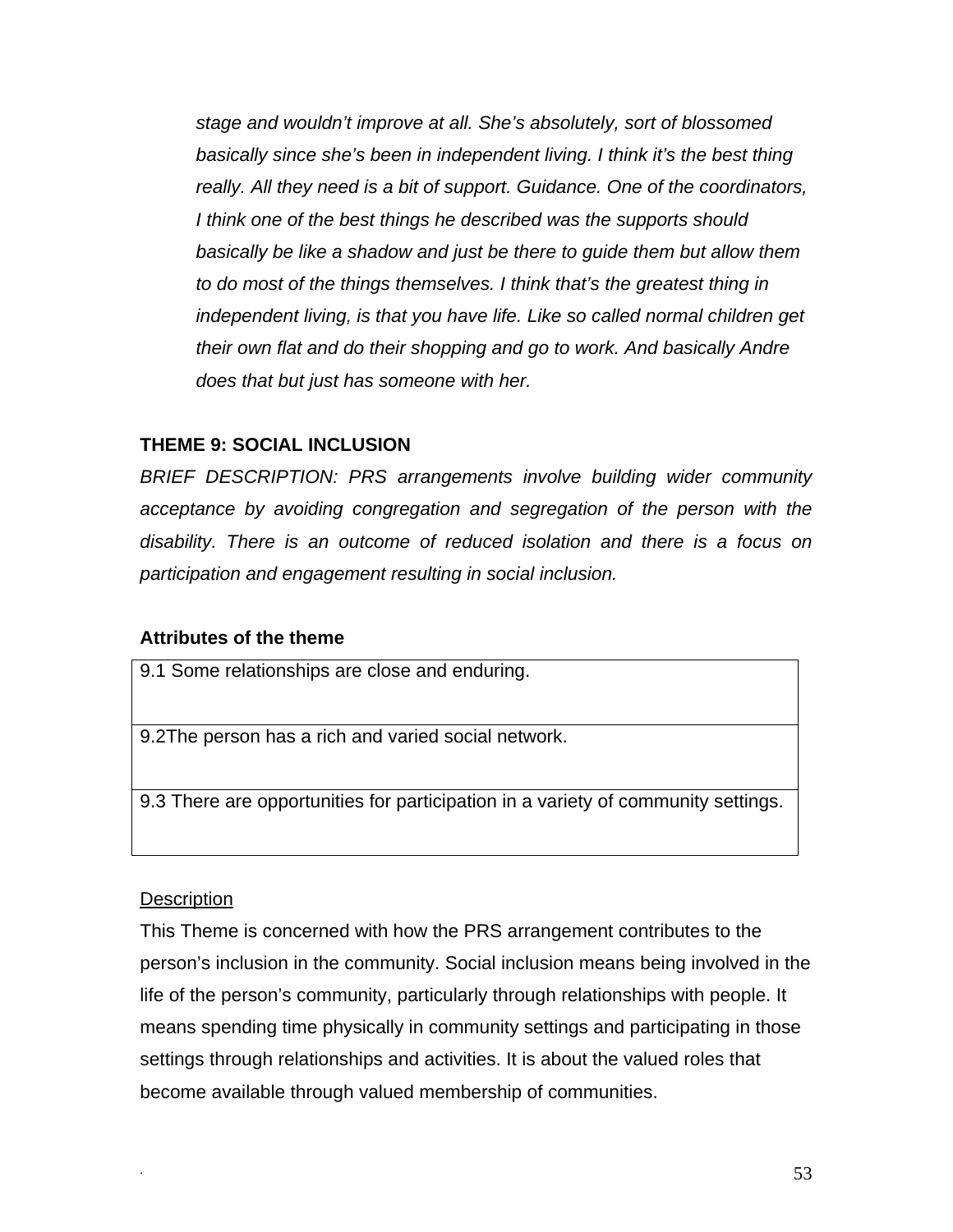#### **Attribute 9.1: Some relationships are close and enduring**

The PRS arrangement is particularly supportive of relationships that are close and relationships that are enduring. This consists of both a keen awareness of the importance of those relationships as well as enabling and facilitating them through the way the support arrangements work. Attention is given to sustaining existing important relationships and also to seeking opportunities for the development of new relationships.

One person involved in a host family arrangement described how she had known Jude for a long time.

*Yes. A long time. And with Kathy (also involved in the arrangement) being my sister, she's been part of the family for 15 years – she's like family. Fits in and loves the kids…she loves it and it's great for the kids.* 

Jackie spoke about the importance of knowing the person.

*And you get more protective too. It feels like it's a person who's part of the family. But one of the beauties of (the current arrangement) is that we're living with Geoff and we can learn more about him. It's true.* 

#### **Attribute 9.2: The person has a rich and varied social network**

Social networks refer to the range of relationships that are facilitated and supported by the PRS arrangement. Relationships vary in terms of closeness, for example, from family and friends through to casual acquaintances. Associated roles will vary, for example, from brother or sister, to shopper. The extent of reciprocity in relationships will also vary. The person may give and/or receive in different relationships. A person in a PRS arrangement will have developing social networks both within the home setting and outside it.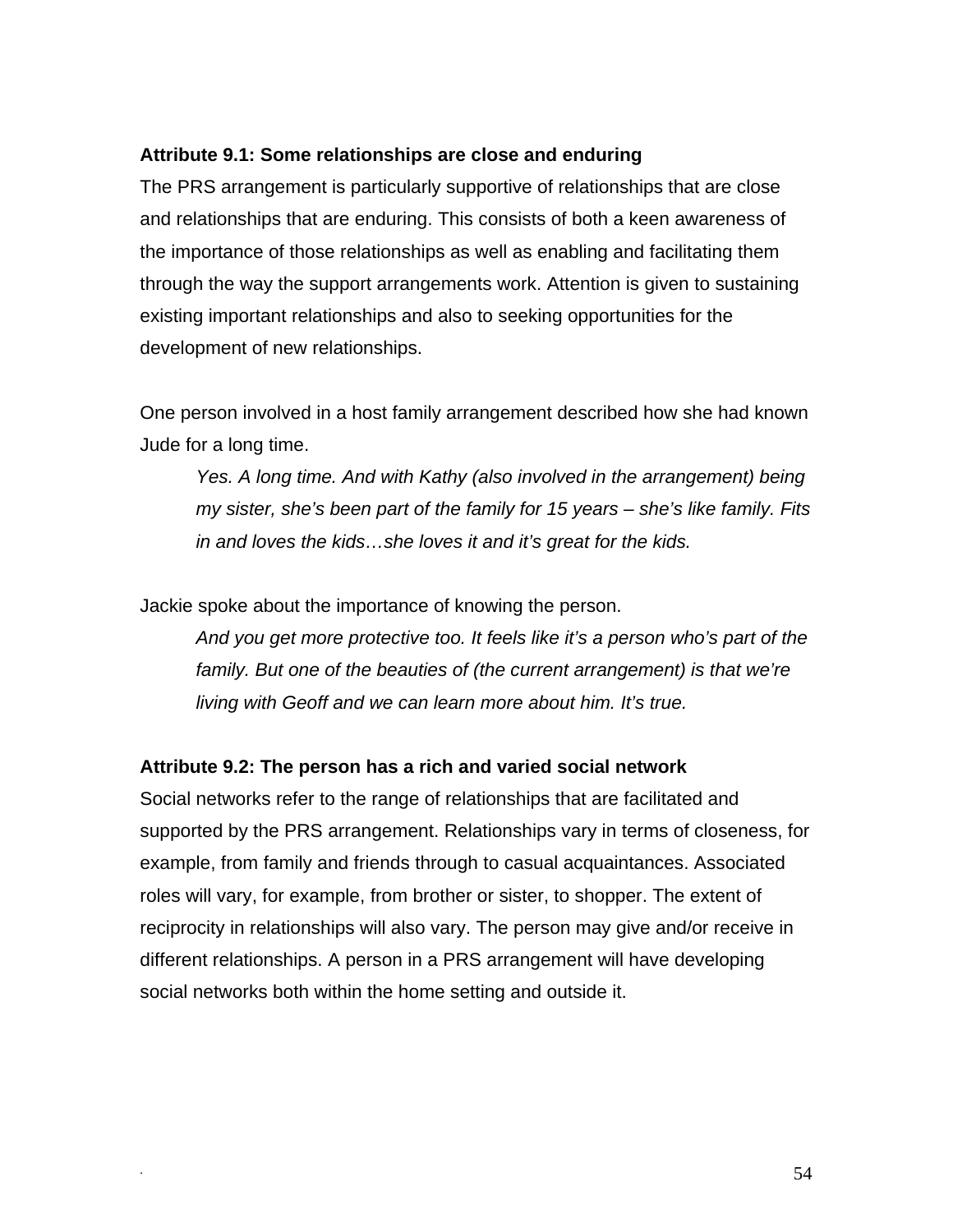A *Vemvane* Coordinator described how:

*Many opportunities arise where people want to spend time with Rob. We haven't formally structured or planned them. They've happened because the service design has allowed it to happen. He mixes with some interesting characters. We don't know many of them. We don't scrutinize them. We don't have police clearances for them. They're not paid by us. That's life.* 

A co-resident named numerous people in close and long-standing friendships with Rob. In addition to these, there was a wide range of acquaintances.

*I was always inquisitive of where Rob actually goes during the day, so one day we just jumped in the car and I said 'ok Rob, I want you to take me around to all the places where you go'. I was just curious. And sure enough, I introduced myself to a lot of these people. Rob knows his sense of direction really well. He said, 'this is where I go'. We'd go into a shop and everyone would say, 'hey Robbie, how you going?', and I introduced myself, 'hi I'm Ben. I live with Rob. Just wondering if you ever see him, and it was, 'oh yeah Rob comes in a couple of times a day and makes a coffee and does this'. It's just good to know he's got all these friends around the place. Then we went to another little shop up in Mt Lawley, there were these girls who work there and they know Robbie as well. He goes in and gets a coffee. It's just great to know there's all these people around the place. They know who he is. Everyone sort of looks out for you don't they?* 

For Paul's parents, the building of a social network for their son has brought some results and remains a work in progress, as his father explained.

*Paul needs reciprocal relationships. We need to find people who can contribute something to Paul and his life, but equally can open their eyes and see that they can receive something from Paul.*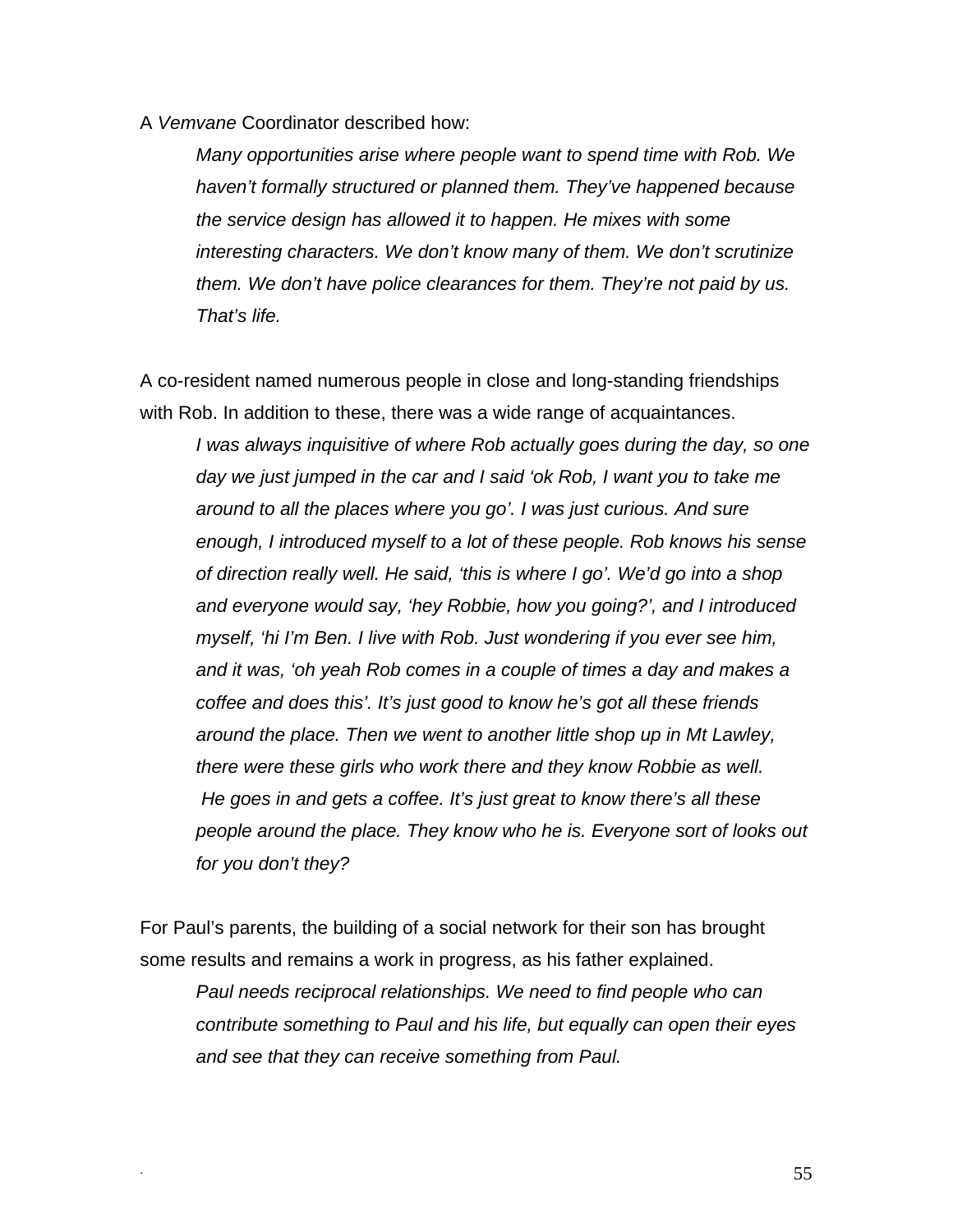The advantages of being part of a host family arrangement were described as connecting with a social network.

*I think the social aspect would have to be the biggest. She shops. She has so many friends – like our friends – and Jude's friends as well – who come and visit her.* 

And neighbours are important too.

*Neighbours here always make the effort to say 'Hi!' and Geoff is invited with us when they have a barbecue. He gets to know more people through us.* 

# **Attribute 9.3: There are opportunities for participation in a variety of community settings.**

PRS arrangements enable the person to participate in a wide variety of activities in communities. Community participation refers to the valued social roles that the person may fulfill through those activities, such as traveler, consumer, member, student, worker, friend, etc. Participation occurs in different communities such as the neighbourhood, work, leisure/recreation, education, etc. It will reflect the particular interests, preferences, and capacities of the person.

Rob has had the opportunity to travel overseas in the company of several coresidents who have sought no payment in return. Likewise, he has travelled interstate with a co-resident, who described how:

*He actually came on tour with my band, around Australia, Sydney, Melbourne and Adelaide. Rob came along. Why not?* 

As an authority concluded:

*Living in one's own place is not enough. All people need company, relationships, friends, neighbours, and to be well connected and valued by their local community and contribute in meaningful ways to the life of the community.*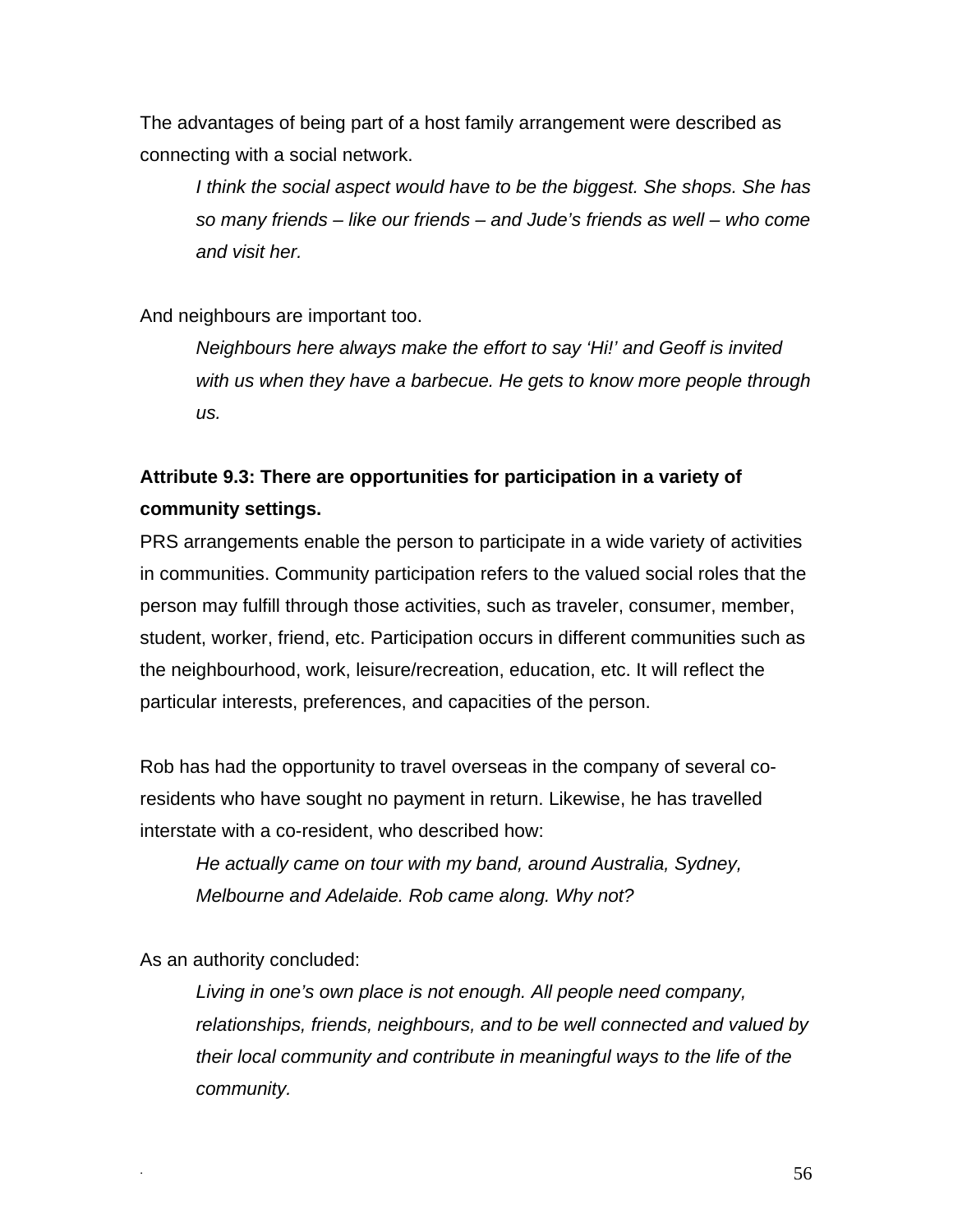#### **4.2 Other findings**

Beyond the PRS Framework, a number of issues of interest emerged during the project.

PRS arrangements are often viewed with some doubt about their longer term viability, and indeed long term security was considered very important by those with whom we spoke and corresponded. Safeguarding against risk was an issue of importance to many. Among the arrangements were some that have been very stable and secure, with very low levels of turnover of key support people. This suggests that PRS arrangements can be as secure and stable, and potentially more so, than other models of supported accommodation. This would be a worthwhile issue to investigate in greater detail.

It also became clear that 'doing PRS' takes very considerable time and effort on the part of many people. Arrangements take considerable time to come into being, responsibilities are typically shared around, and those involved are engaged in something quite different to the majority of supported accommodation models that are funded in W.A. As *Vemvane's* CEO stated, "it's not for everyone", and went on to describe that it takes sufficient people with shared ideas, with sufficient time and energy, to bring a PRS arrangement into being.

Terms such as 'community living', 'supported living', 'independent living', and 'individual options' among others are frequently used interchangeably and without an agreed definition or understanding. Often, the use of such terms is misleading. The literature review revealed that these terms may refer to relatively large, congregate care arrangements that may be described in terms of number of beds and not people. This is especially the case in the empirical literature. It is also almost universal that the empirical literature will identify the number of beds or number of people in an arrangement as the key independent variable when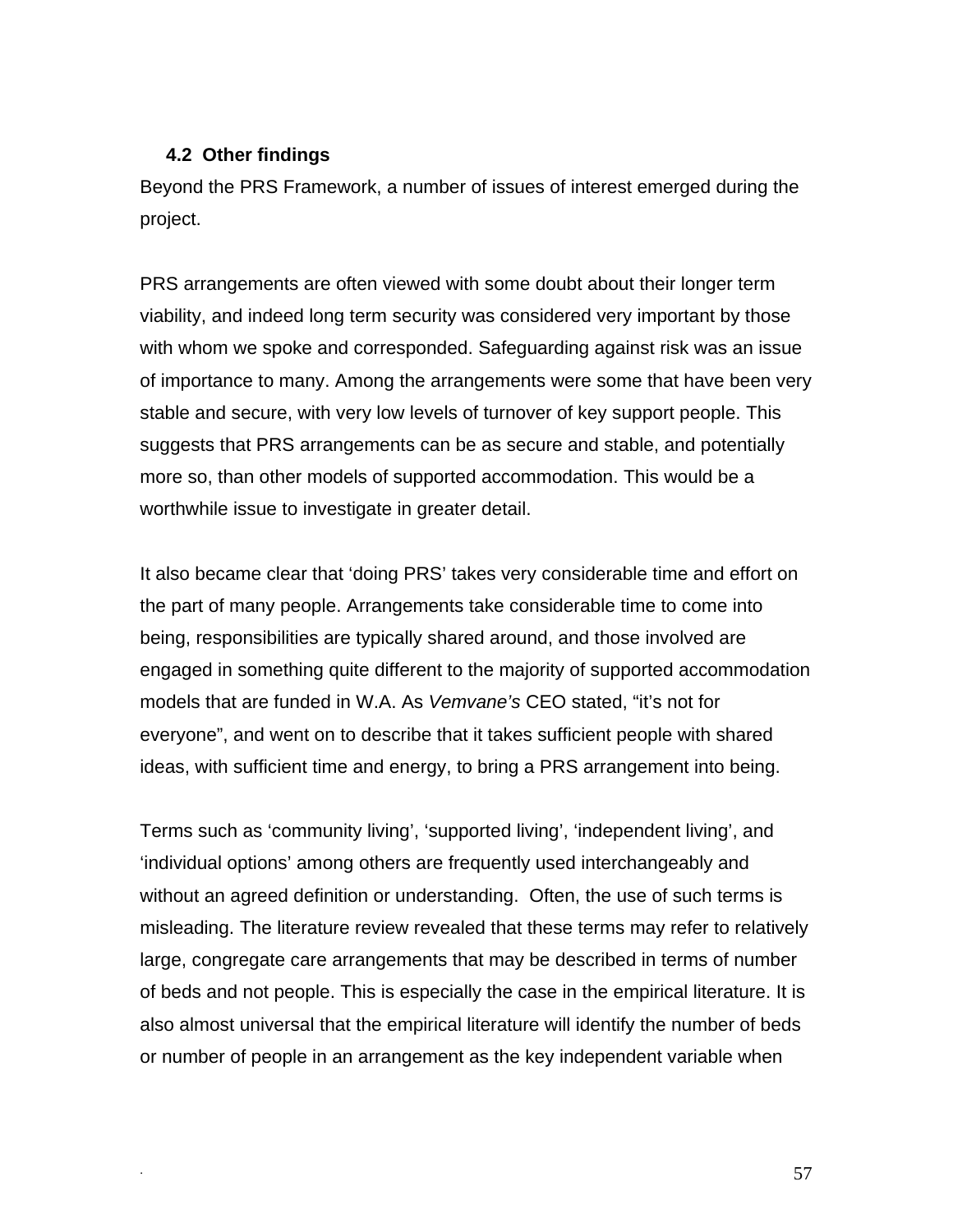examining outcomes of accommodation support. Rarely are the aspects of PRS that are described here the subject of empirical research.

PRS arrangements can occur in many forms, just as every person's home in the wider community is in some way different to everybody else's. The nine themes describe what stakeholders believed to be the most important characteristics of personalised residential supports. As such, we propose that they be used to define and describe the many possible arrangements that can be termed PRS.

Among the project's initial aims was to identify barriers and facilitators, strategies, and outcomes, concerning the implementation of PRS. Our findings on these are not separately described, as they are contained within the PRS Framework. For example, much of the information gathered on the first Theme, Assumptions, was conveyed in terms including the importance of positive assumptions and high expectations for people with a disability as a facilitator. The absence of such assumptions was described as a major barrier. It follows that strategies for the implementation of PRS, some of which were identified by various stakeholders, should include the involvement of people with positive assumptions, and forms of awareness-raising that will serve to raise people's expectations for what is desirable and achievable.

Likewise the second Theme, Leadership, was often expressed in terms including strong, values-based leadership as a key facilitator of PRS. Conversely, the lack of such leadership was expressed as a barrier. In terms of strategies for creating a PRS arrangement then, the presence of, and investment in, leadership are vital.

Themes 8 and 9, Thriving and Social Inclusion, convey the key outcomes associated with PRS. Like all of the Themes, these contain a number of attributes, each of which constitutes an outcome that PRS arrangements are designed to bring about.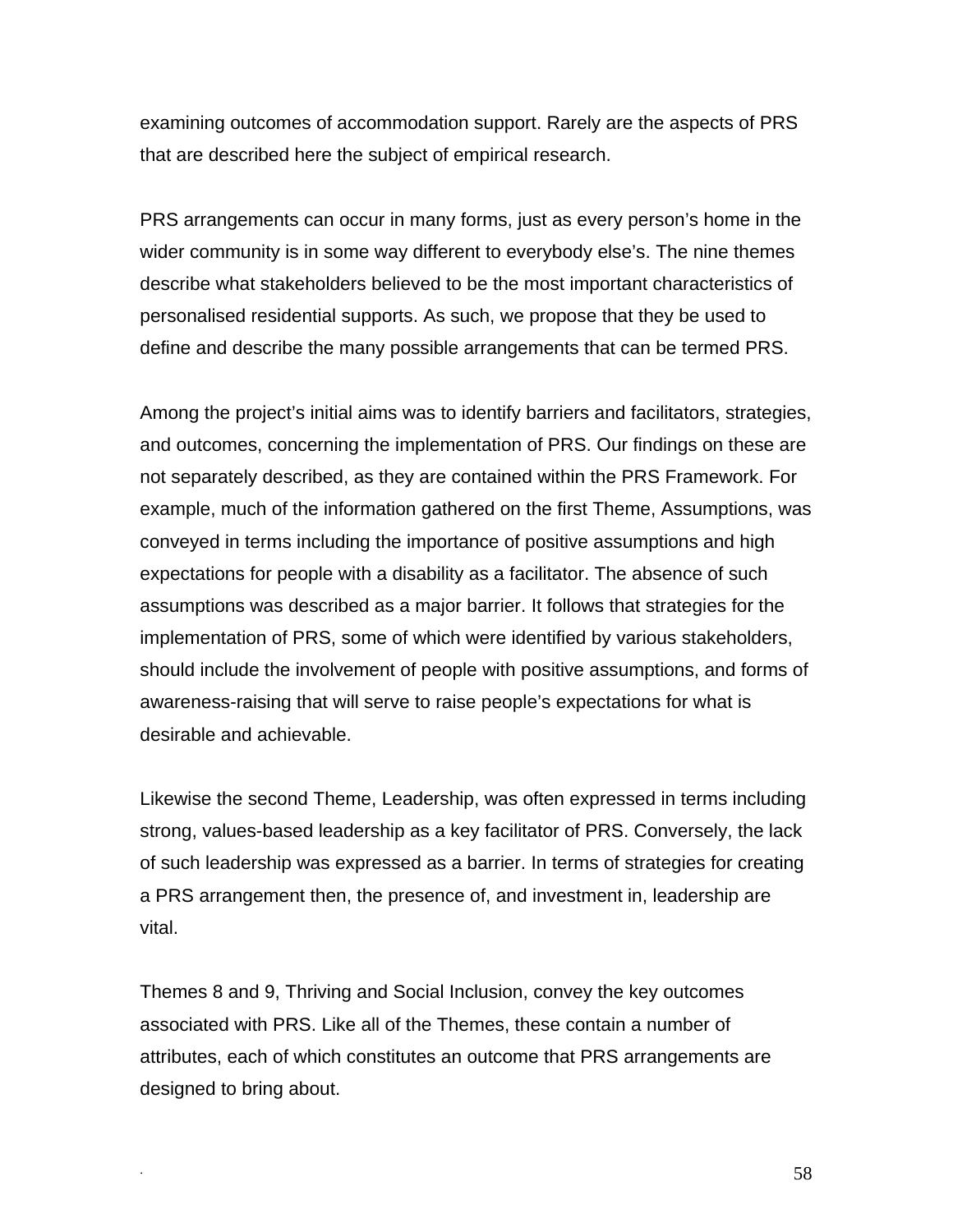It follows that the PRS framework can be used not only as a definition and description of the key characteristics of PRS, but also for the identification of key barriers, facilitators, strategies, and outcomes.

## **5. Conclusions**

The Personalised Residential Supports Project set out to explore personalised forms of supporting adults with developmental disabilities. A great many people with a vast array of knowledge and experiences contributed to this task, the results of which have provided a useful descriptive framework. All those involved in the project acknowledged that this pooling of expertise into a consensus view of the key ingredients of PRS provided an invaluable source of knowledge.

It was not the intention of the project to examine other, group-living support models. A great many studies of group-living arrangements have been conducted over many years and no doubt more will follow. It is the case that for many of the people who contributed to this project, their experience of other support models contributed to their motivation to pursue PRS approaches. We anticipate that people who benefit from the findings of the project will include many who are involved in group living arrangements in one capacity or another. The themes expressed in the PRS Framework have relevance to many aspects of all forms of supported accommodation. While the project focused on adults with developmental disability, the project's findings will be of value to those involved in supports for people of various ages and with other disabilities.

Among the possible next steps beyond this project is the potential for the PRS Framework to form the basis of new material to be developed for the purposes of program evaluation, and education and training. Early work on this task is underway.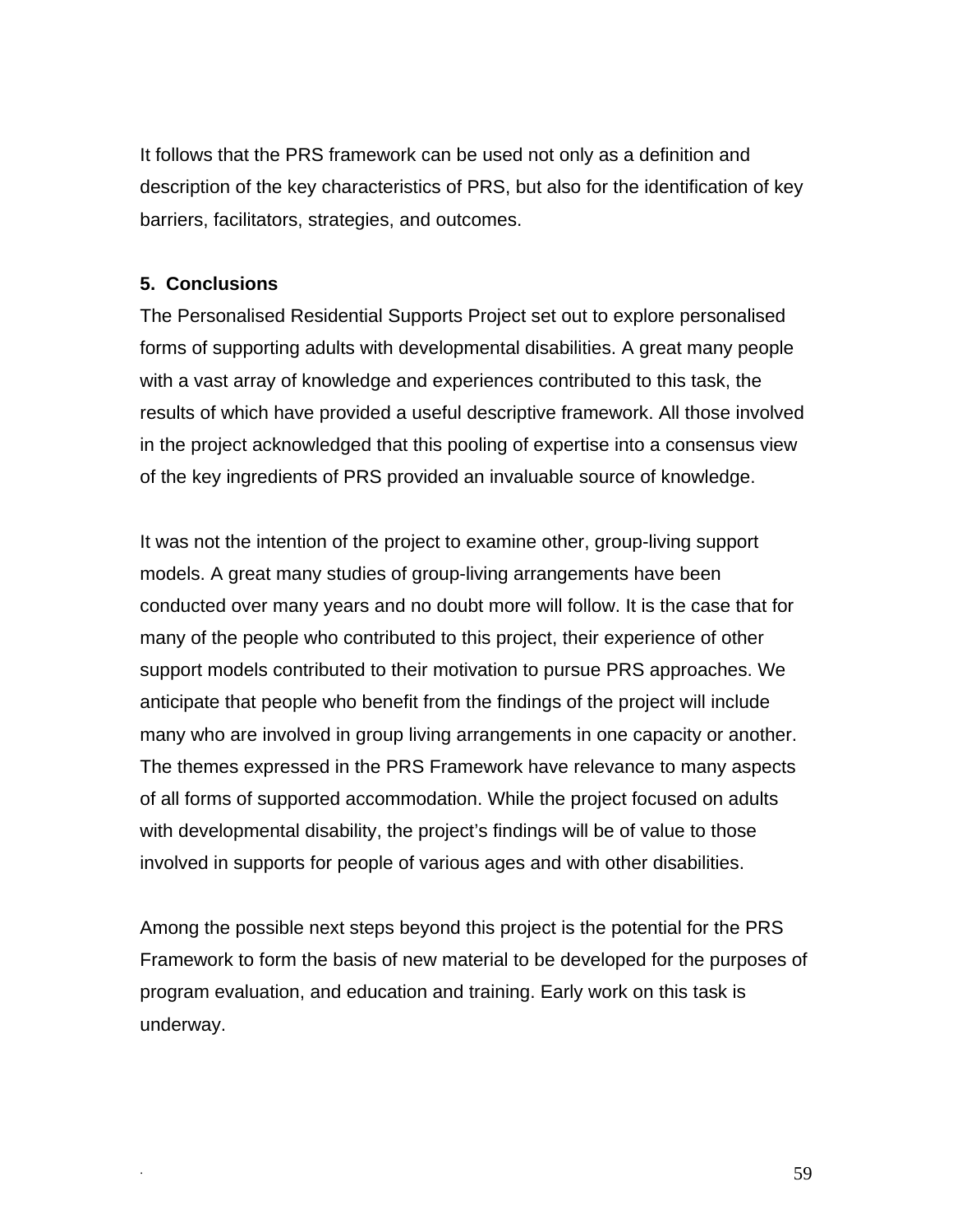#### **6. References**

- Annison, J. (2000). Towards a clearer understanding of the meaning of "home". *Journal of Intellectual & Developmental Disabilities, 25*(4), 251-262.
- Benjamin, A., Matthias, R., & Franke, T. (2000). Comparing consumer-directed and agency models for providing supportive services at home. *Health Services Research, 35*(1), 351-366.
- Caldwell, J., & Heller, T. (2003). Management of respite and personal assistance services in a consumer-directed family support program. *Journal of Intellectual Disability Research, 47*(4-5), 352-367.
- Croft, D. (2006). *Innovation in the provision of accommodation support services for Western Australians with disabilities – case studies.* Perth: ACROD.
- Disability Services Commission. (2004). *Annual Report 2003-2004*. Perth: Author.
- Disability Services Commission. (2003). *Accommodation Blueprint Steering Committee – Final report and recommendations*. Perth: Author.
- Haggland, K., Clark, M., Farmer, J., & Sherman, A. (2004). A comparison of consumer-directed and agency-directed personal assistance services programs. *Disability & Rehabilitation, 26*(9), 518-527.

Kendrick, M. (1993). The choice between a real home and a program. *Progress, 2*(1).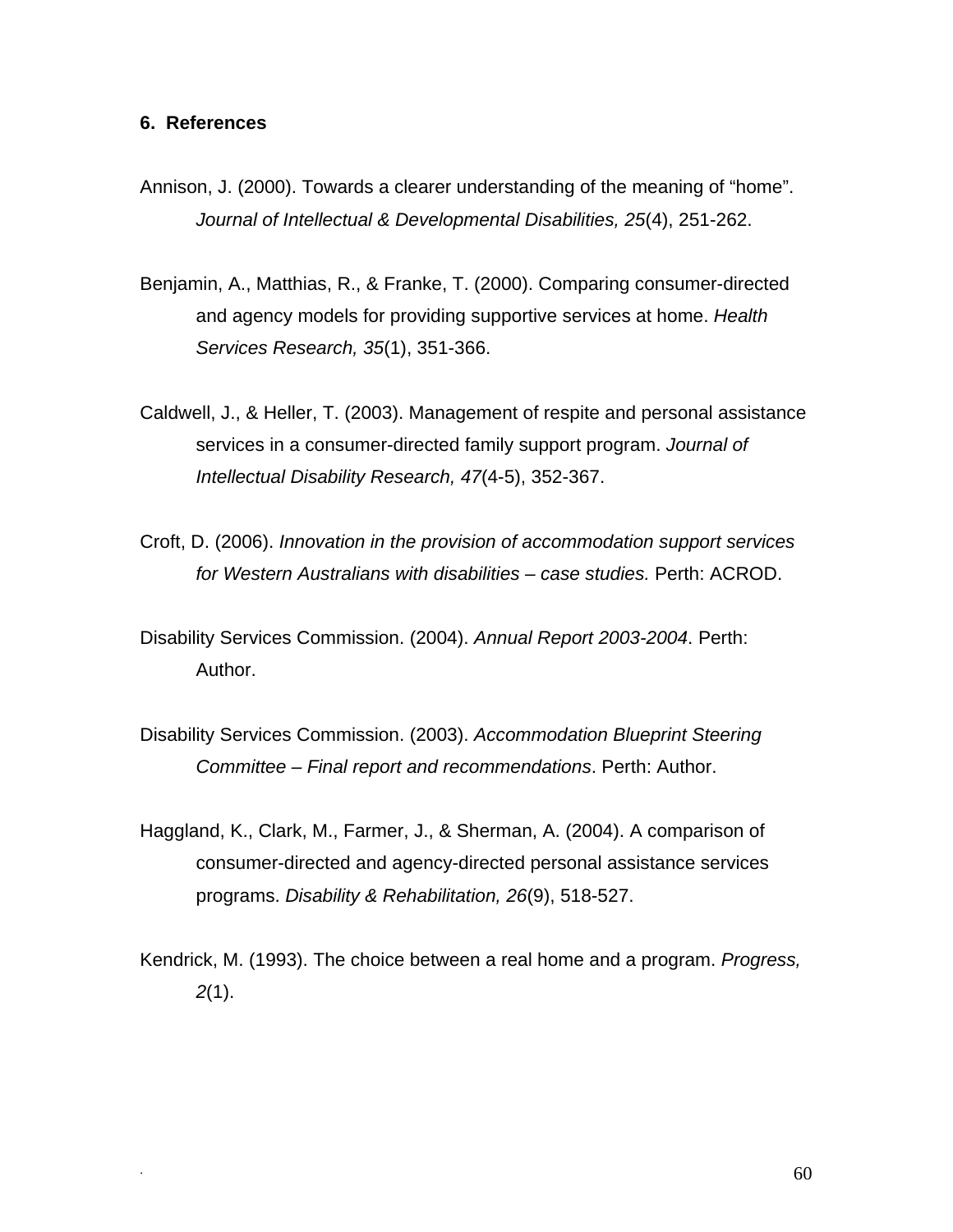- Lakin, C., & Stancliffe, R. (2007). Residential supports for persons with intellectual and developmental disabilities. *Mental Retardation and Intellectual Disabilities Research Reviews 13*, 151-159.
- Mansell, J. (2006). Deinstitutionalisation and community living: Progress, problems and priorities. *Journal of Intellectual & Developmental Disabilities, 31*(2), 65-76.
- McConkey, J. (2007). Variations in the social inclusion of people with intellectual disabilities in supported living schemes and residential settings. *Journal of Intellectual Disability Research, 51*(3), 207-217.
- O'Brien, J. (1994). Down stairs that are never your own: Supporting people with developmental disabilities in their own homes. *Mental Retardation, 32*(1), 1-6.
- Saloviita, T., & Aberg, M. (2000). Self-determination in hospital, community group homes, and apartments. *The British Journal of Developmental Disabilities, 46*(1), 23-29.
- Stancliffe, R. (1997). Community living-unit size, staff presence, and residents' choice-making. *Mental Retardation, 35*(1), 1-9.
- Stancliffe, R., Abery, B., & Smith, J. (2000). Personal control and ecology of community living settings: Beyond living-unit size and type. *American Journal on Mental Retardation, 105*(6), 431-454.
- Stancliffe, R. J., Lakin, C. K., Doljanac, R., Byun, S., Taub, S., & Chiri, G. (2007). Loneliness and living arrangements. *Intellectual and Developmental Disabilities*, *45*(6), 380-390.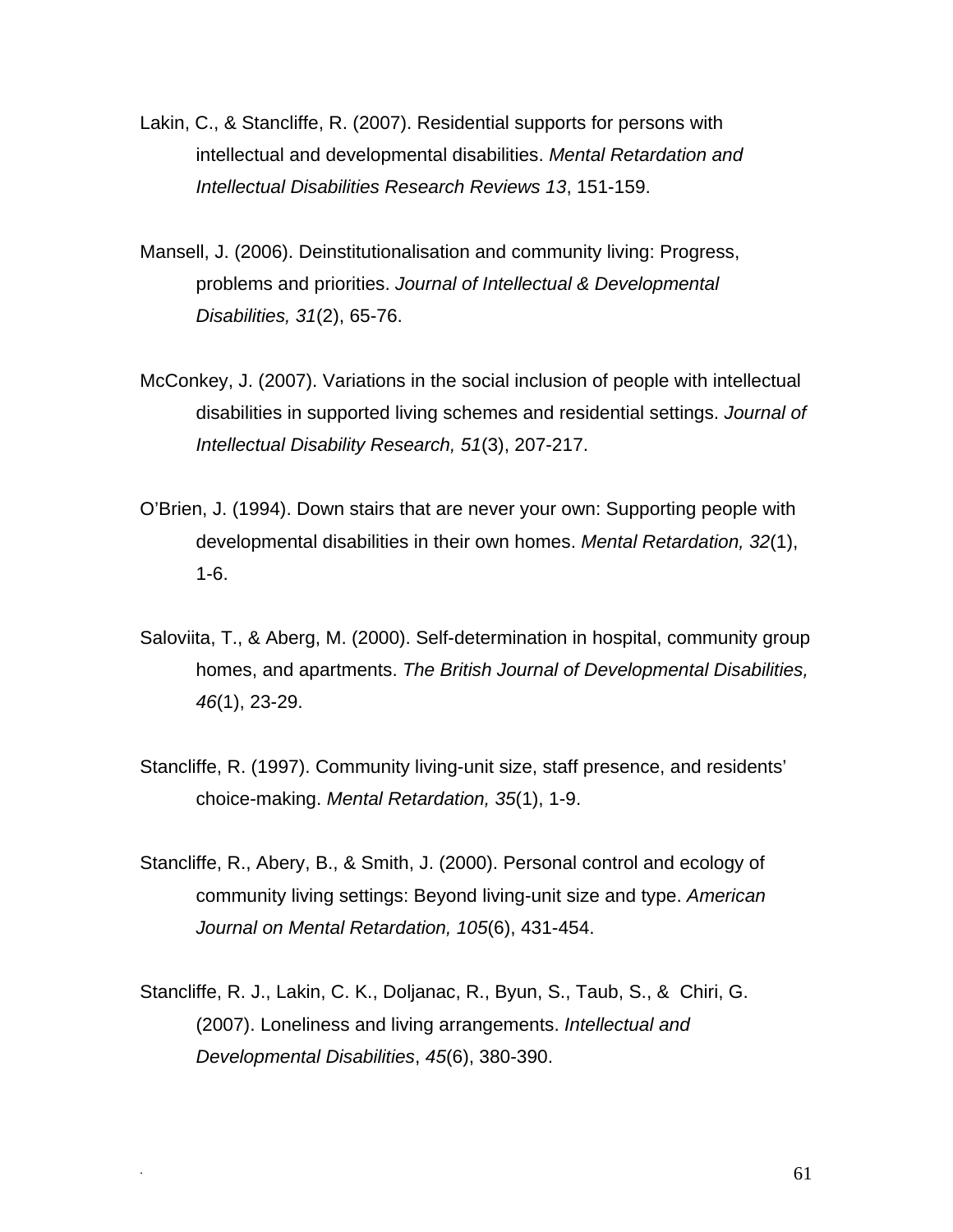Tossebro, J. (1995). Impact of size revisited: Relation of number of residents to self-determination and deprivation. *American Journal on Mental Retardation, 100*(1), 59-67.

## **7. Contributors to the project**

The contributions of the many people involved in the various aspects of this project are gratefully acknowledged, and we thank all of the following people:

Rob's arrangement: Rob and his mother, his co-residents, and the management of *Vemvane*.

Andre's arrangement: Andre and her parents, and the staff and management of *My Place*.

Geoff's arrangement: Geoff and his brother and sister-in-law, Jackie, and the staff and management of the *Lower Great Southern Community Living Association*.

Jude's arrangement: Jude and her parents, Kathy and Toni, and the staff and management of the *Lower Great Southern Community Living Association*.

Lisa's arrangement: Lisa and her aunt, and the staff and management of *Baptistcare*.

Paul's arrangement: Paul and his parents, and Paul's network facilitator.

Focus group: The members of the *People With Disabilities WA* (PWD WA) selfadvocacy group, and the staff and management of PWD WA.

Surveys: The many families and service providers who contributed to the scoping questionnaire, and/or to the round of three surveys.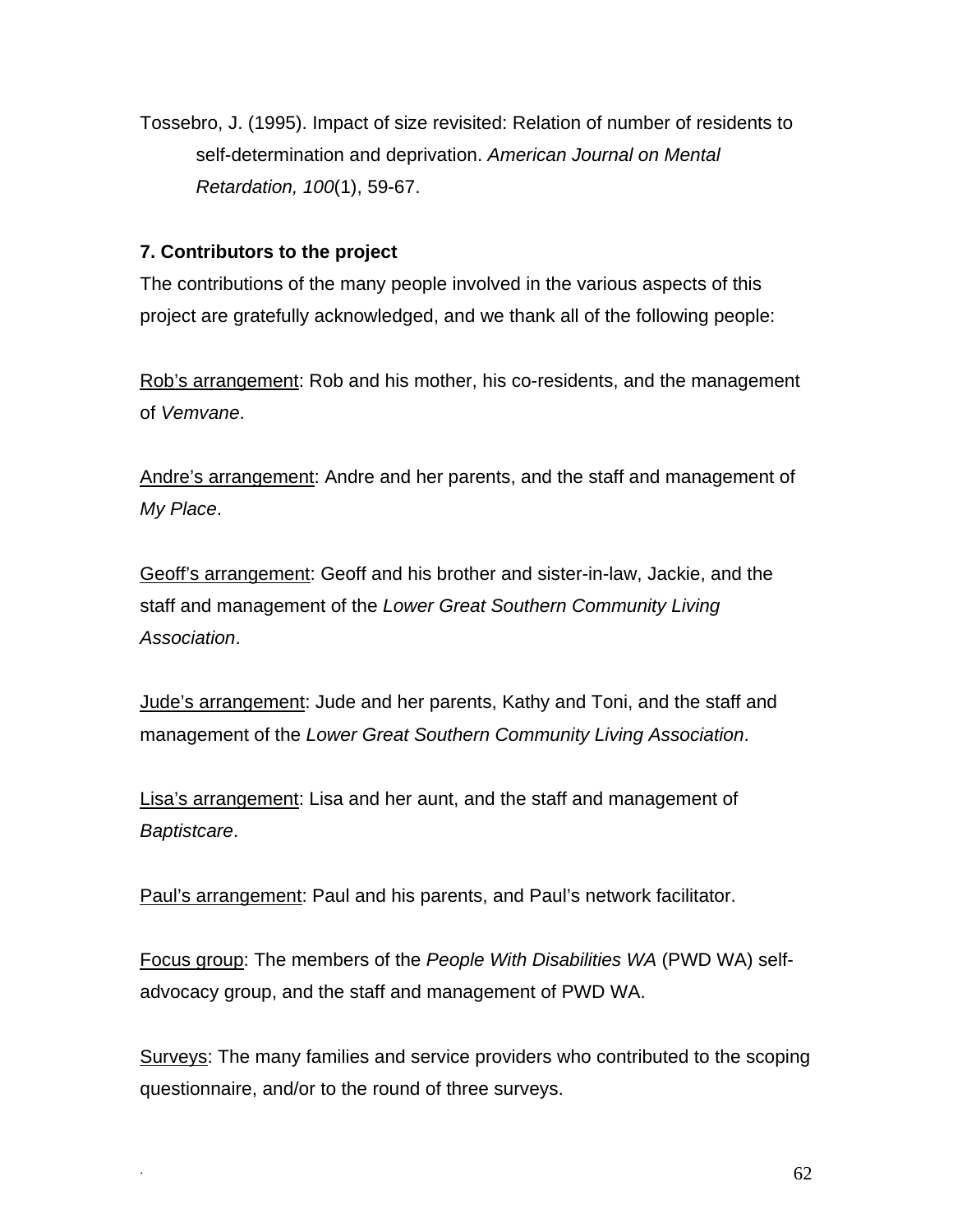Consortium Members**:** Sue, Deirdre, Heather, Leah, Eddie, and Lauren and the staff and management of DDC WA.

## **8. Resources**

A number of groups and initiatives have been referred to in this report, web site details for which are provided below.

## **Community Living Plan**

[http://www.disability.wa.gov.au/newsevents/home\\_news.html?svNews\\_TYPE=D](http://www.disability.wa.gov.au/newsevents/home_news.html?svNews_TYPE=Detail,svMLI_ID=120074) [etail,svMLI\\_ID=120074](http://www.disability.wa.gov.au/newsevents/home_news.html?svNews_TYPE=Detail,svMLI_ID=120074)

## **Microboards**

In Australia: <http://www.microboard.org.au/page/Home>

In Canada: [www.microboard.org](http://www.microboard.org/)

PIN (Planned Individual Networks) [www.pin.org.au](http://www.pin.org.au/) 

PLAN (Planned Lifetime Advocacy Network)

[www.plan.ca](http://www.plan.ca/)

## Shared Management Model

[http://www.disability.wa.gov.au/dscwr/\\_assets/main/promotional/documents/doc/](http://www.disability.wa.gov.au/dscwr/_assets/main/promotional/documents/doc/smm_brochure.doc) smm\_brochure.doc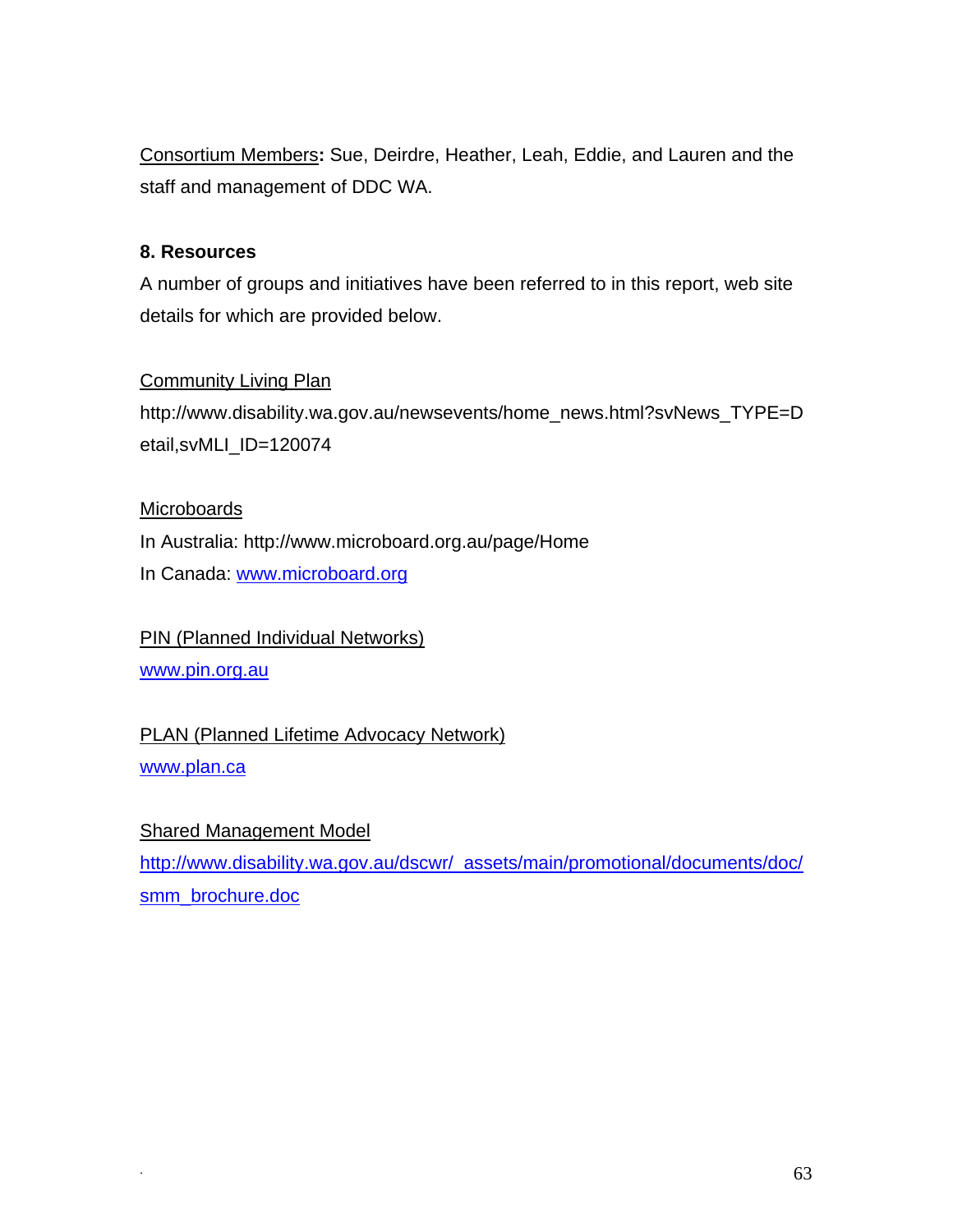## **9. Appendices**

Appendix A: Empirical research search strategy.

Appendix B: Scoping exercise questionnaire form.

Appendix C: Survey 1.

Appendix D: Survey 2.

Appendix E: Survey 3.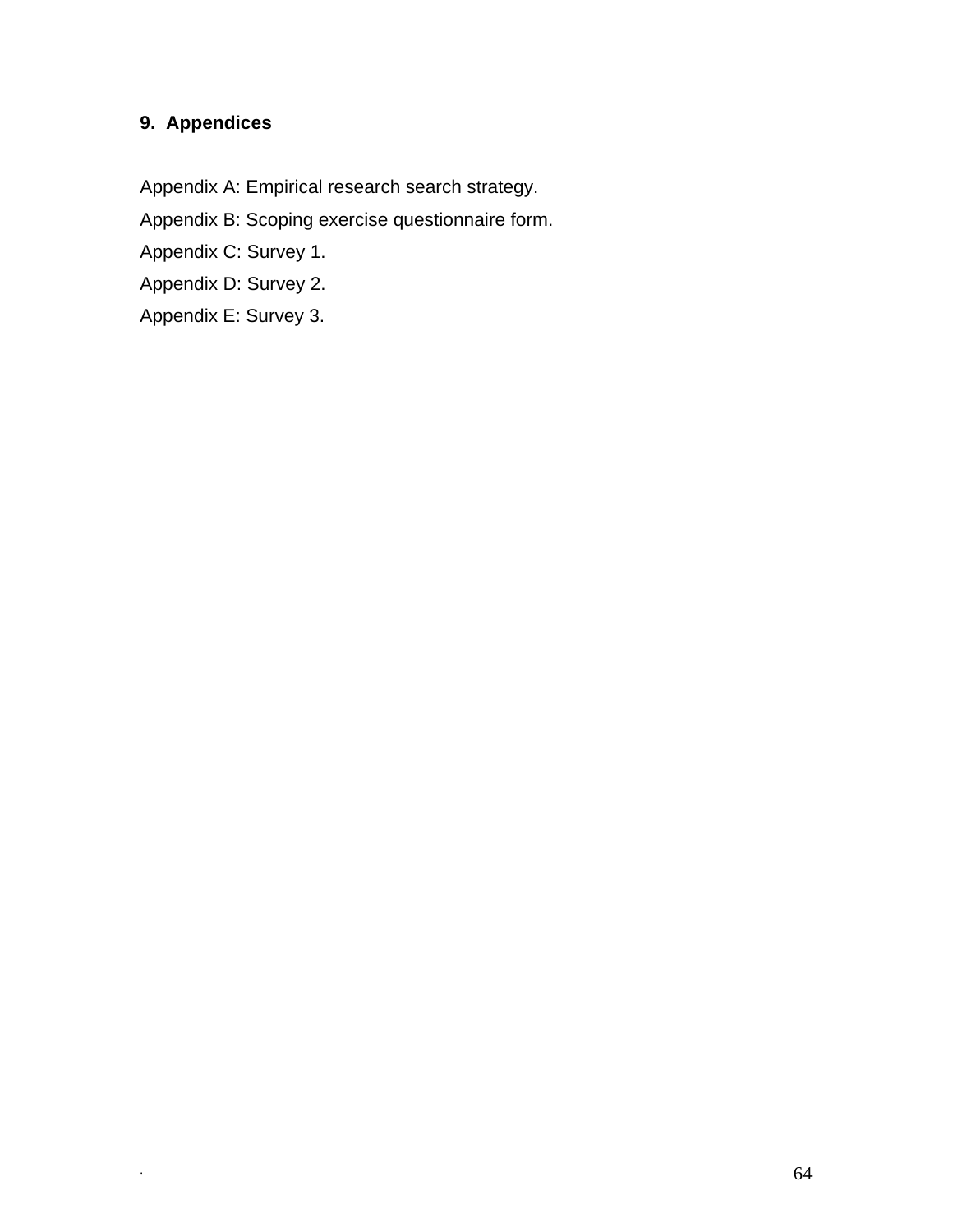## Appendix A: Empirical research search strategy.

RESEARCH QUESTION

What are the outcomes of individualised residential supports for adults with developmental disabilities?

Components of the research question:

| <b>SUBJECTS</b>     | <b>INTERVENTION</b> | <b>OUTCOMES</b>      | <b>DESIGNS</b> |
|---------------------|---------------------|----------------------|----------------|
| Adult people        | Residential         | Outcomes of the      | All studies    |
| with a              | supports            | intervention in the  | reporting      |
| developmental       | planned and         | following categories | outcome data   |
| disability.         | provided for        | will be considered:  | will be        |
|                     | individuals.        | • Quality of life    | reviewed.      |
| Adult = $\geq$ 18.  |                     | • Subjective and     |                |
| Developmental       | Some form of        | objective            |                |
| $disability =$      | support in          | wellbeing            |                |
| onset $\leq$ 18 and | addition to         | • Choice             |                |
| is life-long:       | immediate           | • Self-determination |                |
| includes            | family members      | • Service            |                |
| intellectual        | must be in          | satisfaction         |                |
| disability,         | place. Any form     | • Engagement in      |                |
| cerebral palsy,     | of support is       | home and             |                |
| sensory             | included.           | community roles      |                |
| impairments,        | Support must be     | • Personal           |                |
| autism and          | provided            | development          |                |
| acquired brain      | primarily in a      | • Social inclusion   |                |
| injury.             | residential         | • Other              |                |
|                     | context.            |                      |                |
|                     | Employment,         |                      |                |
|                     | educational and     |                      |                |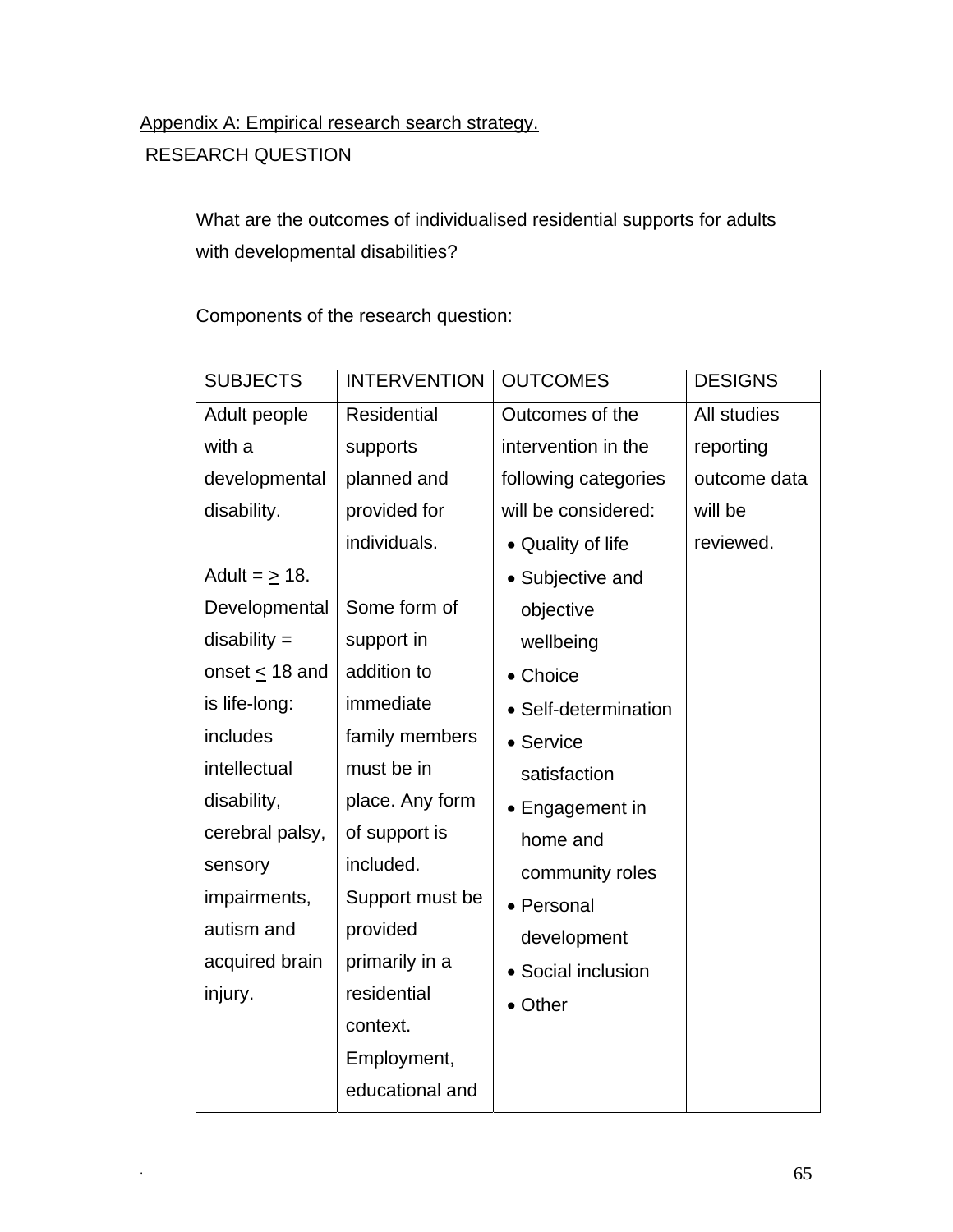| other non-home     |  |
|--------------------|--|
| based supports     |  |
| are excluded.      |  |
| $Individual = one$ |  |
| person with a      |  |
| disability within  |  |
| the residence.     |  |
|                    |  |

## SEARCH STRATEGY

1. Search of databases.

Databases: Cochrane library; CCC, PsychINFO, Cinahl.

Search terms:

| 1. (disabilit\$ OR impairment | Combined with:              |
|-------------------------------|-----------------------------|
| OR handicap\$ OR retard\$);   | (individual\$ OR person\$); |
| <b>AND</b>                    |                             |
|                               | (community OR independ\$    |
| 2. (accommodation OR          | OR inclus\$ OR integrat\$); |
| residen\$ OR home OR          |                             |
| living OR facility OR house   | (size OR single OR group    |
| OR apartment).                | OR congregat\$).            |
|                               |                             |

2. Hand-search of all available studies: additional web-searching, journals, books, conference papers, reference lists.

3. Contact key researchers for access to additional material.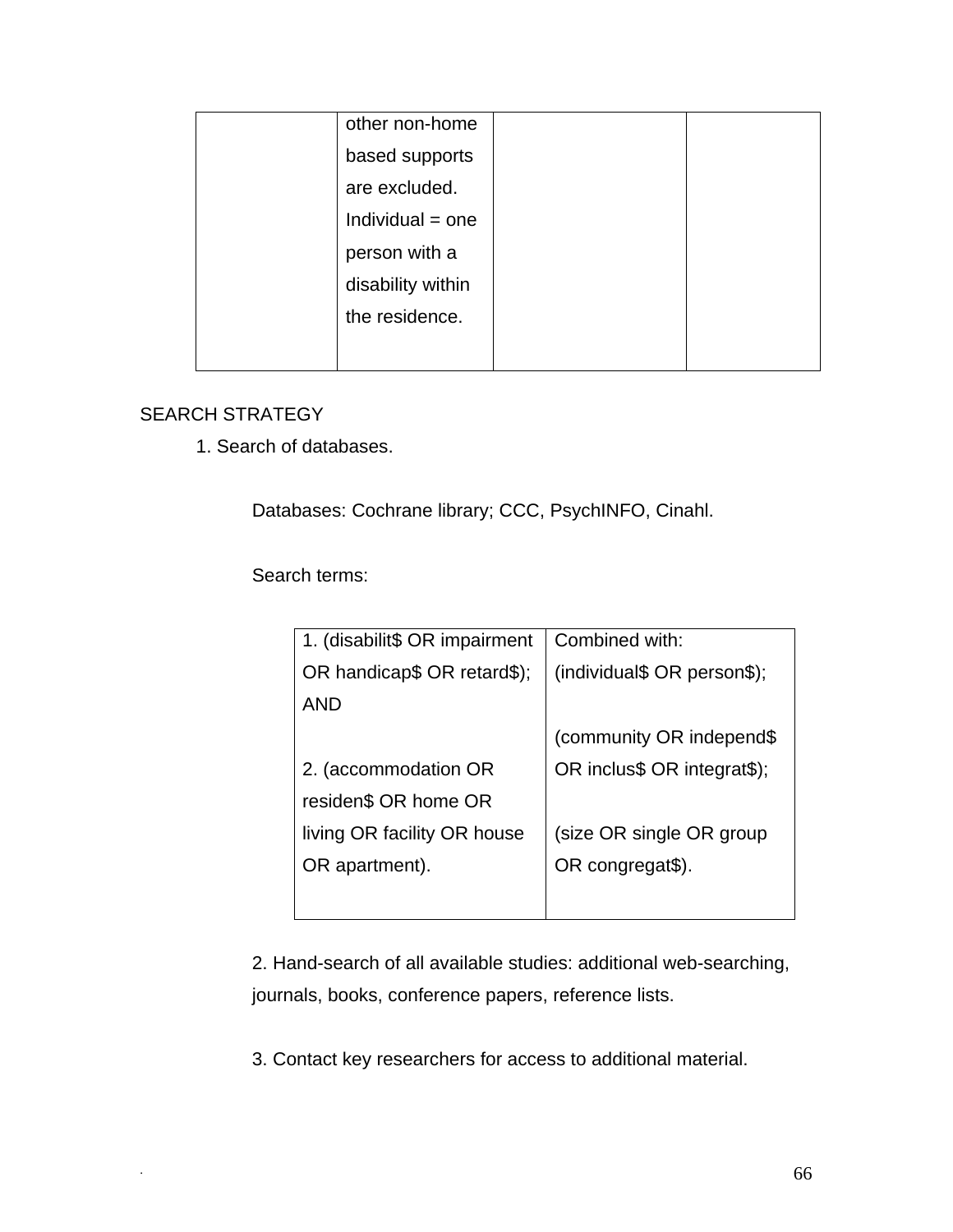## Appendix B: Scoping exercise questionnaire form.

## **THE PERSONALISED RESIDENTIAL SUPPORTS PROJECT**

## **Questionnaire**

Your name:\_\_\_\_\_\_\_\_\_\_\_\_\_\_\_\_\_\_\_\_\_\_\_\_\_\_\_\_

Agency (if applicable):\_\_\_\_\_\_\_\_\_\_\_\_\_\_\_\_\_\_\_

## BACKGROUND TO THE QUESTIONS

Personalised residential supports (PRS) can be thought of as: *supports that are planned for and provided around an individual person with a disability in their own home, in which that person, and/or that person's family, have a central role in the planning and delivery of the support.*

Congregate-care arrangements, such as group homes, hostels and cluster developments, or residences that are owned and governed primarily by a formal service provider, are not included in this definition.

We are seeking information on examples of PRS that involve an *adult who has a developmental disability (i.e. intellectual disability, cerebral palsy, sensory impairments, autism and acquired brain injury)*.

1. Are there examples of PRS in which you and/or your agency have an involvement?

Yes/No

2. If YES, how many are there? \_\_\_\_\_\_\_\_\_\_\_\_\_\_\_

3. What is the location (broad area only, e.g. south metro, Pilbara) of these examples?

\_\_\_\_\_\_\_\_\_\_\_\_\_\_\_\_\_\_\_\_\_\_\_\_\_\_\_\_\_\_\_\_\_\_\_\_\_\_\_\_\_\_\_\_\_\_\_\_\_\_\_\_\_\_\_\_\_\_

3. Please provide a brief description of one arrangement (existing or proposed) that might constitute an example of personalised residential supports as described above (please do not include any identifying information such as names and addresses):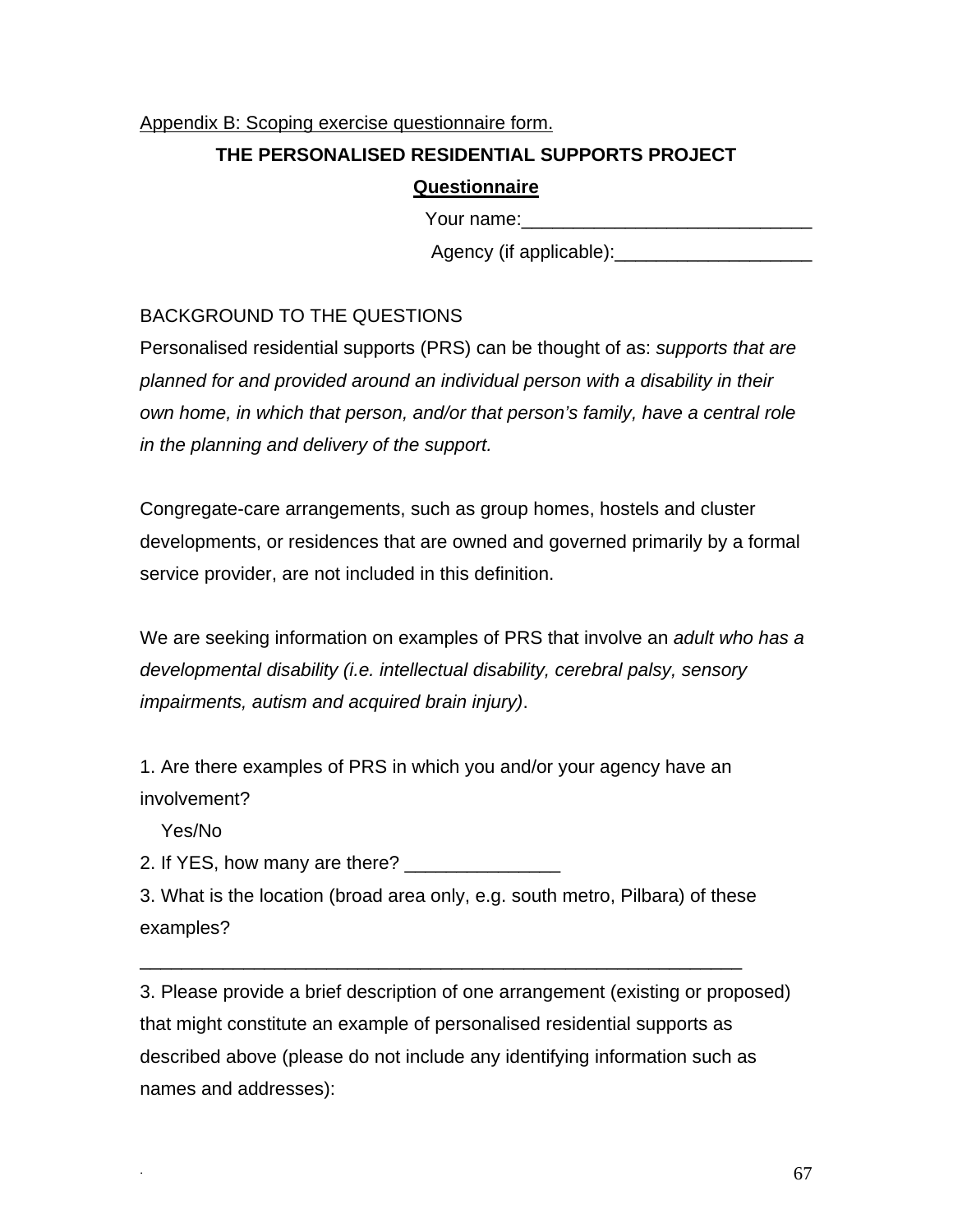4. We will be seeking to follow up with some people for further information. If you are agreeable to being contacted, please provide your phone and/or email 

> Please return this form in the enclosed envelope. **THANK YOU**

 $\ddot{\phantom{0}}$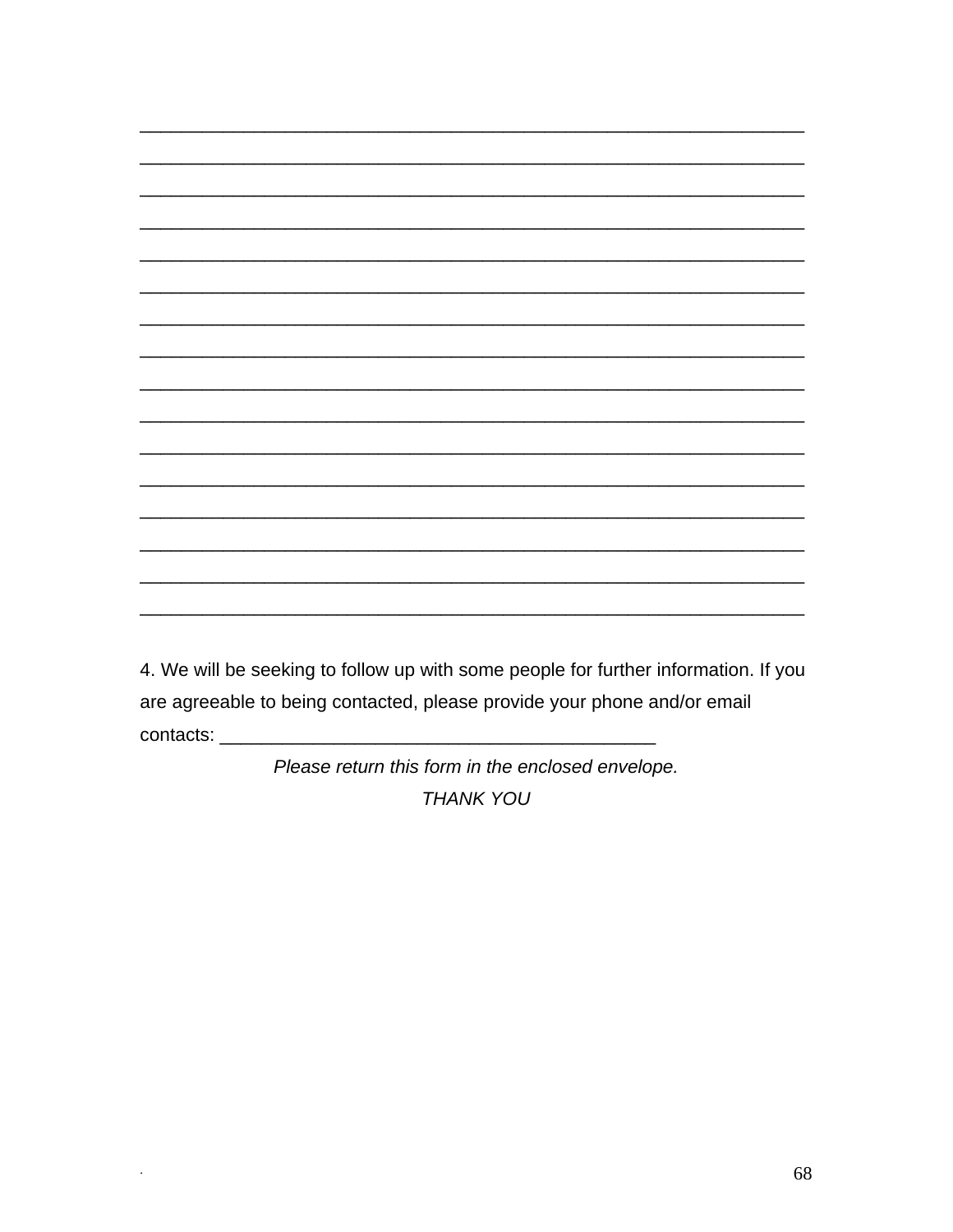#### Appendix C: Survey 1.

#### **Personalised Residential Supports Survey- First Round**

One of the aims of the personalised residential supports (PRS) project is to develop an explanation of PRS or individualised living for adults with developmental disabilities. This survey is to determine how key stakeholders who are involved in accommodation services for people with developmental disabilities view personalised and individualised living. This will help to create a comprehensive description and definition of personalised living that can be utilised by families, service providers and authorities.

The survey has been sent to you via email in a word document that can be emailed back once completed to Ross Boaden at the address below. We will send you a gentle reminder in two weeks. We encourage you to be expansive in your answers. The survey consists of four sections. Each of these has some guideline questions which can be used to answer the sections.

#### **Section One: Description of PRS**

‐ What are the key features or characteristics of individualised or personalised accommodation support for adults with developmental disabilities?

#### **Section Two: Quality in PRS**

‐ How can the quality of individualised or personalised accommodation support be safeguarded?

#### **Section Three: Outcomes of PRS**

What range of outcomes are associated with PRS?

#### **Section Four: Barriers and facilitators to PRS**

- ‐ What are the barriers to successful implementation of PRS?
- ‐ What are the facilitators to PRS?

If you have any questions regarding the survey please contact either:

Ross Boaden (Project Officer) (08) 9266 1787 [r.boaden@curtin.edu.au](javascript:main.compose()  Professor Errol Cocks (08) 9266 3659 [e.cocks@curtin.edu.au](javascript:main.compose() Lauren McKernan (08) 9332 3636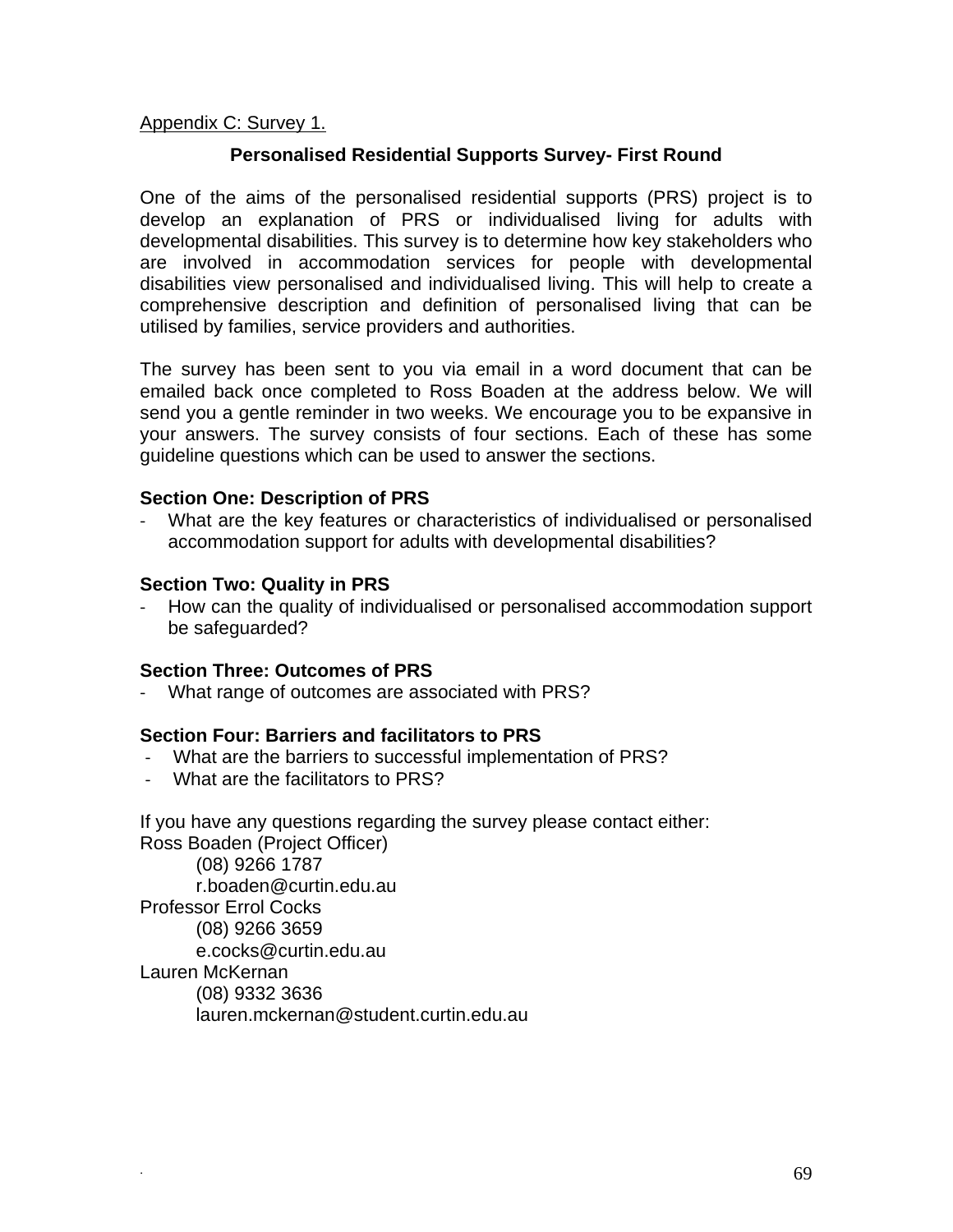#### Appendix D: Survey 2.

#### NAME:

## **Confirmation of PRS Themes**

The aim of the personalised residential supports (PRS) project is to develop an understanding of PRS or individualised living for adults with developmental disabilities. Research has been conducted to determine how key stakeholders in accommodation for people with developmental disabilities view personalised and individualised living. This has involved a written survey, case studies of six PRS arrangements, and a focus group with adults with developmental disabilities. A set of 14 themes has been drawn from all of the information gathered. The aim of this survey is for you to tell us how relevant you believe the themes are to PRS.

The themes are presented in no particular order of importance. At the end of each theme narrative is a scale from one, strongly disagree, to five, strongly agree, asking if this is a relevant and valid PRS theme. Below the scale is a space for comments relevant to the theme. At the end of the survey is a space for any final comments.

We will adjust the themes according to the information received from this survey. The next step will then be to send the final list of themes back to you for prioritizing.

Please send the completed survey to Ross Boaden by return email.

## **1. My Home**

Living in and owning one's own home is the ideal and a personal stake in your home can result in a sense of ownership, responsibility and empowerment. By living in a 'home' and not merely 'accommodation', the person with a disability is involved in choices concerning their homes and are responsible for home forming practices such as domestic duties, privacy and routines.

| <b>Strongly Disagree Disagree</b> | Uncertain | Agree | Strongly |
|-----------------------------------|-----------|-------|----------|
| Agree                             |           |       |          |

**Comments** 

#### **2. Leadership**

At least one person with a clear vision or strong ideas is needed. This leadership may come from professionals or family members advocating on behalf of the person with a disability. It may also come from the person with a disability. A lack of leadership was considered a barrier to successful implementation of a PRS arrangement.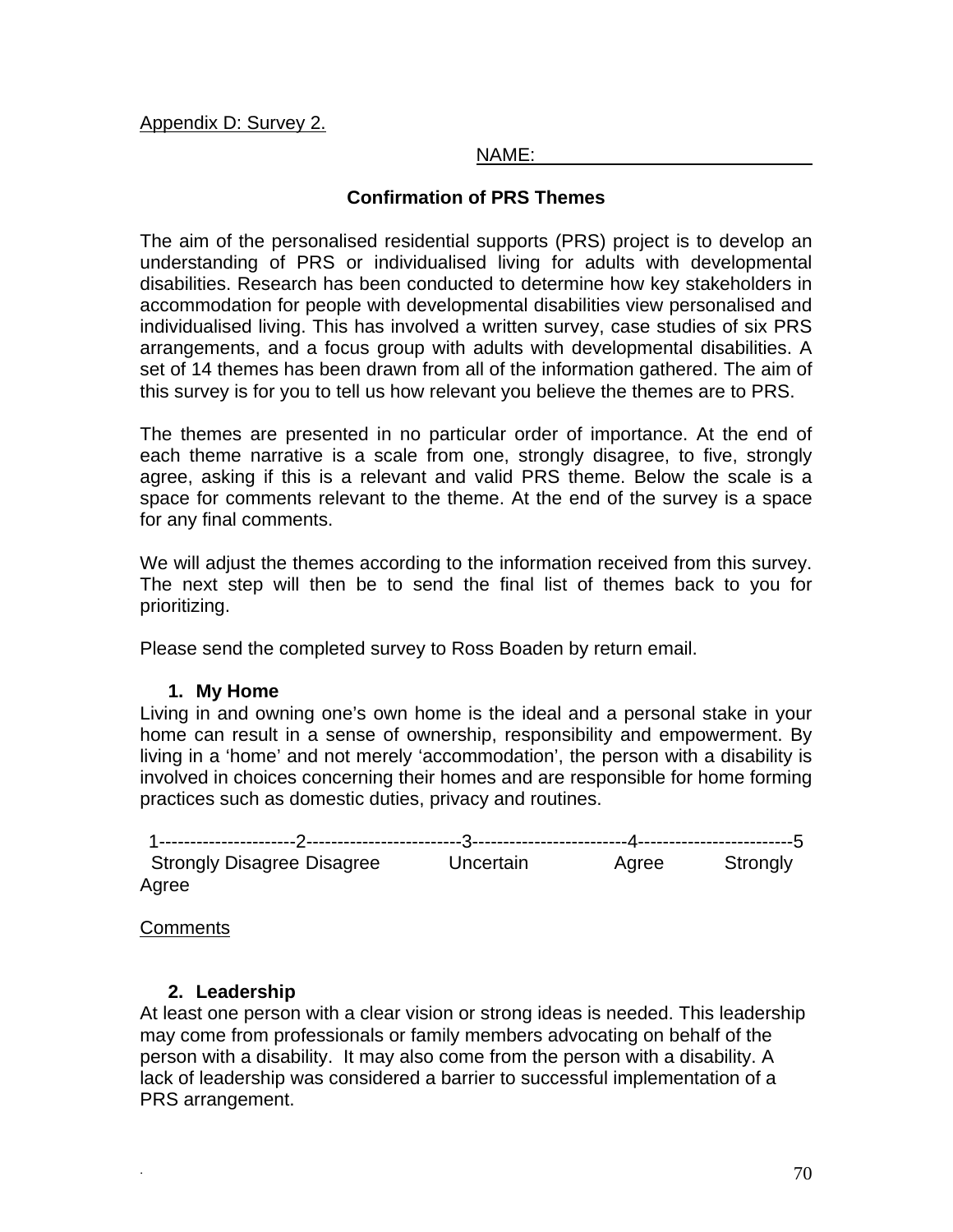| <b>Strongly Disagree Disagree</b> | Uncertain | Agree | Strongly |
|-----------------------------------|-----------|-------|----------|
| Agree                             |           |       |          |

**Comments** 

#### **3. One Person at a Time**

PRS means an intentional avoidance of grouping of people with disabilities. It fosters unique arrangements focusing on each person with a disability with his/her 'voice' being central. The arrangements are person-centred, are based on personal knowledge of the person with a disability and are guided by those who know the person well.

| <b>Strongly Disagree Disagree</b> | Uncertain | Agree | Strongly |
|-----------------------------------|-----------|-------|----------|
| Agree                             |           |       |          |

**Comments** 

#### **4. Thriving**

PRS facilitates growth and development through opportunities with an increased likelihood of an enhanced lifestyle and general well-being. There are opportunities in PRS for personal growth in the areas of independence, selfdetermination and competencies and fosters valued roles in the home and in the community.

|       | <b>Strongly Disagree Disagree</b> | Uncertain | Agree | Strongly |
|-------|-----------------------------------|-----------|-------|----------|
| Agree |                                   |           |       |          |

**Comments** 

## **5. Continuity**

Continuity means stability in relationships, where and with whom a person lives, and the lifestyle each person prefers. There is a sense of stability in the arrangements with continuity of support workers. There are enduring relationships with family, friends and neighbours.

1----------------------2-------------------------3-------------------------4-------------------------5 Strongly Disagree Disagree Uncertain Agree Strongly Agree **Comments**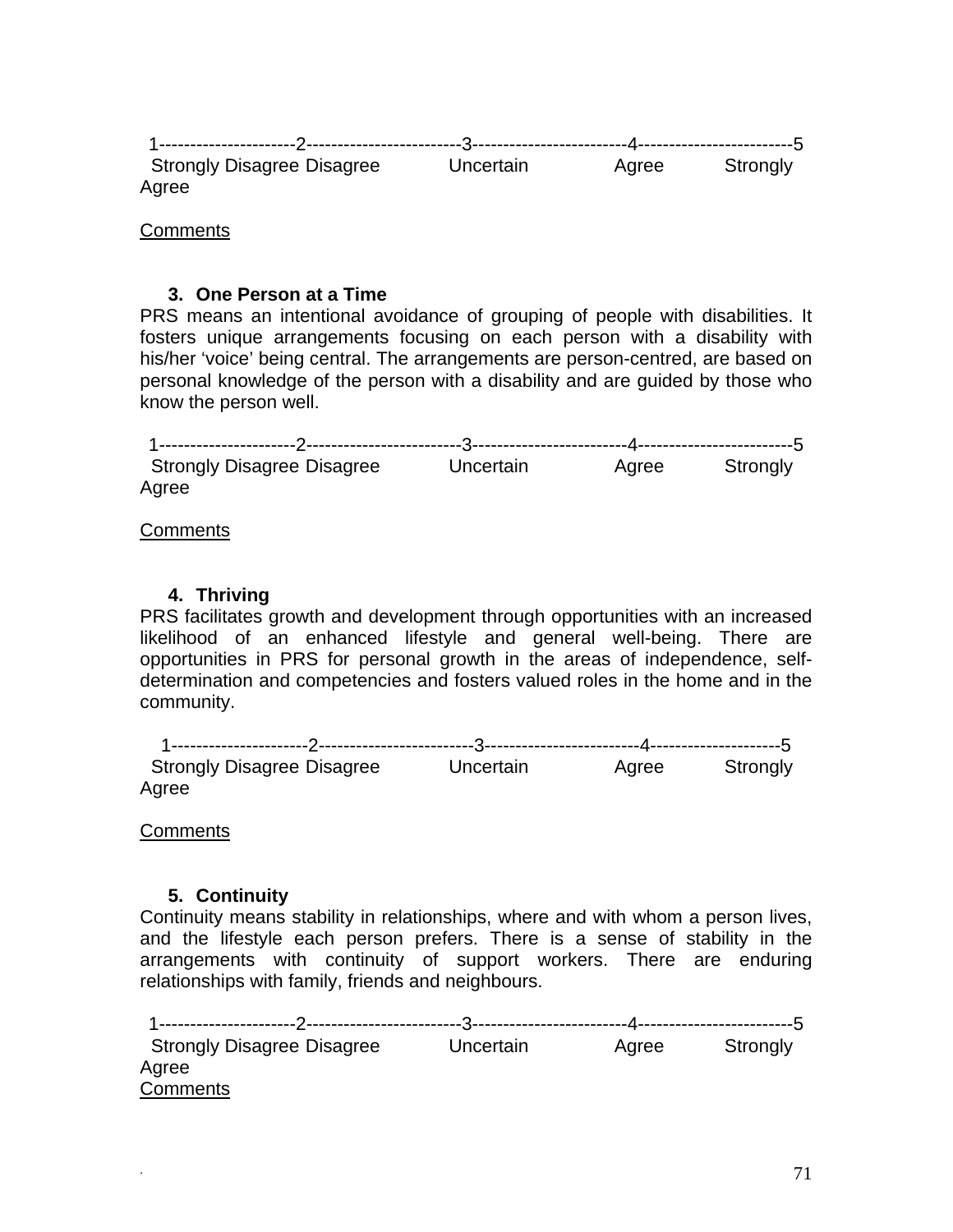## **6. Safeguarding**

PRS includes awareness and identification of risks and the planning and implementation of safeguards. Some risks associated with PRS include instability of arrangements including funding and support, demands on primary carers, tenancy issues, and loneliness and vulnerability if living alone. Many of the characteristics of PRS, such as continuity of relationships constitute safeguards in themselves.

| <b>Strongly Disagree Disagree</b> | Uncertain | Agree | Strongly |
|-----------------------------------|-----------|-------|----------|
|                                   |           |       |          |
| Agree                             |           |       |          |

**Comments** 

## **7. Relationships**

The person has, or is supported to achieve, a rich social network, including family, friends, acquaintances, and support workers. There are some relationships that are very close and enduring.

| <b>Strongly Disagree Disagree</b> | Uncertain | Agree | Strongly |
|-----------------------------------|-----------|-------|----------|
| Agree                             |           |       |          |

**Comments** 

## **8. Qualities and Characteristics of the PRS Arrangement**

Some qualities that make PRS unique are flexibility, informality and personalised support. Successful arrangements are monitored by agencies that are creative, responsive to possibilities and open to change.

| <b>Strongly Disagree Disagree</b> | Uncertain | Agree | Strongly |
|-----------------------------------|-----------|-------|----------|
| Agree                             |           |       |          |

**Comments** 

## **9. Support**

Support to people in PRS arrangements comes from many different informal and formal sources including family, friends, neighbours, advocates, and paid workers through organisations. There is a conscious balance between informal and formal supports. Support is flexible and responsive to changing needs.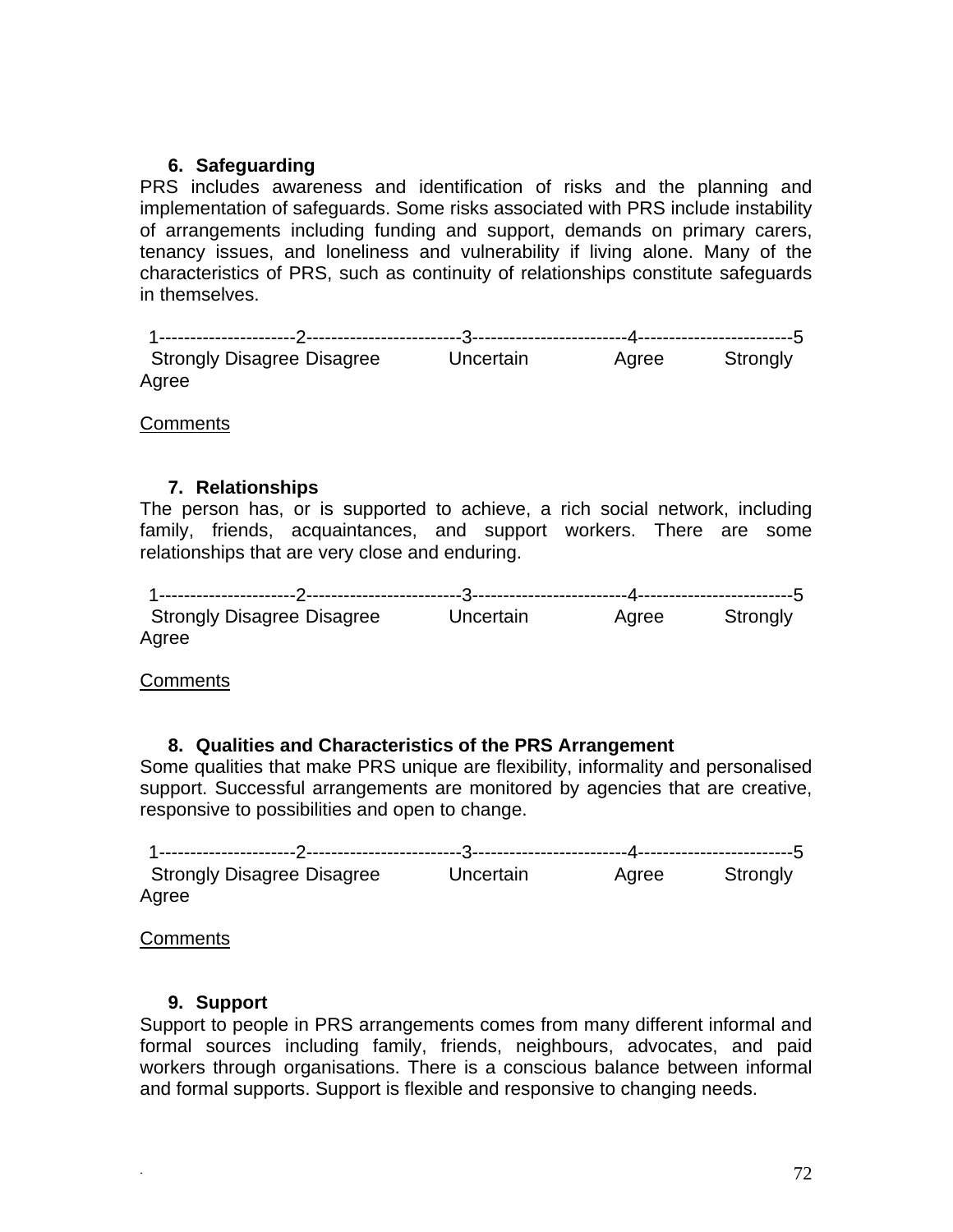| <b>Strongly Disagree Disagree</b> | Uncertain | Agree | Strongly |
|-----------------------------------|-----------|-------|----------|
| Agree                             |           |       |          |

# **Comments**

# **10. Control**

People who are the primary concern of a PRS arrangement and the others who are close to them, particularly family members, have considerable influence in the arrangement. This may include direct governance by the person or the family as appropriate. This influence occurs through all stages of the planning, development, and implementation of a PRS arrangement.

| <b>Strongly Disagree Disagree</b> | Uncertain | Agree | Strongly |
|-----------------------------------|-----------|-------|----------|
| Agree                             |           |       |          |

**Comments** 

# **11. Assumptions**

Some key assumptions that underpin PRS arrangements include:

- It is not necessary for people with a disability to live together;
- PRS can occur without a person having to live independently or alone;
- People with complex and high support needs can live in their own home;
- PRS are associated with increased expectations for people with a disability.

1----------------------2-------------------------3-------------------------4-----------------------5 Strongly Disagree Disagree Uncertain Agree Strongly Agree

**Comments** 

# **12. Planning**

Timely planning is integral to PRS and requires a long term outlook and investment of time and effort. Planning is based on the person's uniqueness, strengths and individual needs. People close to the person are involved in the planning process.

1----------------------2-------------------------3-------------------------4-------------------------5 Strongly Disagree Disagree Uncertain Agree Strongly Agree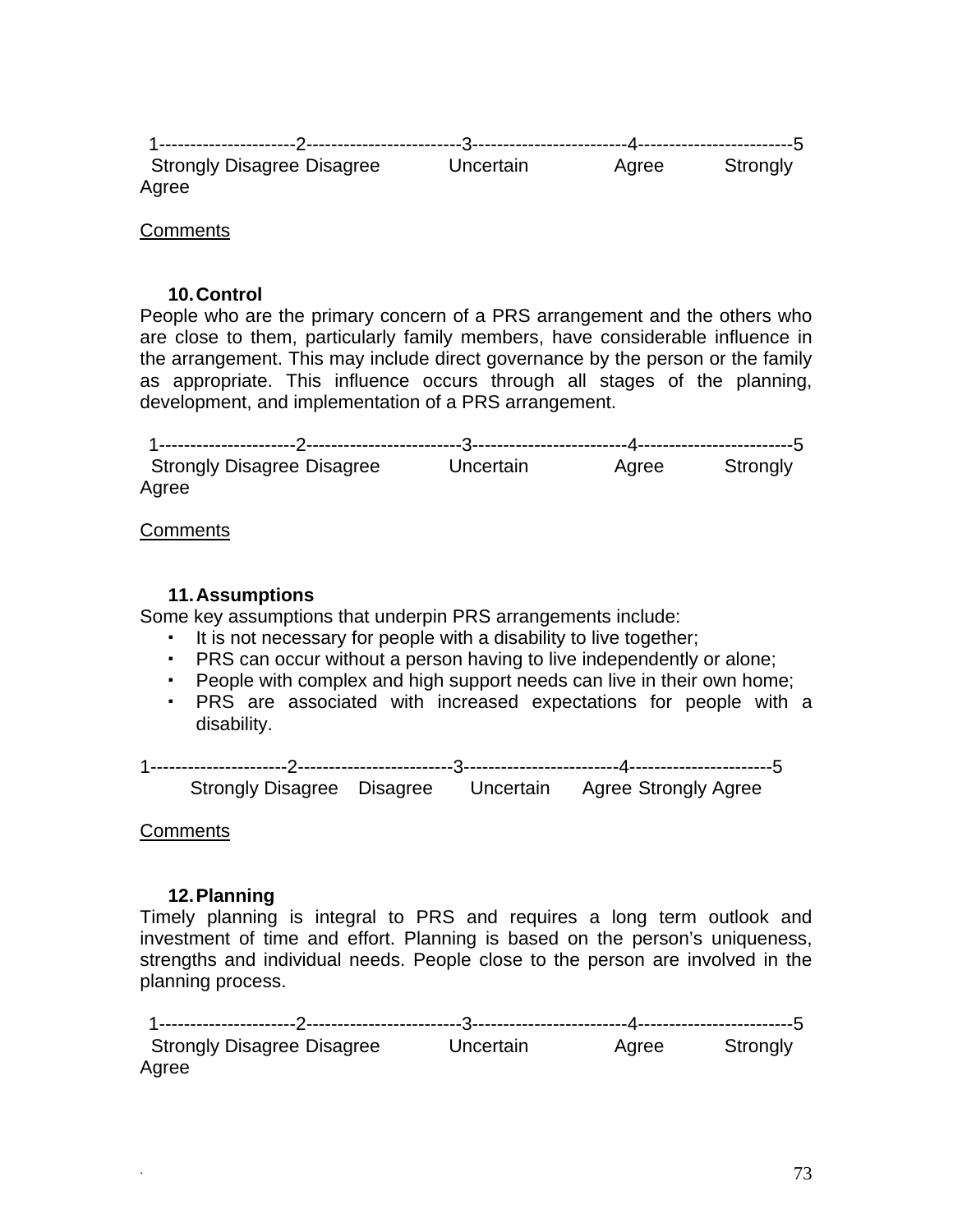# **Comments**

# **13. Social Inclusion**

PRS arrangements involve building wider community acceptance by avoiding congregation and segregation of the person with the disability. There is an outcome of reduced isolation and there is a focus on participation and engagement resulting in social inclusion.

1----------------------2-------------------------3-------------------------4-------------------------5 Strongly Disagree Disagree Uncertain Agree Strongly Agree

**Comments** 

# **14. Self-Determination**

PRS arrangements enable people to exercise choice and decision-making and be more independent.

| <b>Strongly Disagree Disagree</b> | Uncertain | Agree | Strongly |
|-----------------------------------|-----------|-------|----------|
| Agree                             |           |       |          |

**Comments** 

# **Any Final Comments**

Thank you for your participation. If you have any questions regarding the survey please contact: Ross Boaden (Project Officer) (08) 9266 1787 [R.Boaden@curtin.edu.au](mailto:R.Boaden@curtin.edu.au)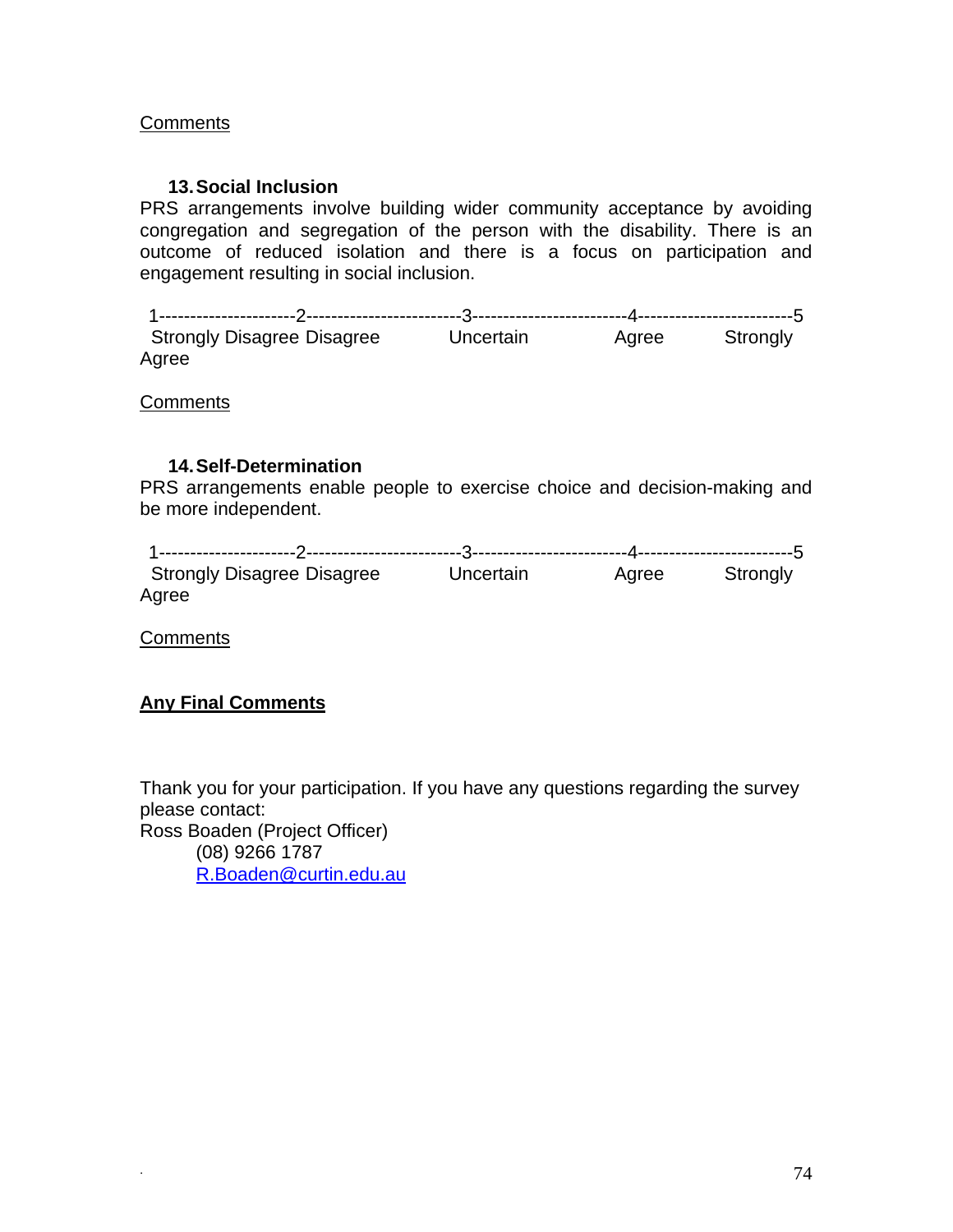# Appendix E: Survey 3.

## **Survey 3: PRS Themes and Attributes**

#### THEME 1: MY HOME Relative importance (1-9):

*BRIEF DESCRIPTION: Living in and owning one's own home is the ideal and a personal stake in your home can result in a sense of ownership, responsibility and empowerment. By living in a 'home' and not merely 'accommodation', the person with a disability is involved in choices concerning their homes and are responsible for home forming practices such as domestic duties, privacy and routines.* 

| <b>Attributes of the theme</b>                                                             | <b>Relative importance (1-2)</b> |
|--------------------------------------------------------------------------------------------|----------------------------------|
| The person has a clear personal stake, such as<br>ownership or secure tenure, in the home. |                                  |
| The person engages in typical home forming practices,<br>roles and responsibilities.       |                                  |

#### **THEME 2: LEADERSHIP Relative importance (1-9):\_\_\_\_\_\_\_\_\_**

*BRIEF DESCRIPTION: At least one person with a clear vision or strong ideas is needed. This leadership may come from professionals or family members advocating on behalf of the person with a disability. It may also come from the person with a disability. A lack of leadership was considered a barrier to successful implementation of a PRS arrangement.* 

| <b>Attributes of the theme</b>                                                                             | <b>Relative importance (1-2)</b> |
|------------------------------------------------------------------------------------------------------------|----------------------------------|
| At least one key person provides the leadership<br>necessary for the arrangement to be created and endure. |                                  |
| The leader/s holds and acts upon a clear vision and<br>strong ideas.                                       |                                  |

## **THEME 3: ONE PERSON AT A TIME Relative importance (1-9):\_\_\_\_\_\_\_\_\_**

*BRIEF DESCRIPTION: PRS means an intentional avoidance of grouping of people with disabilities. It fosters unique arrangements focusing on each person with a disability with his/her 'voice' being central. The arrangements are person-centred, are based on personal knowledge of the person with a disability and are guided by those who know the person well.* 

| <b>Attributes of the theme</b>                                           | <b>Relative importance (1-3)</b> |
|--------------------------------------------------------------------------|----------------------------------|
| The arrangement is designed around the unique identity<br>of one person. |                                  |
| The person's 'voice' is central to the arrangement.                      |                                  |
| There is an intentional avoidance of grouping of people                  |                                  |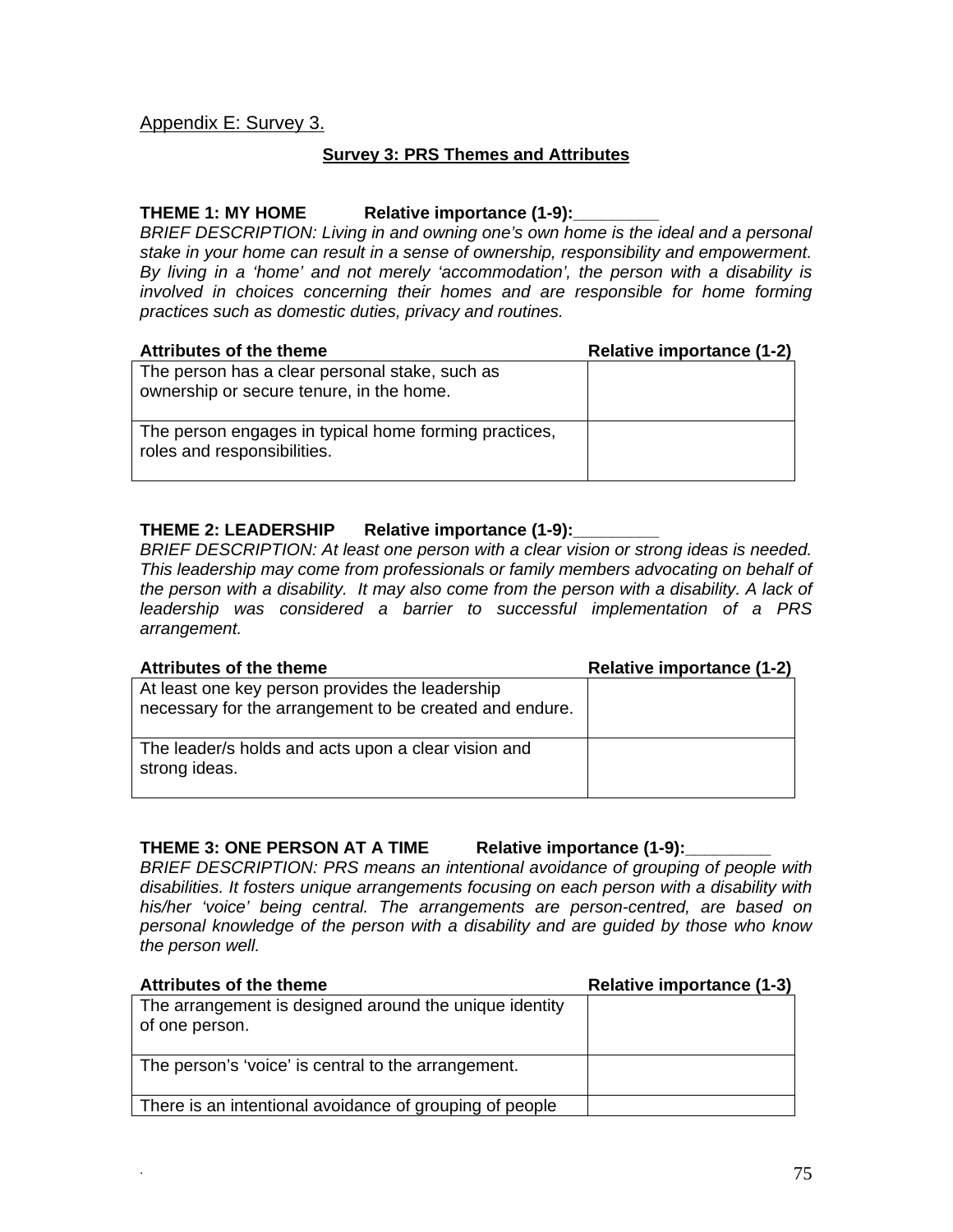| with disabilities. |  |
|--------------------|--|
|                    |  |

### **THEME 4: THRIVING Relative importance (1-9):\_\_\_\_\_\_\_\_\_**

*BRIEF DESCRIPTION: PRS facilitates growth and development through opportunities with an increased likelihood of an enhanced lifestyle and general well-being. There are opportunities in PRS for personal growth in the areas of independence, selfdetermination and competencies and fosters valued roles in the home and in the community.* 

| <b>Attributes of the theme</b>                                               | <b>Relative importance (1-3)</b> |
|------------------------------------------------------------------------------|----------------------------------|
| The person's lifestyle and general wellbeing are<br>enhanced.                |                                  |
| There are many opportunities for growth and<br>development.                  |                                  |
| The person acquires a range of valued roles at home and<br>in the community. |                                  |

#### **THEME 5: CONTROL Relative importance (1-9):**

*BRIEF DESCRIPTION: People who are the primary concern of a PRS arrangement and the others who are close to them, particularly family members, have considerable influence in the arrangement. This may include direct governance by the person or the family as appropriate. This influence occurs through all stages of the planning, development, and implementation of a PRS arrangement.* 

| <b>Attributes of the theme</b>                                                                                   | <b>Relative importance (1-3)</b> |
|------------------------------------------------------------------------------------------------------------------|----------------------------------|
| The person, and/or those in close relationships, has<br>considerable influence in governance of the arrangement. |                                  |
| The person, and/or those in close relationships,<br>determines their own lifestyle and personal affairs.         |                                  |
| Self-determination for the person is central to the<br>arrangement.                                              |                                  |

## THEME 6: PLANNING Relative importance (1-9):

*BRIEF DESCRIPTION: Timely planning is integral to PRS and requires a long term outlook and investment of time and effort. Planning is based on the person's uniqueness, strengths and individual needs. People close to the person are involved in the planning process. Planning incorporates the development of safeguarding measures, including ongoing processes of review.* 

#### Attributes of the theme **Relative importance** (1-6)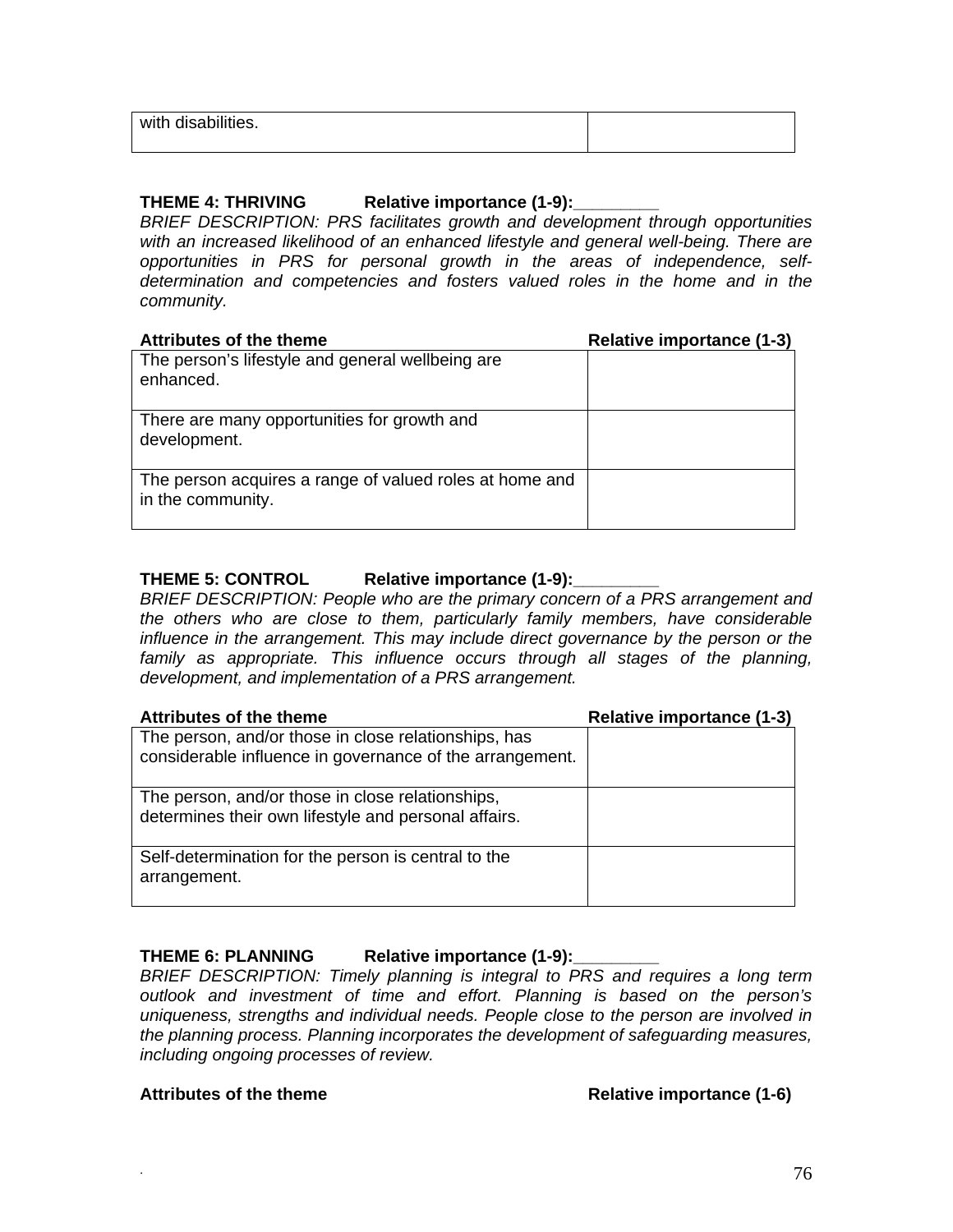| Planning includes a long-term outlook.                                                           |  |
|--------------------------------------------------------------------------------------------------|--|
| Considerable ongoing time and effort is spent in planning.                                       |  |
| All planning activities maintain a central focus on the<br>person.                               |  |
| People in close relationships are involved appropriately.                                        |  |
| Planning includes an emphasis on safeguarding positive<br>elements and addressing areas of risk. |  |
| Ongoing processes of internal and external review occur.                                         |  |

# **THEME 7: SOCIAL INCLUSION Relative importance (1-9):\_\_\_\_\_\_\_\_\_**

*BRIEF DESCRIPTION: PRS arrangements involve building wider community acceptance by avoiding congregation and segregation of the person with the disability. There is an outcome of reduced isolation and there is a focus on participation and engagement resulting in social inclusion.* 

| <b>Attributes of the theme</b>                                                   | <b>Relative importance (1-3)</b> |
|----------------------------------------------------------------------------------|----------------------------------|
| The person has a rich and varied social network.                                 |                                  |
| Some relationships are close and enduring.                                       |                                  |
| There are opportunities for participation in a variety of<br>community settings. |                                  |

## THEME 8: SUPPORT Relative importance (1-9):

*BRIEF DESCRIPTION: Support to people in PRS arrangements comes from many different informal and formal sources including family, friends, neighbours, advocates, and paid workers through organisations. There is a conscious balance between informal and formal supports. Support is flexible and responsive to changing needs.* 

| <b>Attributes of the theme</b>                      | Relative importance (1-3) |
|-----------------------------------------------------|---------------------------|
| The overall arrangement is flexible.                |                           |
|                                                     |                           |
| The agency involved is creative and responsive.     |                           |
| There is a balance of formal and informal supports. |                           |

# **THEME 9: ASSUMPTIONS Relative importance (1-9):\_\_\_\_\_\_\_\_\_**

*BRIEF DESCRIPTION: PRS arrangements are underpinned by a set of assumptions that reflect high expectations for the person with a disability.*